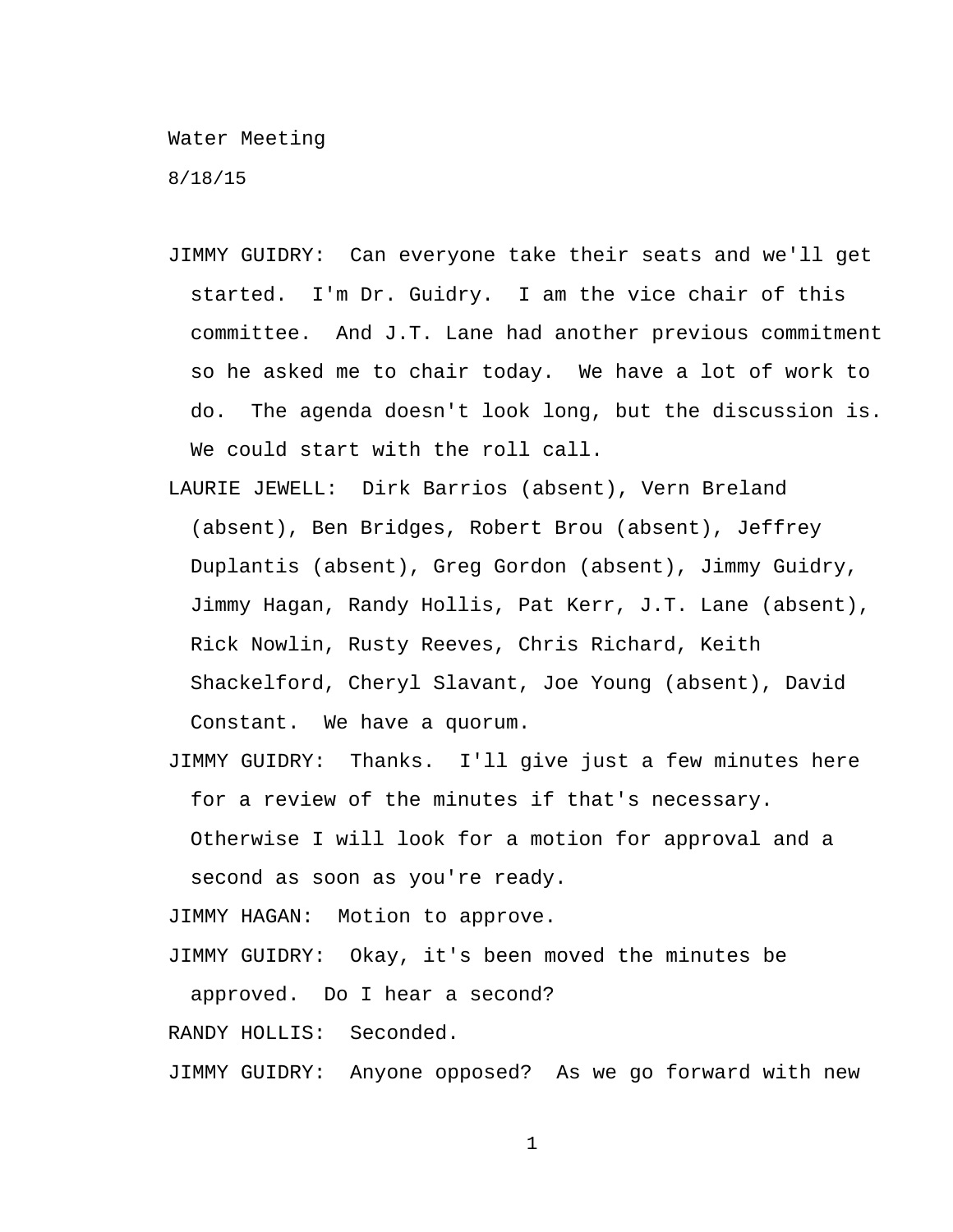business I really want to get into things that have changed in the department for a few minutes here in dealing with water issues and sewer issues. Those of you that didn't pick up on it in the session the legislators were loud and clear they were concerned about the department's work with this committee, work with water and sewage and made a move in the house side to move 400,000 dollars, I'm sorry, 26 million dollars away from public health which would have decimated what a we do with water and sewage and 400 positions. The secretary then moved in committee that if they put the money in position back that I would be in charge of those issues. As state health officer I am the person that has to be responsible for the sanitary code and been doing it for a long time. But getting into the weeds of the things we do with water and sewage issues has been an education for the past two years. We have been doing this work almost two years. And I have come to learn why there is a lot of push back and why people are not happy. As regulators we're not trying to make everybody happy, we're trying to protect health. But we're also trying to be practical and realistic what's affordable. And so I listened, I listened to the committee members and heard loud and clear that our enforcement was creating a lot of issues out in the field. And I listened as we rewrote the code. And we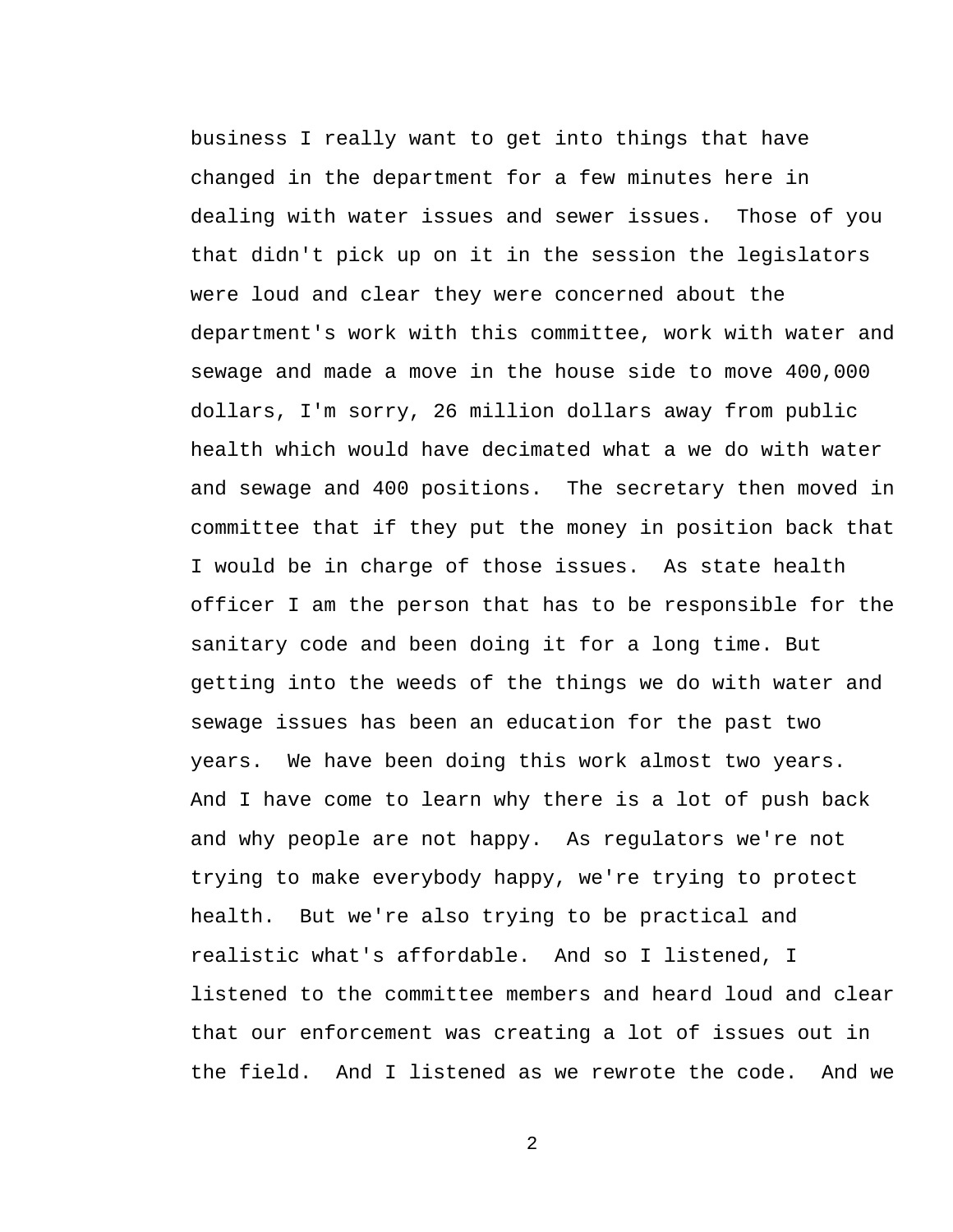have done a lot of hard work, but the real hard work is going to start now. Because as we look at what we have written, and we're almost done, we have another chapter, and we start committing them to rule I'm starting to feel the same push back as when we first started the committee, before the committee when we were enforcing 10 state standards as a code. I have heard it so I know everybody said those were recommendations, those were not the code. Putting it in the code made it difficult for people to operate their systems. So I started hearing some of the rule making that we're talking about doing, some of what we've rewritten I started hearing from the folks out in the field, again like I heard from 10 state standards, that there are some concerns. And so what I thought we would do today and why the agenda looks the way it does is some of the concerns that have bubbled up since our last meeting and I've continued to hear from the people out in the field working and they had good points. They had excellent points. And some of it is around cost, some is around practicality, some around necessity. So as I reviewed these I started to feel that the committee needs to address this cause the committee is the one that came up with the standards and now I feel the committee can share in what role I had prior to the committee which is trying to balance all of this, trying to work with folks,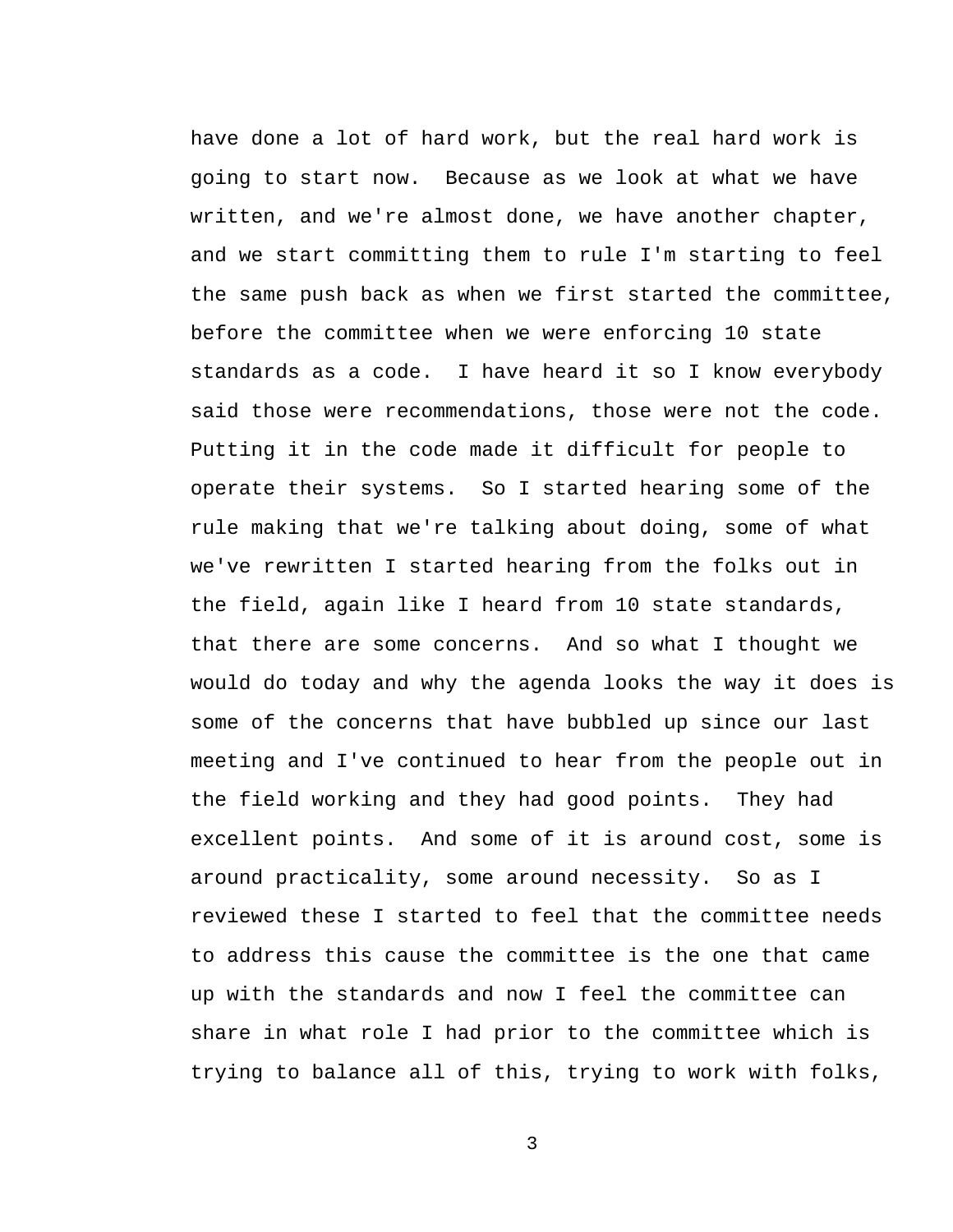and trying to make sense of it. This committee was put together by legislation with experts to address how do we deal with water systems in Louisiana, sewer systems, but mainly this was more for waterworks construction, operation, and maintenance. Which is getting to be quite complicated as many of you know that are in the business. It's quite complicated on how we manage and maintain water systems. It's not just in Louisiana, national as well. So one of the issues that bubbled up which is, and I have heard a lot of information since, was the requirement we have, especially on small systems, especially on not community systems, on ASME tanks. Going back to what was said in the last meeting we said that there was a company in Mississippi that could do this approval that wasn't ASME, but could sign off on ASME. This might be a more affordable way of getting tanks that are protected. The argument about the tanks is that they are very protective of some kind of a complication because of the way they are built. But since then I have gotten a lot of information and it seems like the tanks in Mississippi are even more expensive than ASME. When we require this, and I'm certainly going to ask that we entertain people that do this every day to give us more information, when we require this we do it from the standpoint of safety. But are we addressing something that's been a problem. Have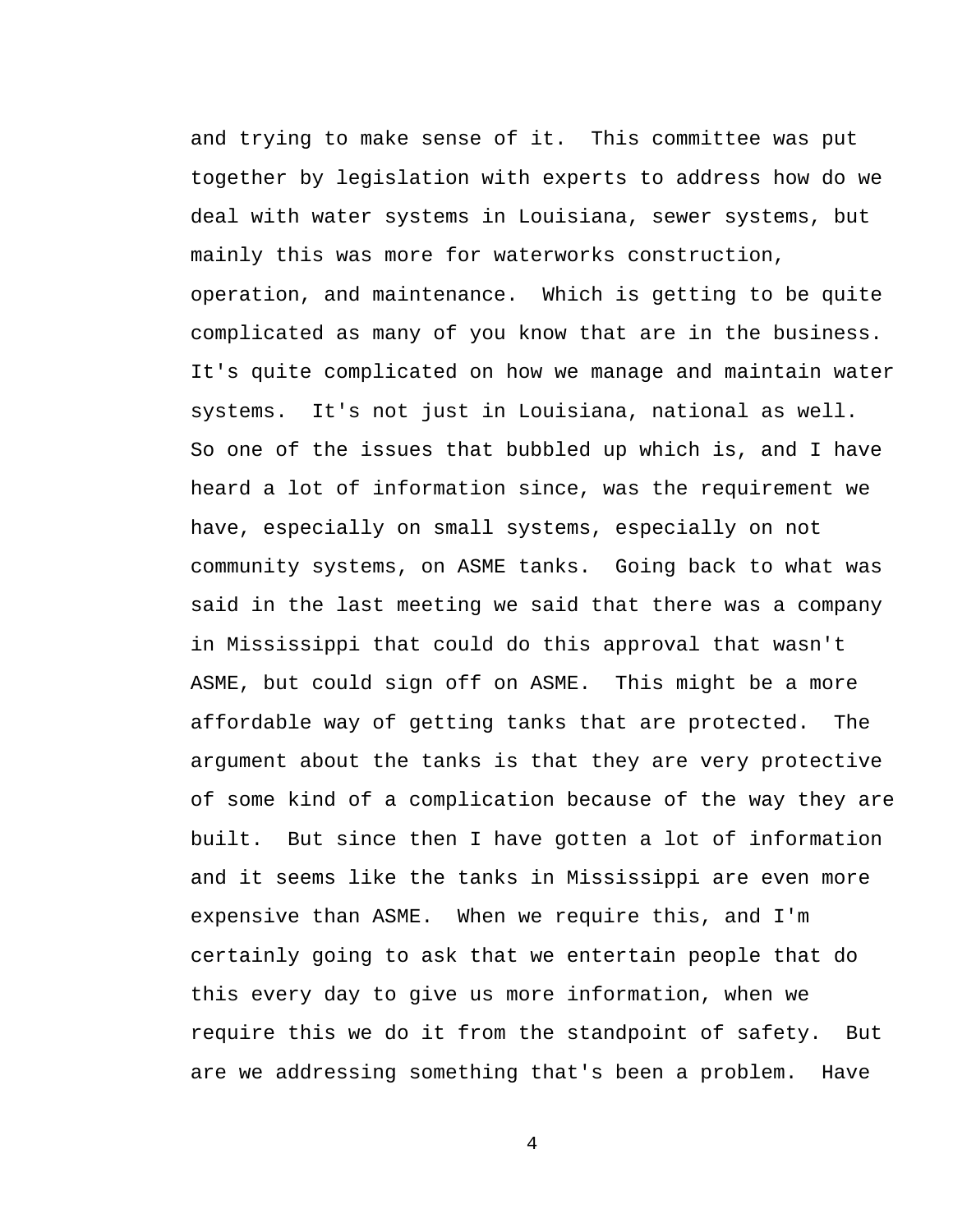there been tanks that have exploded, have there been a number of these tanks that have been a problem. Is it worth going from 500 600 dollars a tank to 9,000 12,000 dollars a tank. When we might have one business, one operation coming off that tank and that could make or break that business. I share this with you cause I've heard a lot of information. I've listened and I said I would personally bring it back to committee for discussion because what we're going to have to do as we go forward with what we are requiring in code is take into consideration what I heard when we first started this. It has to protect health, it has to be something which is affordable, it has to be something which needs to be a remedy in that it's something that was a problem and we need to fix it. If it wasn't a problem before what are we trying to fix. I'm hearing it loud and clear and I appreciate all the input because when I started all this I said I'm not the expert, I am the expert when it comes to deciding am I one to protect the citizens of Louisiana, yes. What is it going to take to do that, I need a lot of people to help me figure that out. I want to hear again somewhat of a discussion. There is a lot of interest, a lot of folks here today for that issue and probably other issues as well. And so I want to get started with that discussion so we can revisit that. We haven't signed off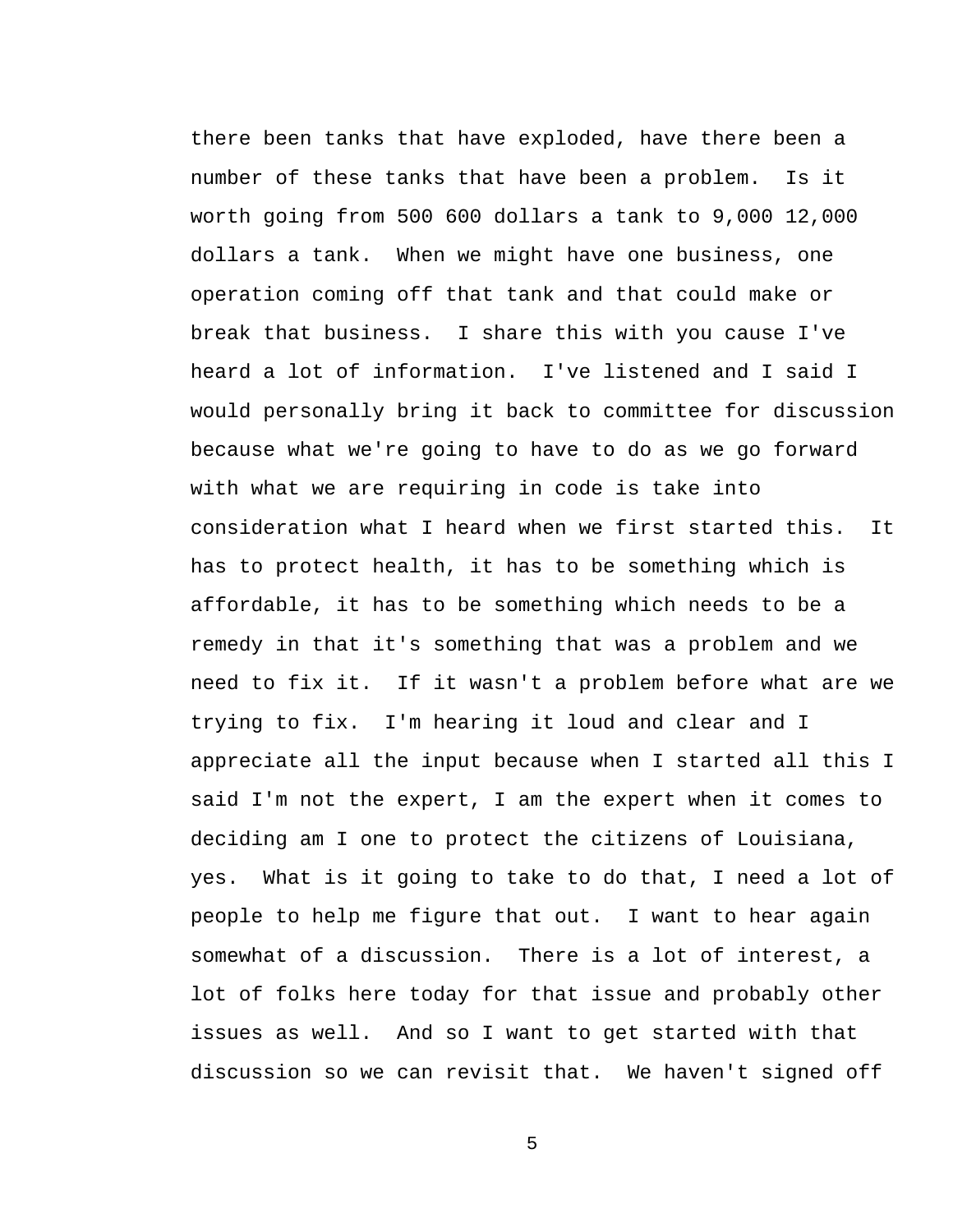on that. We both said, the department said, the committee has said that that would make sense to have it as part of the rules. The small businesses, the small folks out there with small businesses don't agree. Do not agree that it's necessary, do not agree that it's worth the expense and so we started hearing that last meeting. I heard the science, the science backs up the safety, no question. But is it worth the cost. I guess I'm going to ask Robert one more time if the committee is willing to hear Robert present information I asked him to gather because he was in discussion last meeting when we ended. So Robert if you could present on these tanks so that we can have more information I would appreciate it. You need to speak in a mike so we can capture it.

ROBERT GILLBRIDE: Thank you Dr. Guidry. Got a lot of information that I would like to share. First thing I want to do is read a letter. This is a letter that was sent out to various water systems, mostly non communities. It says we the owner signed are asking the Louisiana Standards for Waterworks Construction, Operation and Maintenance Committee please take into consideration small community and non community water systems in the new rule making process. As small water systems our goal is to protect public health and stay within a budget that will not close us down. It has come to our attention the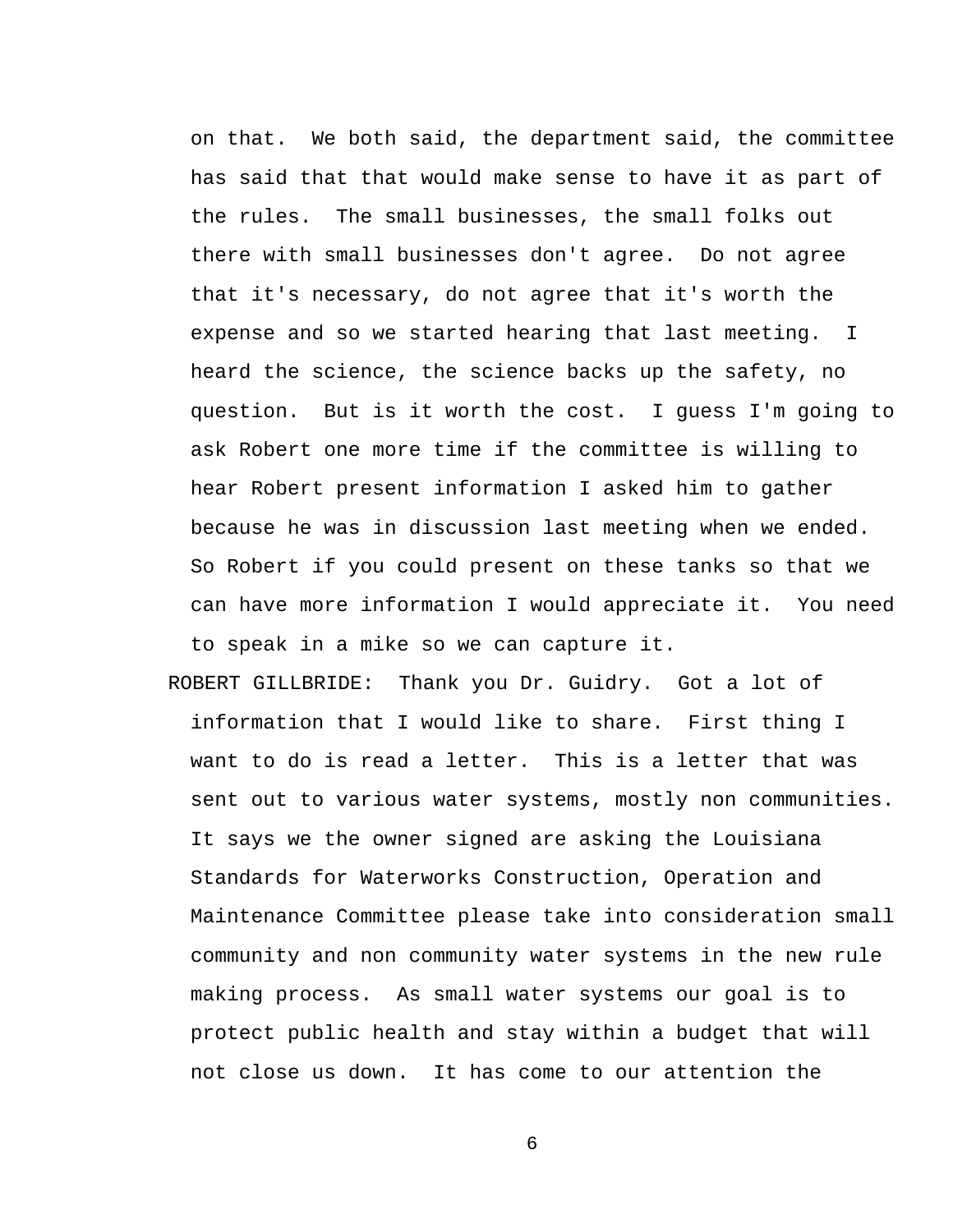committee is approving recommendations that are not necessarily issues of public health. We strongly ask you to consider the consequences of several of the previously approved items. At this point I have 50 signatures of water systems that have signed this letter. So getting to what Dr. Guidry said at the last committee we had a discussion we talked about ASME and ASME equivalent. So the phone number I was given to the place in Laurel Mississippi I talked to them extensively for about three weeks. The biggest issue there is they typically don't make anything under a thousand gallon tank that's ASME, but he took some numbers and he played with them. I have an email right here of the cost of a ASME equivalent tank. Starting with the 300 gallon which would be a common tank used for most of these people that signed this. We're looking at 12,797 dollars verses 1,397 on a galvanized tank, 150 PSI that everybody is using now. Pretty drastic. The thousand gallon tank is 14,450 dollars. The galvanized tank that everybody is using now runs roughly 3,600 dollars. So if you take all that into consideration on existing or even new. I have a fruit stand that is trying to open right now. The fruit stand will sell fresh fish, boiled crawfish, and fruit. No tables, nobody eating there, but he has to have a water well. His project is around 25 to 30,000 dollars. If the committee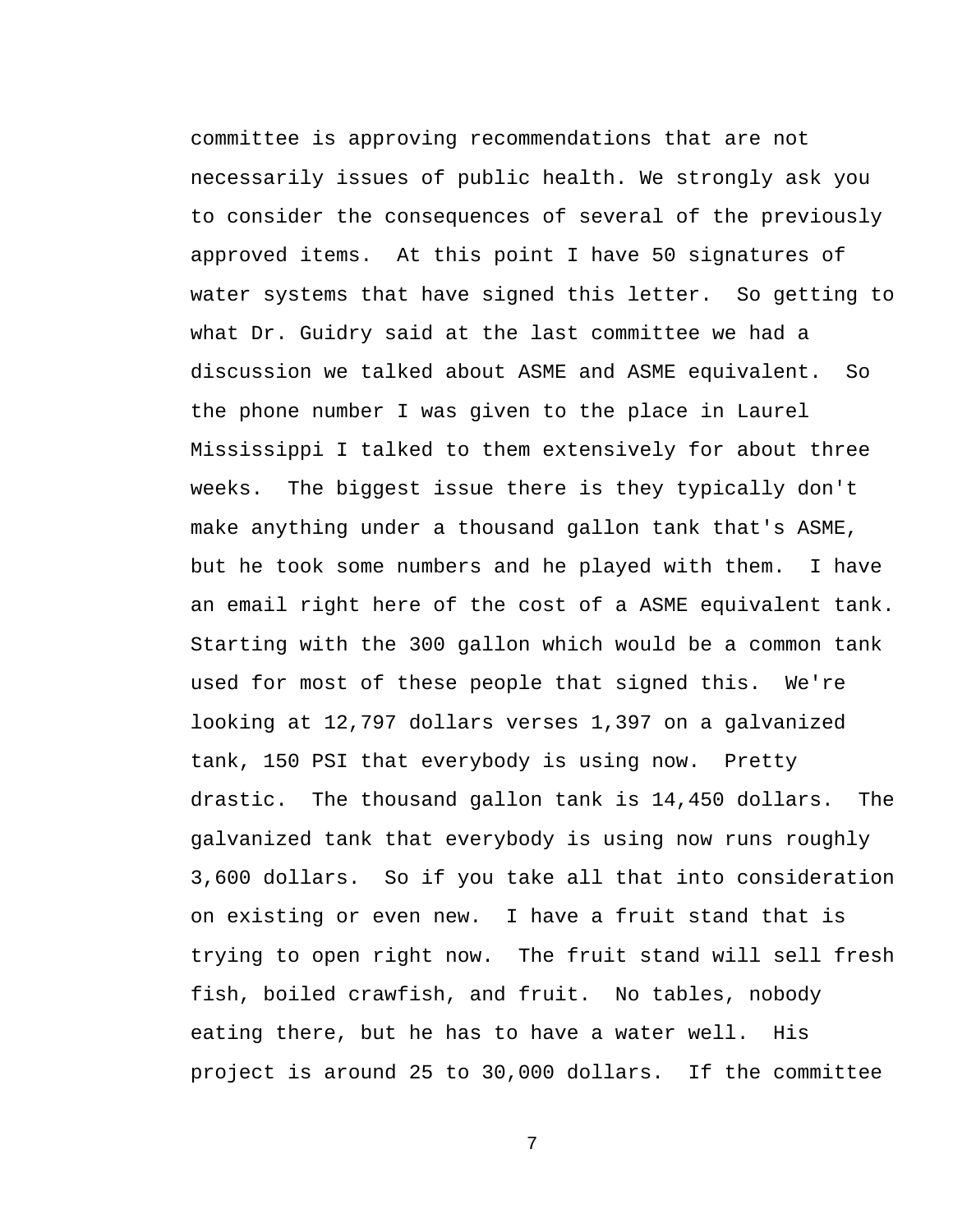says he has to put in an ASME tank now he has to go up another 12,000 dollars. On a 30,000 dollar budget 12,000 will shut him down. On the little daycare that has a little 100 gallon tank if y'all go in and tell them they have to have ASME or equivalent, if we can get that, still up around 7 to 8,000 dollars. So everybody's familiar with USA Blue Book. They have ASME tanks in here and you can run the numbers anywhere from 500 gallons to 15,000 gallons on metal and fiberglass and they are 47 gallon fiberglass ASME is 2,200 dollars, 47 regular is 500 dollars. So it's just a huge issue. I really ask that y'all revisit that along with other items. Calibration tubes, water meters, bypasses. On big systems these things are good, but on little systems all you're doing is adding to these people. If you add 200 dollars for a calibration tube, you add 200 dollars for a bypass, you add 300 dollars for a meter, you add ASME tank and add all that up you're killing these people. There's already wording in title 51 chapter 12 for non community systems that allows them to have the variance on generators, secondary sources, and one other thing. I didn't bring it with me. So maybe that is something we can look at on non communities giving them a waiver, variance, or excluding them from non health related issues that y'all are putting in there. So on these deficiencies we have over 382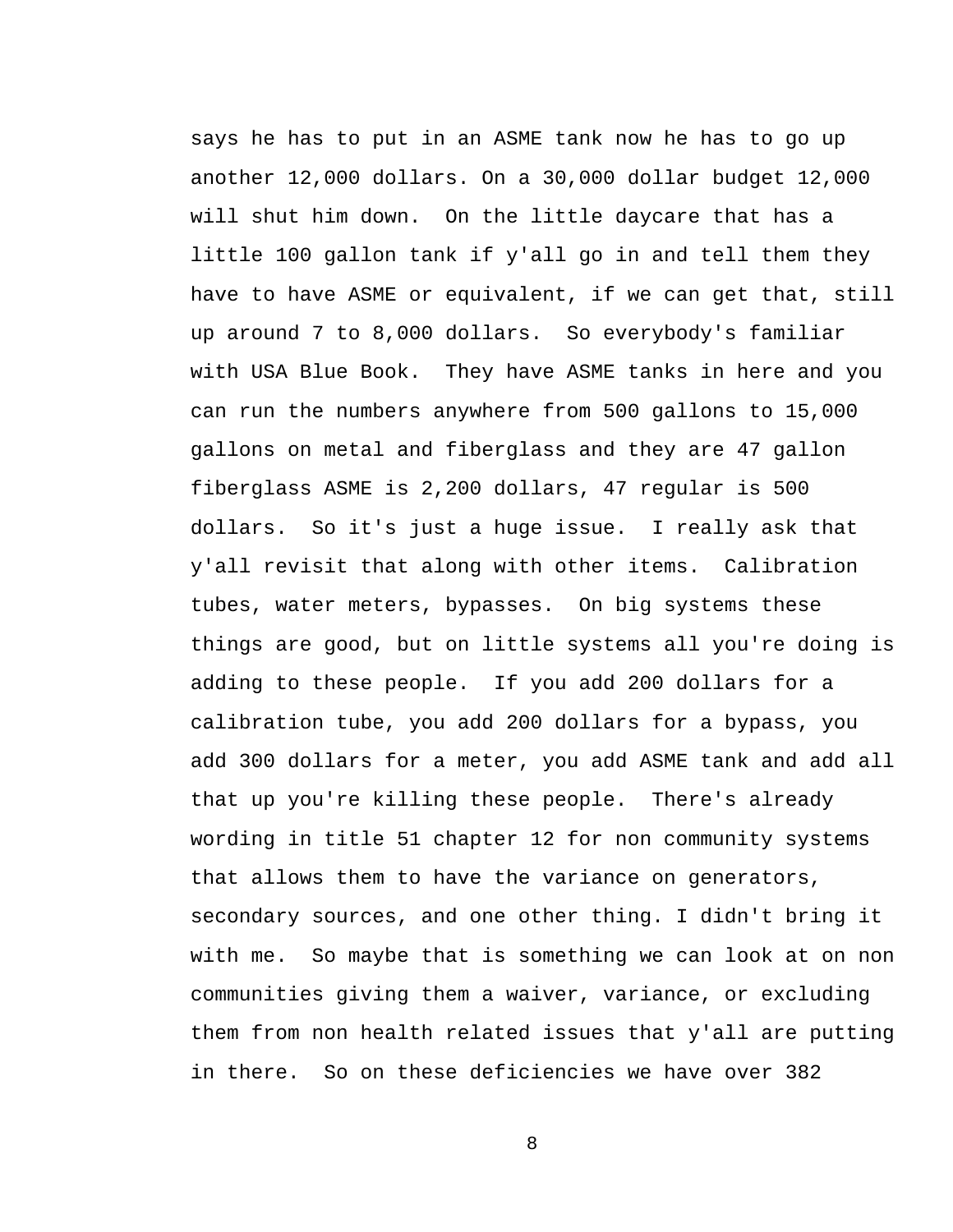significant deficiencies at this time. 382. I just had a survey done on two of my systems. They found two things wrong with my systems, no bypass on a 300 gallon tank and no secondary source. To me that shows that somebody is doing their job. And if that's the best they can come up with it's pretty sad. So on smaller systems as well as the tanks, the calibration tubes, an unnecessary bypass because how do you regulate pressure on a bypass on a 100 to a 300 gallon tank. You don't have a hydrant. The little lady that owns the trailer park isn't going to go out there and open 20 faucets if she has them. If you have a daycare you have three faucets. These are the issues I'm asking y'all to look at and strongly reconsider on when you're making your rule makings. Thank you. JIMMY GUIDRY: Thanks Robert. Part of the reason I wanted to bring this to the forefront today is when you go to rule making there is a period where you have input from the public and people come and they share their thoughts and then we make decisions based on that. But it's much easier if we go to rule making what we really want than try to change it once we get to rule making. I'm going to try to lead us going forward to where we look at the work we've done, there's been a lot of it, and try to figure out what are those things that apply to large systems verses small systems, what makes sense to put a rule. Is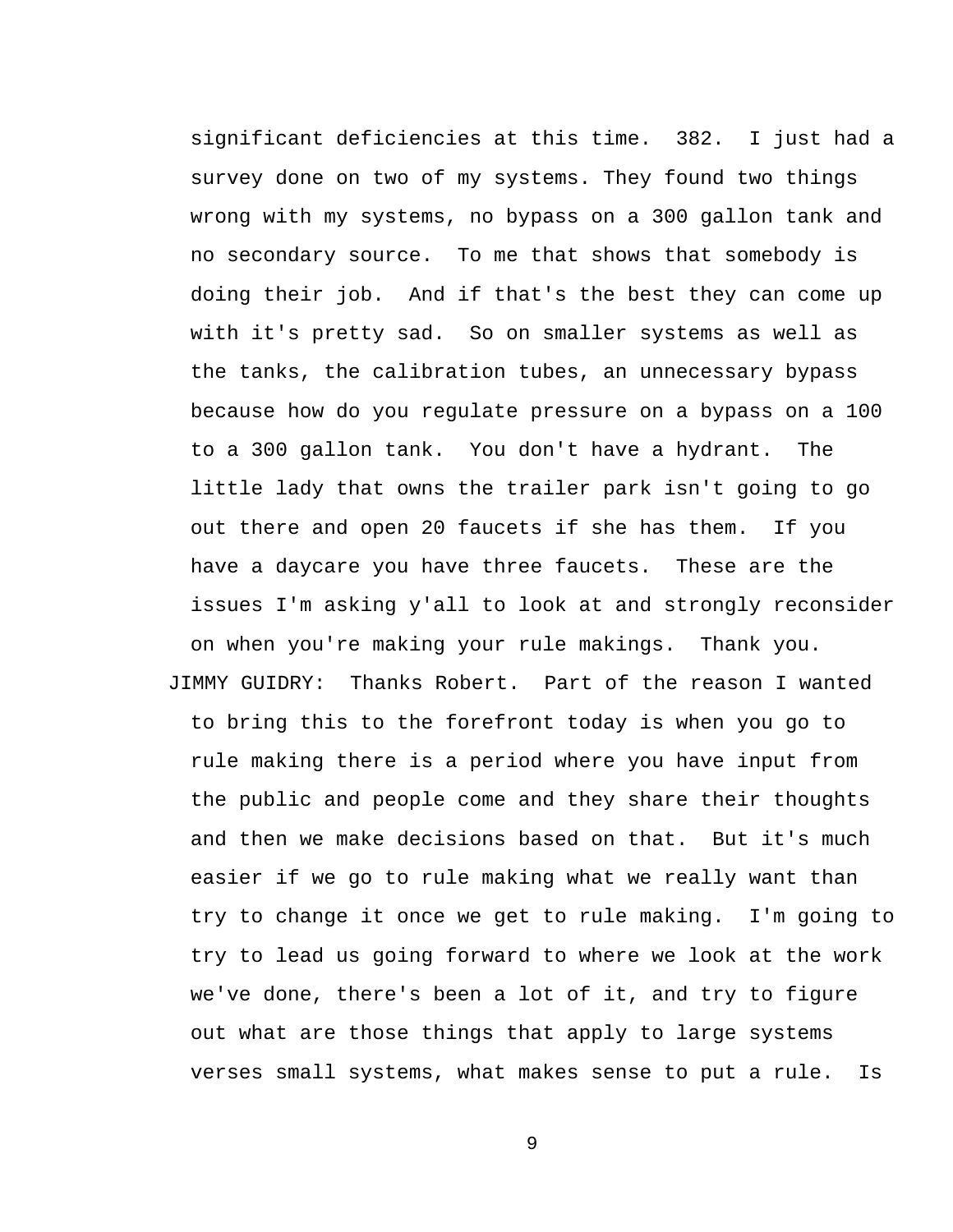there an exemption for non community systems such as we have already in title 51. As we rewrite the rules we want to make sure we don't lose some of the things that were there before. And we also want to consider what does it mean going forward to folks that are having a difficult time making ends meet all of a sudden having to find out it might be cheaper to do their own thing and not do it right. Much better for us to do it right. I open up to the committee at this point any further discussion on this topic, on ASME, from our experts to see your thoughts and also on revisiting some of the parts we have done where we have pushback. And the pushback I'm discussing is as we go out like and cite like Robert just stated we cited him on things he wasn't cited on before because as we do the rules they're not rules yet so they are really not something you can cite somebody on. But at the same time people are saying you don't have the authority because in law this committee has to agree on the things that we are going to cite. So I share that with you and I want to hear your thoughts. I am just going to put another seed for thought as we go further down the agenda. Last year in the session part of this committee's charge, besides coming up with the standards, was to revisit significant deficiencies and we haven't done it. And I can tell you right now if we go forward rule making and we don't visit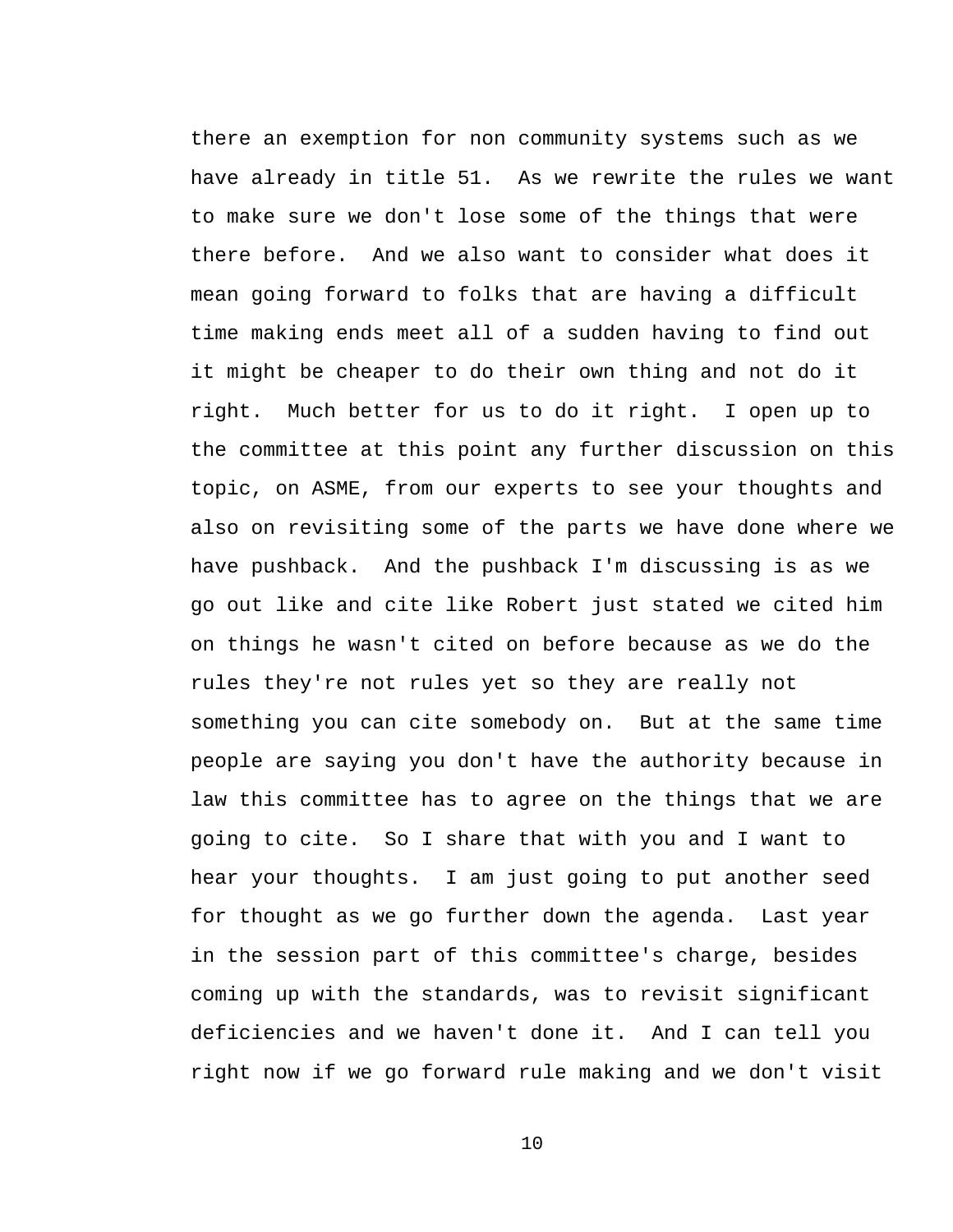some deficiencies what people are going to be cited for this committee is going to have the heat I've been having because this is what created the heat to begin with. I share that with you from the standpoint that I think the future of Louisiana's water is sitting right here with the folks that are interested and the folks that work out there. And it's our job to figure out how to protect health, make it practical, make it affordable, and at the same time use the science to base our decisions. Quite the challenge and I don't want to undue all the work we have done. We can actually use some of the work we have done to bring this to closure because I think we're getting close to where these decisions need to be made. What I can tell you is this, my goal is not to have to go into next year's session and tell them we're still working on it. And that should be all of our goal because very uncomfortable to explain why it's taken two years to get to where we are now. Although I know when we started I knew it was going to take a while because this is very complex, not easy. I'll open it at this point for discussion and feelings on the ASME tanks for small systems.

RANDY HOLLIS: Dr. Guidry, I think we brought up last time about tanks, hydro tanks. And first place I must say we don't want to put a hardship on anybody producing good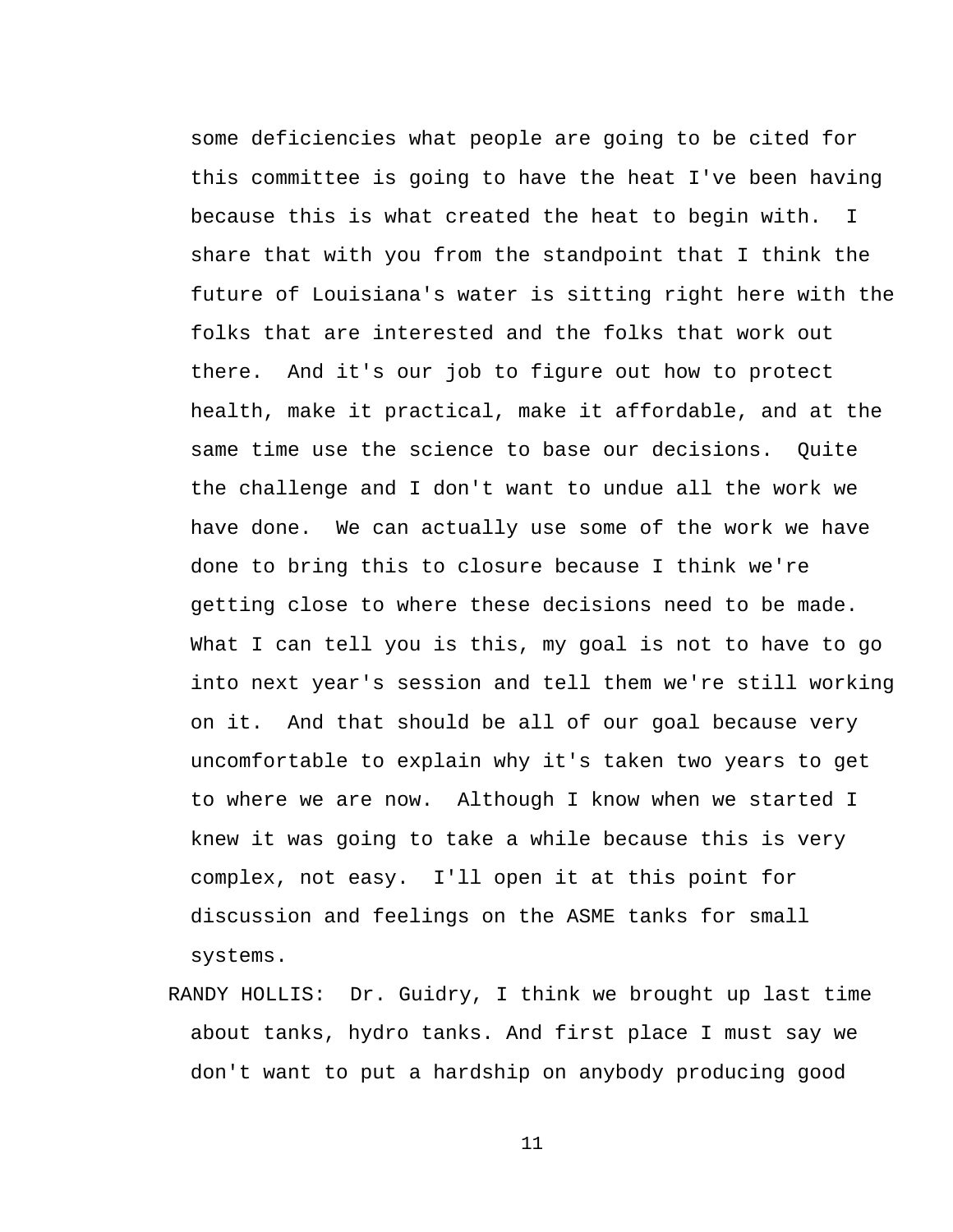clean water. That's never the intent. We want to produce water that's the best quality most economically. There have been some hydro tanks that have exploded in this state. But I think that was no doubt more due to water logging of where the tank was completely full of water, there was no air in it and the end blew off. Could an ASME stamped tank have prevented that as opposed to a non, probably not. Because you're talking about tremendous forces on the end of a tank regardless of how it's designed and it's not designed to be water logged with no air in it. So I guess the question from safety where do we go. I think ASME stamped tanks that's going to be up to the professional engineer designing. If he wants to require an ASME stamped tank because of safety issues that's a decision he has to make himself and discuss with the owner. But if we don't require that as a standard where do we go. And I think there's some things you see in the industry that are very typical and that is piping systems if you're running at 50 PSI you want to make sure the pipe is designed for at least a 100 PSI to withstand those forces. It's twice the design. And when I started looking at the tanks, and Robert I have actually looked at some tanks, tried to find them and everything, and what you find in here is the manufacturers will say we're designed to a 150 PSI. That's their standard, that's what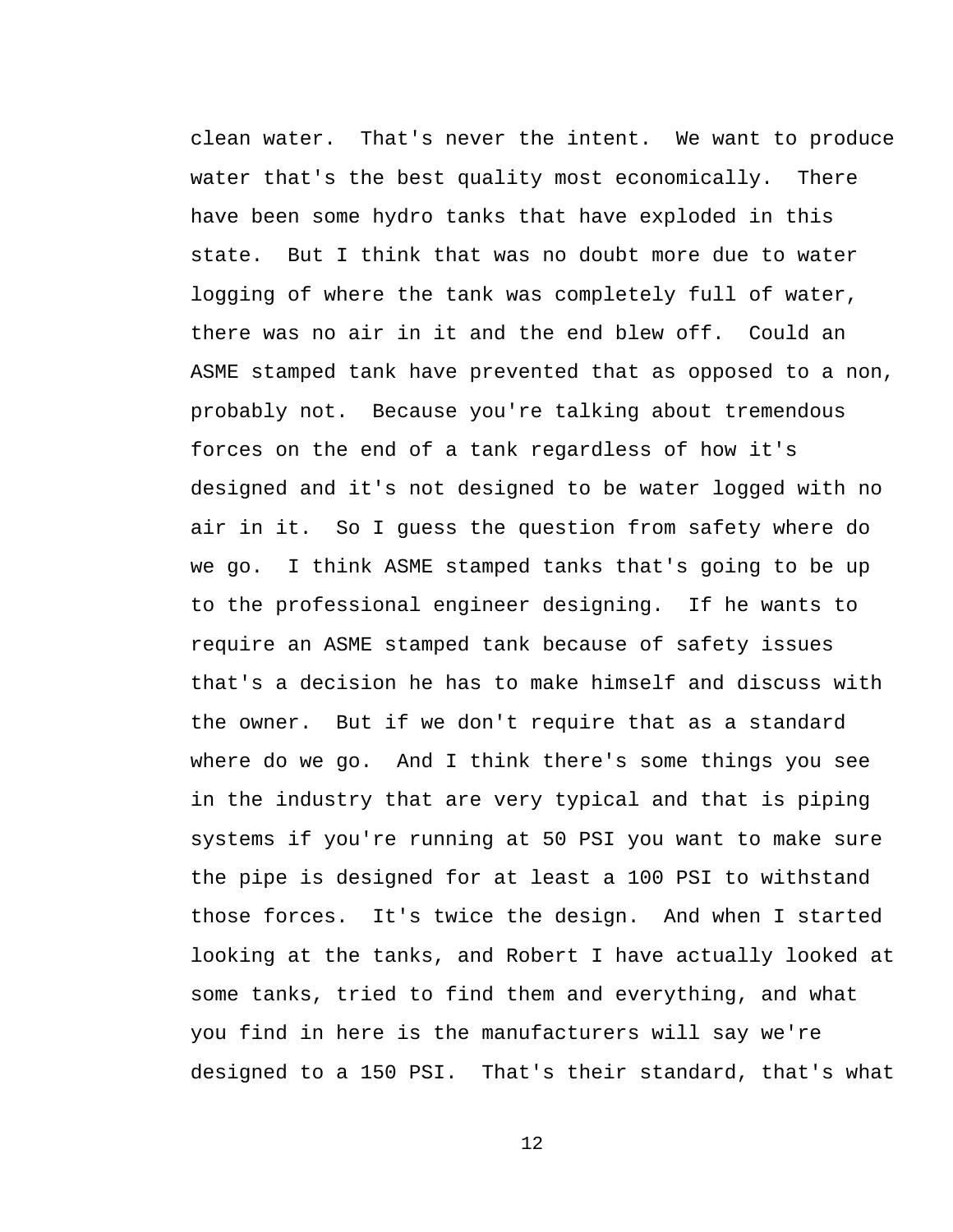they are designing to. You won't find an ASME stamp or anything, but that's what they promote is 150 PSI. So maybe the solution to this that I might offer this to the committee is what if we say that whatever your operating pressure is, your maximum operating pressure, not average, your maximum operating pressure that the tank that you're putting in should be designed for twice that pressure. If you're running at a 100 PSI that tank from that manufacturer you have to be able to get the literature that says it's designed for a 100. If you're running 70 PSI that tank needs to be designed for a 150 PSI. And we leave it up to the manufacturer to handle that. At least we've put a safety buffer to say here's where you're operating and here is what the design of the tank needs to be. So that's the solution I would offer is we require in the standards twice the max operating pressure for the design of the tank.

- JIMMY GUIDRY: How does that change the way they operate today?
- RANDY HOLLIS: I think you would find almost every tank that Robert looked at in the Blue Book will state a 150 PSI.

ROBERT GILLBRIDE: They have the 100, 150, and 200.

RANDY HOLLIS: Okay, then you would select the one that is appropriate for the maximum operating system that you're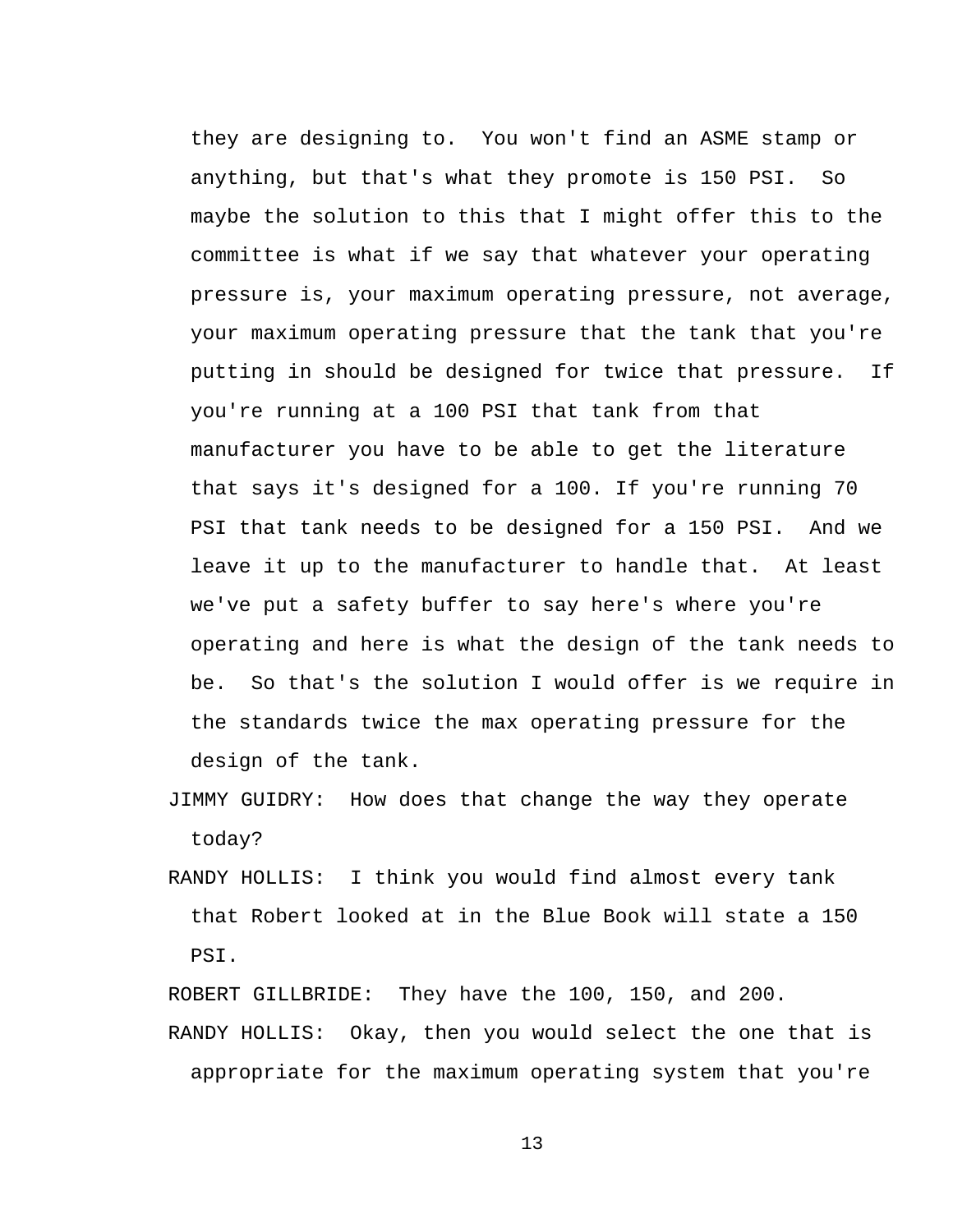putting in. That gives us the safety factor, a buffer, and I think it gets to where they need to be, Robert needs to be for smaller systems. Larger systems if I put in a large tank I'm probably going to require an ASME stamp, but that's me a design engineer.

JIMMY GUIDRY: So in the language of the rule are we taking your suggestions as for non community or small systems is there a certain size tank that we should be focusing on? RANDY HOLLIS: I would leave it just for any system twice the design and let the engineer resolve that with the owner. I think once you start trying to delineate small and large, community and non community I'm afraid you're opening up a can of worms. If it's good enough for this system to have an ASME tank why didn't you do it for this one. I think it ought to be uniform across the board. JIMMY GUIDRY: So tell me how a large system with that

language tell me how it addresses twice the pressure. RANDY HOLLIS: If they are operating at 80 PSI the tank that is designed would have to be built to withstand at least a 160 PSI pressure. What Robert pointed out you could go up to a 200 PSI tank for that manufacturer. PATRICK KERR: I think that's a very reasonable solution. I'm thinking about even large systems many tanks that are used are not ASME certified. They are marked with an operating pressure and that's the pressure to which they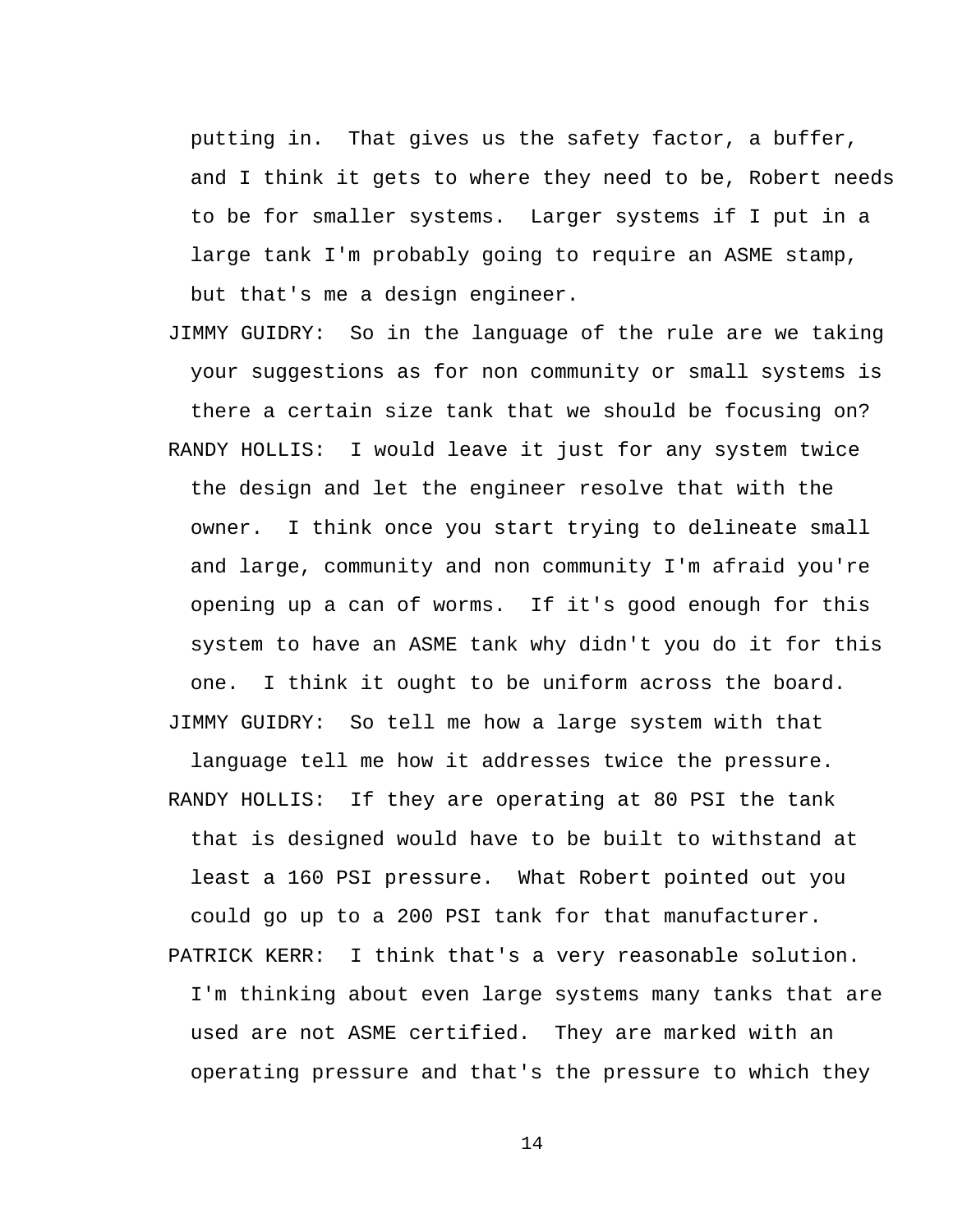were designed. There's also a safety factor on top of that which is probably significant. But then one of the 364 things that are on our significant deficiency list is the tanks have to be operated correctly also and a wetted tank is of no use to the system and is dangerous. And that's something we should look for and they do. I think there's a deficiency in here for not having air on top of a tank. We just need to enforce the rule.

- RANDY HOLLIS: And the danger there is people may be trying to use a hydro tank to get contact time saying I got 30 minutes and then you're going to get the air out to say I got my 30 minutes contact time. Now you've created a huge problem there. So if you do see a hydro tank that is water logged intentionally that should be a red flag because they are not designed for that. That air is the cushion, that air has to be there to prevent a catastrophic failure.
- RUSTY REEVES: One other thing in there is the proper maintenance of these tanks. A lot of these tanks I've seen the end come off was ASME stamped and everything, but they have never been inspected, never been cleaned, water logged and the next thing you know it opens up on the end. It's operational procedures that has to happen to operate properly. Randy just come up with my idea in reverse. I was thinking whatever tank was ready at 200 PSI the pump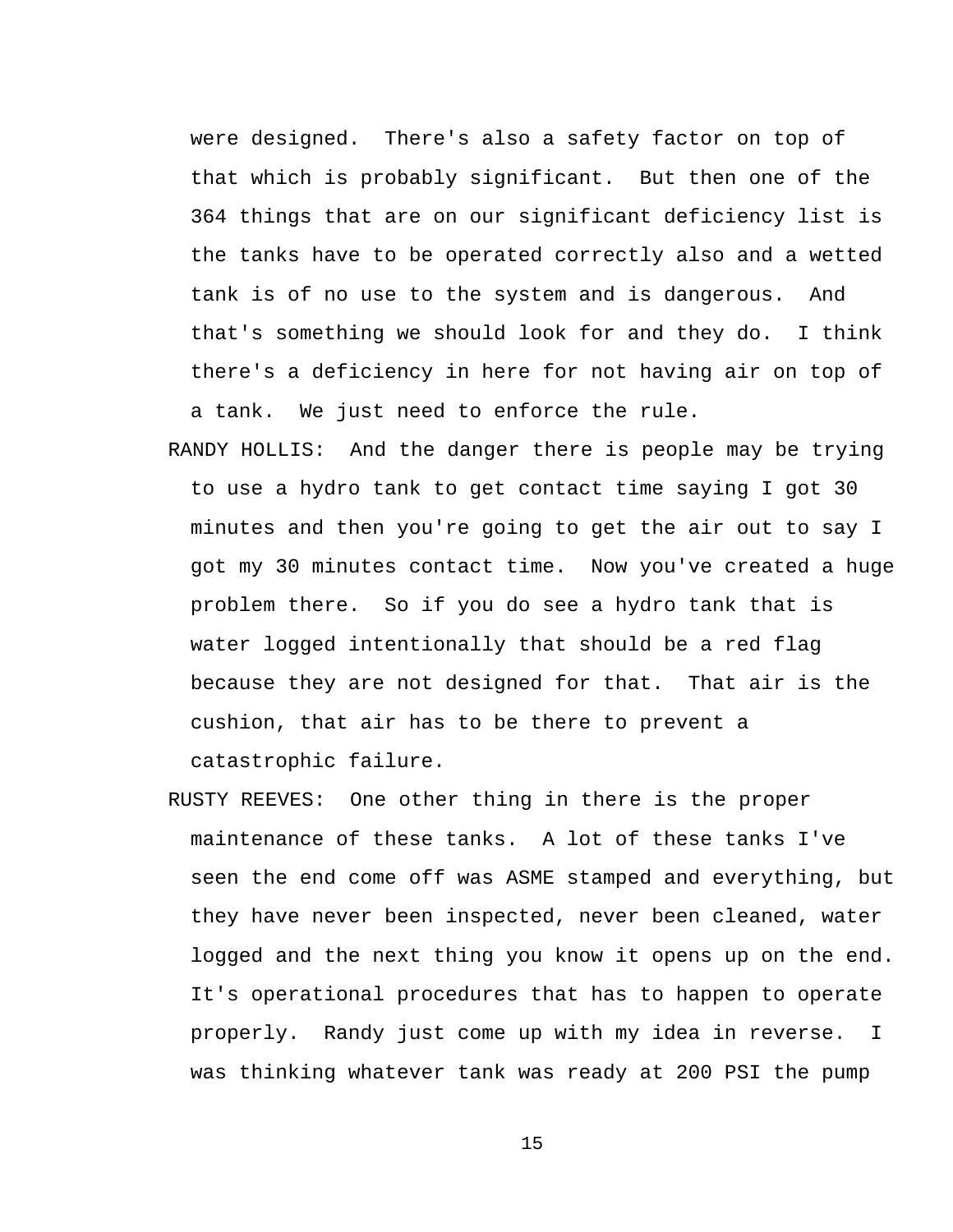couldn't put up more than a 100 PSI pressure. The same idea I had there. I think it's a working solution, just got to try it.

- JIMMY GUIDRY: Any other thoughts on ASME? Any thoughts from the audience on the discussion?
- BILLY EDRINGTON: Thank you. My name is Billy Edrington. I'm president of the French Settlement Water Company. We operate 22 small public water supplies in Livingston and Tangipahoa Parish and I have probably 30 small tanks ranging from 750 gallons to 10,000 gallons. I'm interested is this rule making going forward and these systems are grandfathered or does this affect us immediately?
- JIMMY GUIDRY: I guess my question to you, since you probably know better than I do, how many of these tanks would not meet what was just described?
- BILLY EDRINGTON: I think they would all meet the pressure requirements, but none of them have any kind of stamp or certification.
- JIMMY GUIDRY: So if we go forward with the language where we require the pressure requirement not the ASME requirement.
- BILLY EDRINGTON: I am fine with that going forward, but some of these tanks are 25 years old and there is no marking on it. I bought them from the standard well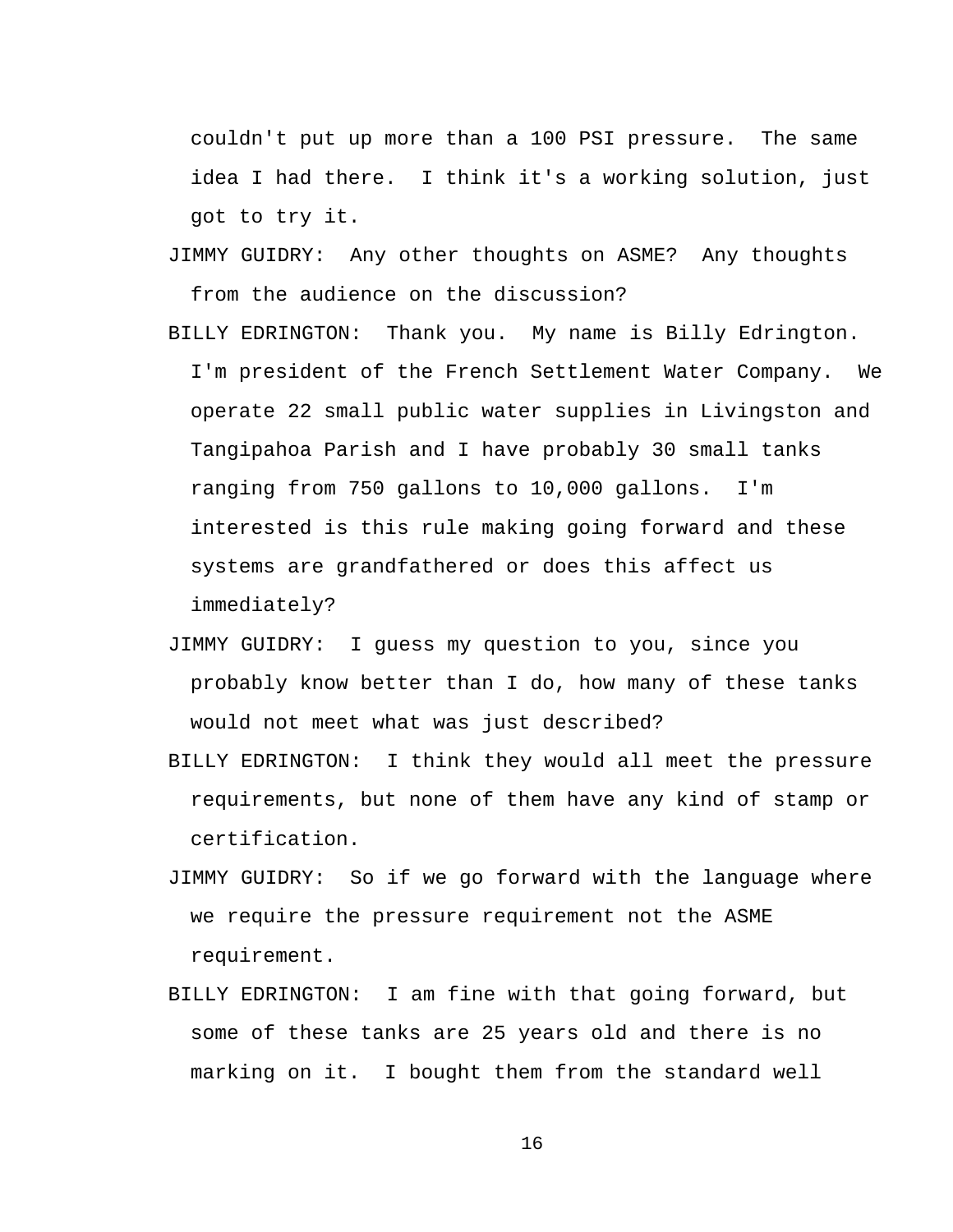drillers, these were 4 inch wells, 80 gallon a minute wells, 65 pounds operated pressure.

- JIMMY GUIDRY: Grandfathering, and I just share this with everybody to be upfront, makes me nervous because when we look at tanks it's not just a matter okay we can't tell what pressure it meets, maybe we won't cite you for that, but the tank's rusting or it's got serious problems that needs to be replaced cause it's so old, it hasn't been maintained. We want to be able to cite that tank needs replacement because it's a risk. And I think that's what we're trying to avoid. Not going to have ASME requirements, but we really want the tanks to be able to meet the requirement they are not going to get people in trouble. Do we do that with grandfathering all old tanks and people don't think they ever have to replace them, no. It's more about when we go there we look at the condition of the tank. If we can't tell if it meets the pressure requirement I don't think that's a reason to take it offline. But if it's rusted out or doesn't have the air gap I think that is a reason to replace or fix it, something.
- BILLY EDRINGTON: I agree with that. We try not to have rusty old tanks.

JIMMY GUIDRY: Yeah, I'm not trying to insult you. BILLY EDRINGTON: I'm not insulted.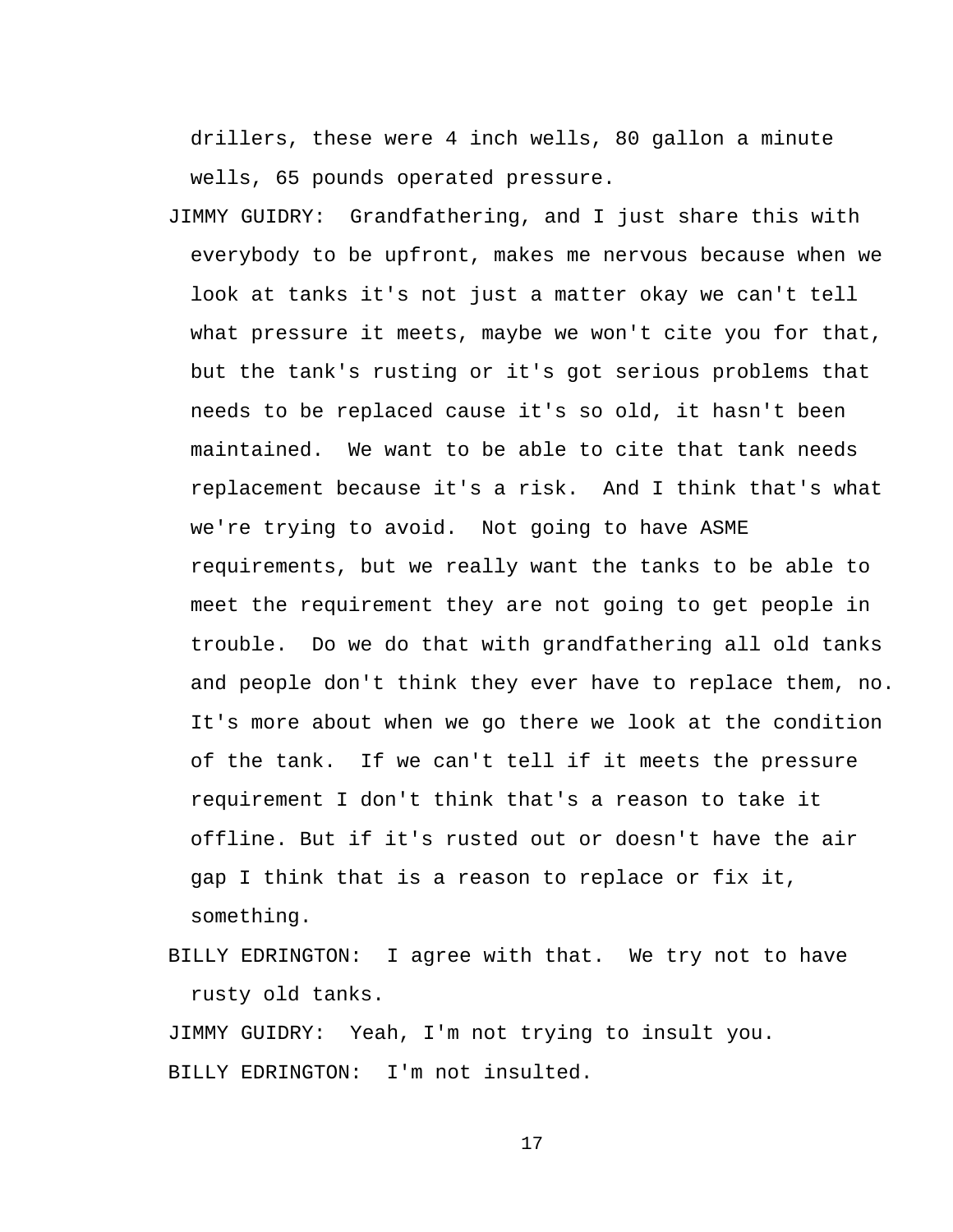- JIMMY GUIDRY: I just don't want somebody to say we're grandfathered in, we're not changing this out till it falls apart.
- BILLY EDRINGTON: I'm merely looking at a financial standpoint of what it would cost if I have to replace every one of them.
- JIMMY GUIDRY: I'm not trying to make you replace the ones that are not a risk, more the ones that need replacement. Right now I think people are getting cited for these things because folks are going out there and they have our list of significant deficiencies which represent what we talked about when we first started all of this. But some of this stuff like this we changed the language with the new rule, but we can put that out as a directive, not to cite these things until the new rule comes into place. The new rule shouldn't be a citation if you meet the pressure requirements. How does that sound?
- BILLY EDRINGTON: That sounds good. Can I bring up one other question about the bypass. I've been cited, it deals with the tank because I have multiple wells on systems and they want to bypass when I can take the well totally out of service and the tank and continue to operate. And to require a bypass on a system with multiple wells it's kind of extra money.

JIMMY GUIDRY: Anybody want to try to answer that one?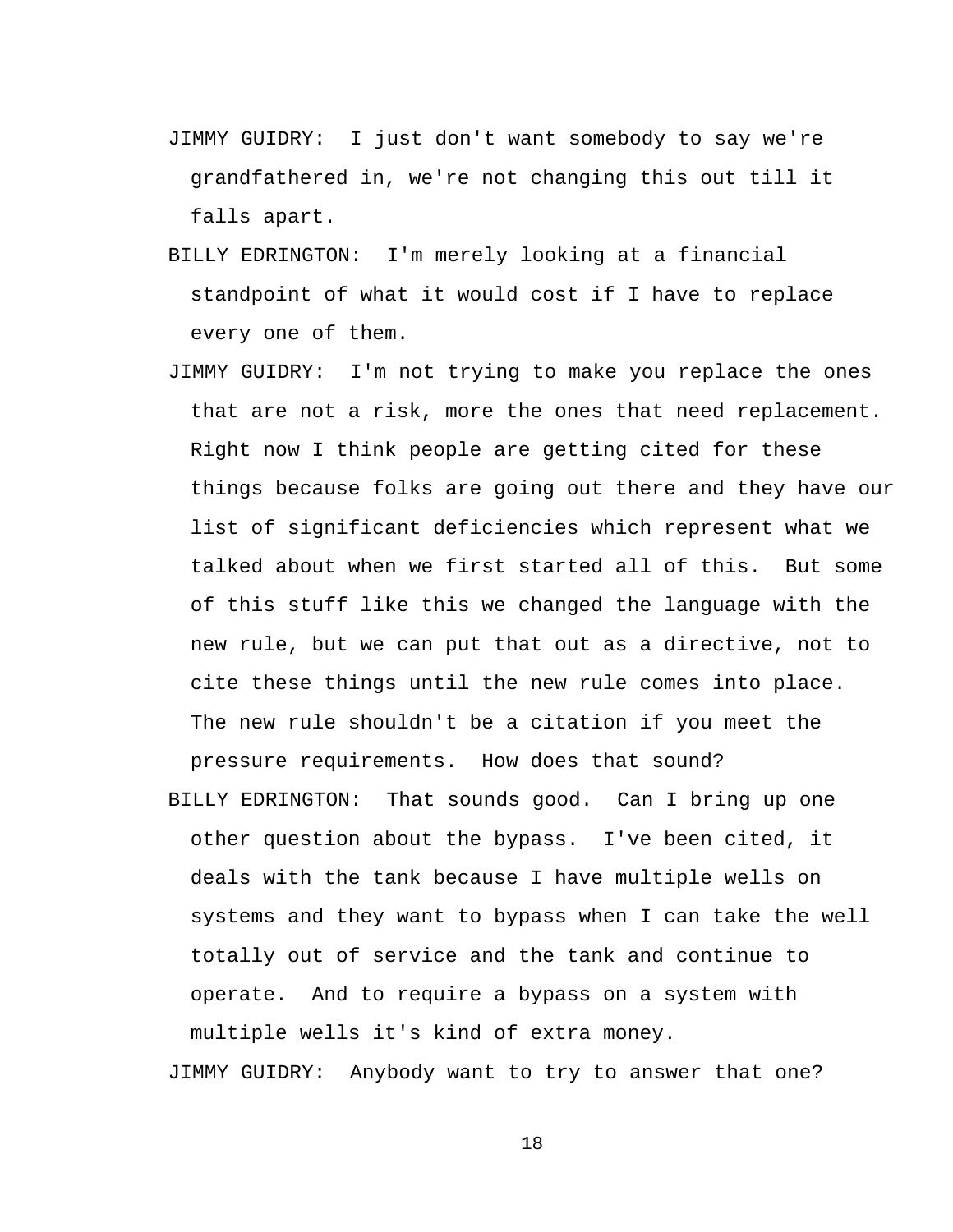RANDY HOLLIS: Why am I taking this.

JIMMY GUIDRY: You said you were an expert.

- RANDY HOLLIS: I said I was not an expert. If you can maintain the system with multiple wells without this one being in service why require a bypass. If you have multiple wells and you can maintain the entire system with the other wells then why would you have to have a bypass just to keep this one in service.
- JIMMY GUIDRY: So the question is is that the requirement now in our rules going forward, is that what exist today? RANDY HOLLIS: I don't know.
- JIMMY GUIDRY: So what they're bringing up are things we need to revisit and see if that's how we want to move forward in rule making. And I guess if you can provide the data to us as to why it doesn't make sense and why there are other ways then we would take that and say revisit that part before it becomes rule and make it make sense.
- BILLY EDRINGTON: I have in my responses, but I have gotten no reply back.
- JIMMY GUIDRY: Okay. Okay good, making some headway. I'm losing sleep over here guys and gals. Next Amanda I will ask you to present on day tank. I apologize we're revisiting this so many times, but we're trying to get it right and there has been a difference of opinion and I'm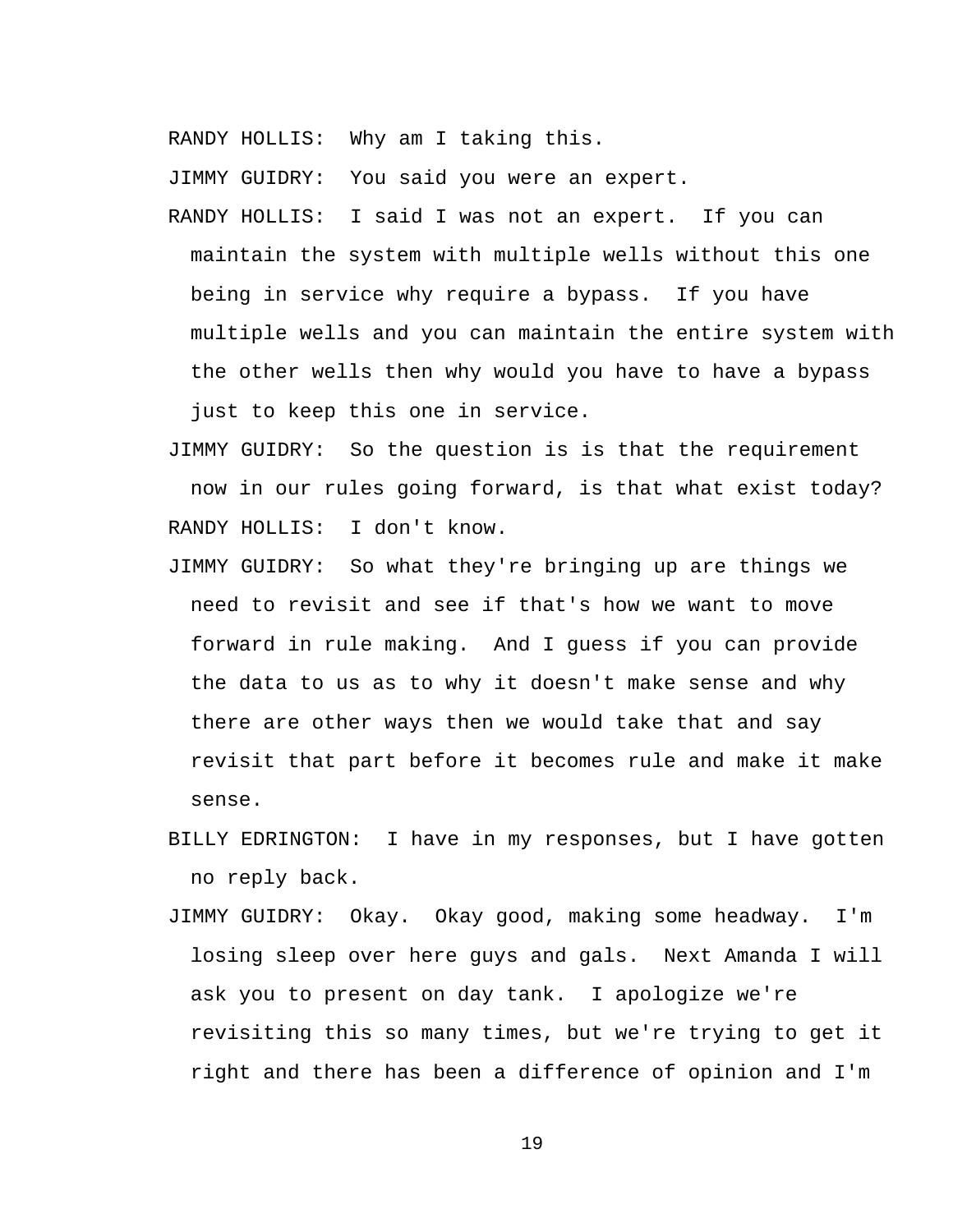hoping we can come to a consensus.

AMANDA LAUGHLIN: We did give out what Texas is currently requiring for day tanks and they kind of have a list of controls that you can put in place if you don't use a day tank. I went back and reread everything from the last meeting and it was never really finalized what was going to go forward. So I just wanted to open the discussion again regarding day tanks. So we talked a lot about pumps at the last meeting and the pump capacity being the factor so to speak. Some of the concerns that were put out there were what if the pumps are replaced by the system and they are not the same as what the engineer designed. And then from an inspection point of view we would have to review those pumps, the pump capacity, et cetera verses like the max NSF approved dosage when we did a survey. Which we certainly could do, but it's just like an extra item to look at. A lot of other states do require day tanks. And some of them offer like what Texas offers where if you don't do a day tank then you have these other controls in place. I just really wanted to open the discussion one more time and get some opinions about it so we can move forward with it. Pat, I think you should go first. PATRICK KERR: I'm going to pick on Texas just a little bit

and tell you this really applies only to manned or staffed stations unless my shift could be once a week if that's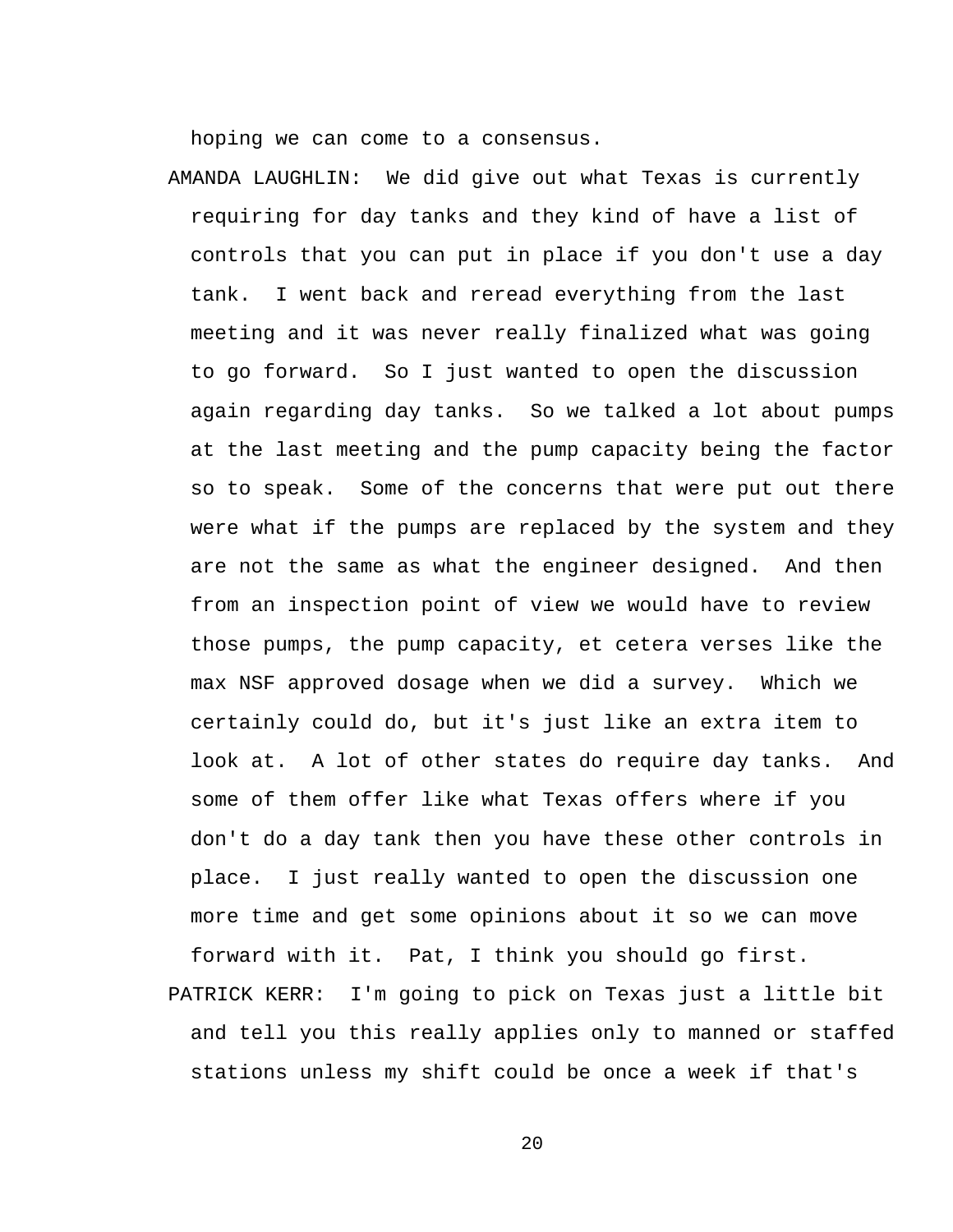how often we visit a site. We do every three times a week, but some systems might visit less often than that. I think this comes down to, and just the last month's conversation was, if there are engineered controls that are adequate we should allow them. And that's a conversation between the design engineer and the permit review authority. If what comes out of that review is an SOP that has to be divided by, so be it. If you then find a system operating outside of that SOP they get cited for it. I think that's the kind of conversation we should have, that's the kind of rules we should have. I don't think honestly that day tanks are as protective of public health as some would believe. If you're within the first dozen or two dozen taps of a plant that has a huge capacity, and I'll just use a surface water plant for example, a day tank of fluoride in New Orleans could cause some very significant acute health effects on people downstream of that facility. It's not an adequate control. They should have a design to not allow it to happen. I don't think day tanks are the answer. But in a case where a system cannot demonstrate a capacity to control liquid chemical feed they do give some protection. But really the only protection they give is you're not going to have a chronic issue. If I overfeed chlorine or overfeed a sequestering agent for 30 hours worth and I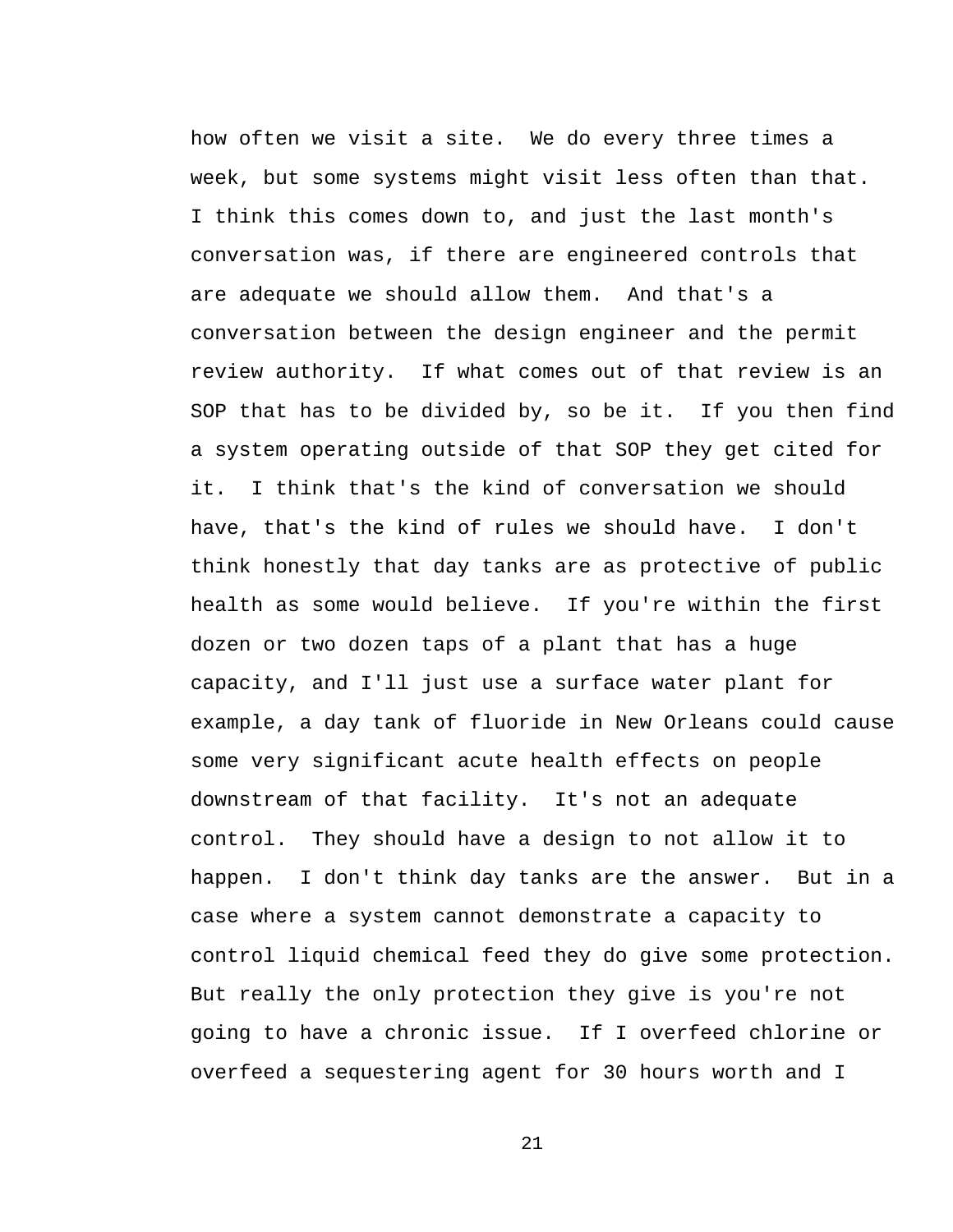happen to put that in a system over a period of a couple hours we are going to have a problem downstream and people are going to get sick. I think the gist of this thing is it's a conversation between the department if you want to say day tanks are required unless there is an acceptable process control structure in place, acceptable to the state health officer. I'm all for that as long as y'all continue to be reasonable I think that's a good solution. JIMMY GUIDRY: Is there some tweaking of the Texas model that would fit what you're thinking. I like that they have a process and this is what we are looking for. Is there some things that we don't like about Texas that we could take out and make it to where at least there is a list of what we're looking for?

PATRICK KERR: I think it's fine other than there's a couple things in here regarding checking, draw downs every shift, logging those kinds of measurements. Lots of systems, I don't know how often you visit small systems, some may be once a week not community. If that's enough to measure it and we could put that in the checklist that's fine. But every system is going to be different and I think if we can satisfy the reviewing authority that we have adequate protections in place that ought to be the test and then by all means hold our feet to the fire. If I say I'm going to install an LMI pump that can inject no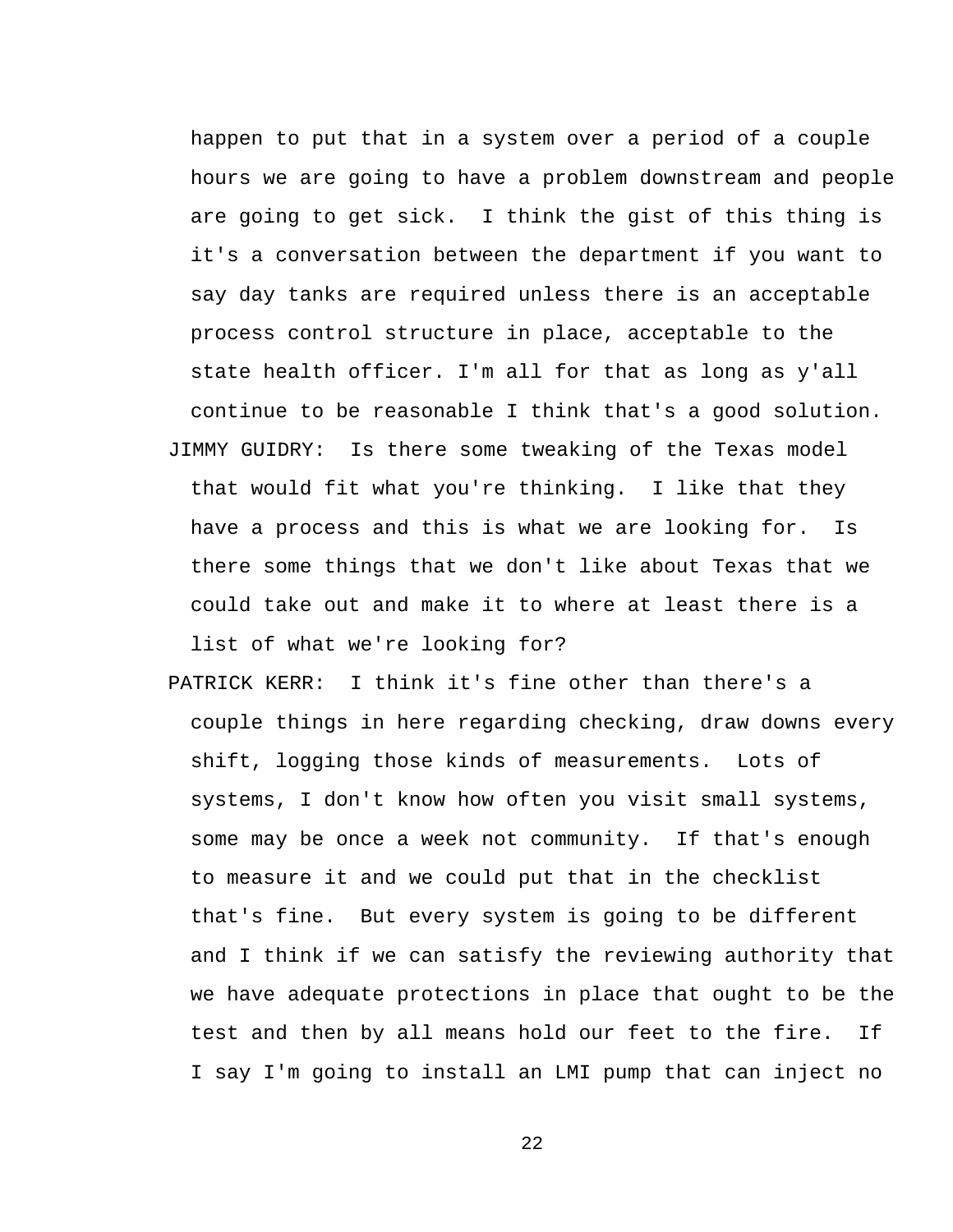more than 10 pounds a day of a chemical and you go back and I'm pumping 20 pound capacity we got a problem. I think that's how you control it. We have to agree I think that those of us who are going to be dishonest regardless of what this committee does are going to continue to operate outside the bounds. And those folks should be dealt with, but we're punishing, not punishing, we're making much more difficult and much more expensive producing good water for systems that do it well by putting day tanks in as a requirement for all these chemicals. I don't see the public health benefit.

JIMMY GUIDRY: But you don't have a problem with either or. PATRICK KERR: No, I think why not put a requirement in with the proviso that they can be, process controls can eliminate the need for a day tank.

BEN BRIDGES: The only day tanks I have ever seen installed would not prevent an issue with public health in my opinion. What it does do is give the buffer to the water system for a major leak. Say an 8 or 10,000 gallon caustic tank if you've got a 1,000 gallon day tank if you have a leak you'll lose a 1,000 gallons not 10,000. So from a financial point that was advantageous for us like at Peoples Water where we had that. If you have the equipment that cannot overfeed a certain amount of gallons per day is also important. And if there are a couple of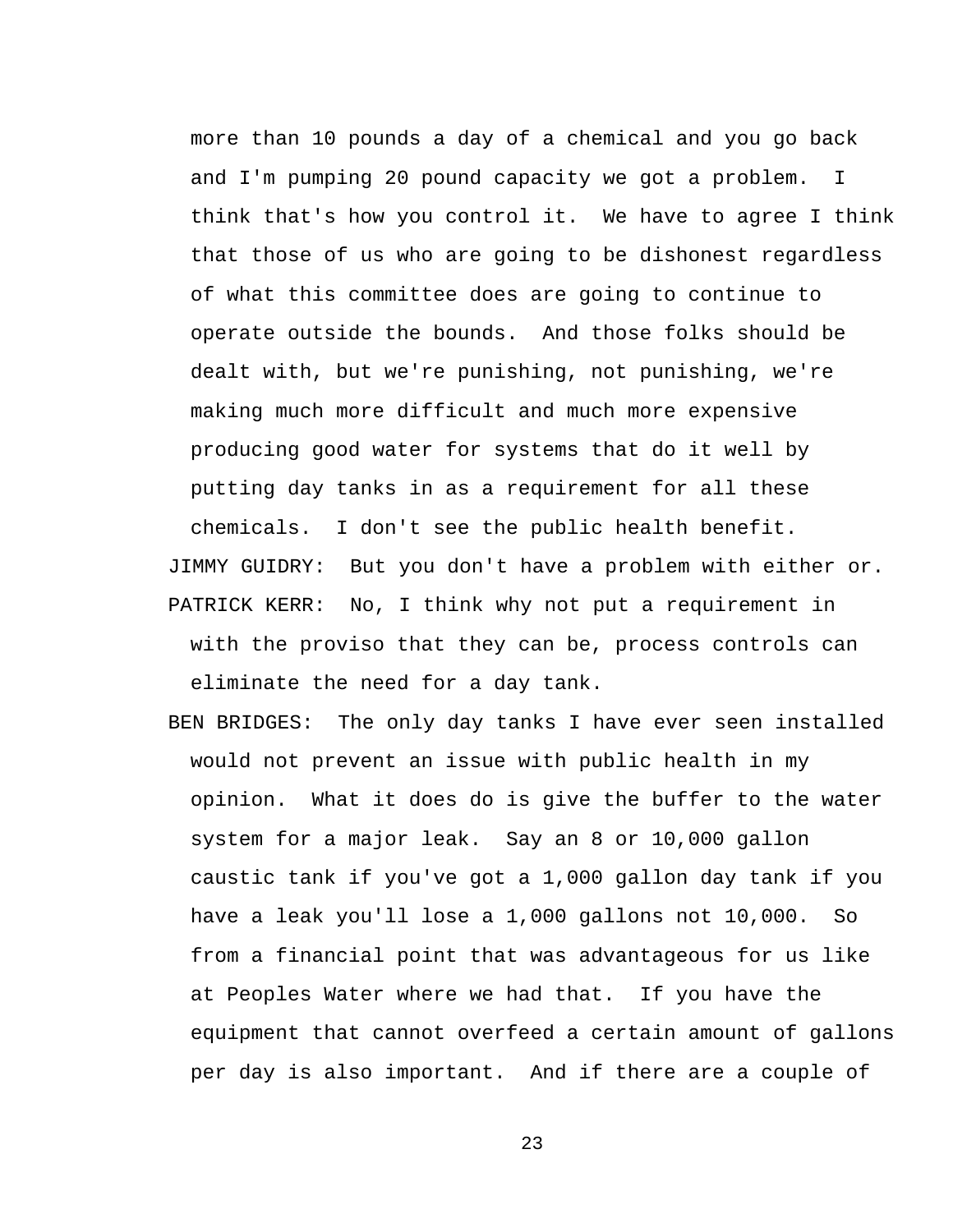chemicals that I feed specifically I try to size the pump where it cannot overfeed based on a 24 hour run period whether it's hooked to a 10,000 gallon tank or a 2 gallon bucket. That's another safety factor we try to build in. The point I see that could be an issue is having your sanitarians when you do your survey is to go around and do a calibration and check on each and every pump every time is going to be impossible. I've sat through, I've watched, I've been through several surveys I've never seen anything remotely close, and I'm not knocking the health department, I've never seen anything remotely close to a sanitarian or an engineer with DHH who looks at each pump and the model and figures out how much is being fed and what kind of product. They don't even ask what the product is being fed for. Most of the time it's just they walk in, look, it looks okay. I think we're asking them to do a tremendous amount of work that won't get done and we'll have another falsehood above us that we're protected when we're not. My opinion is a day tank is great if you want one, if you can afford one. I like one in several plants. Mainly the reason I like one is for the protection of the system so you only lose a small amount of chemical. But secondly it makes your operator go to that pump every day where you're staffed, not remote sites that are 40 miles away you only visit once a week. Each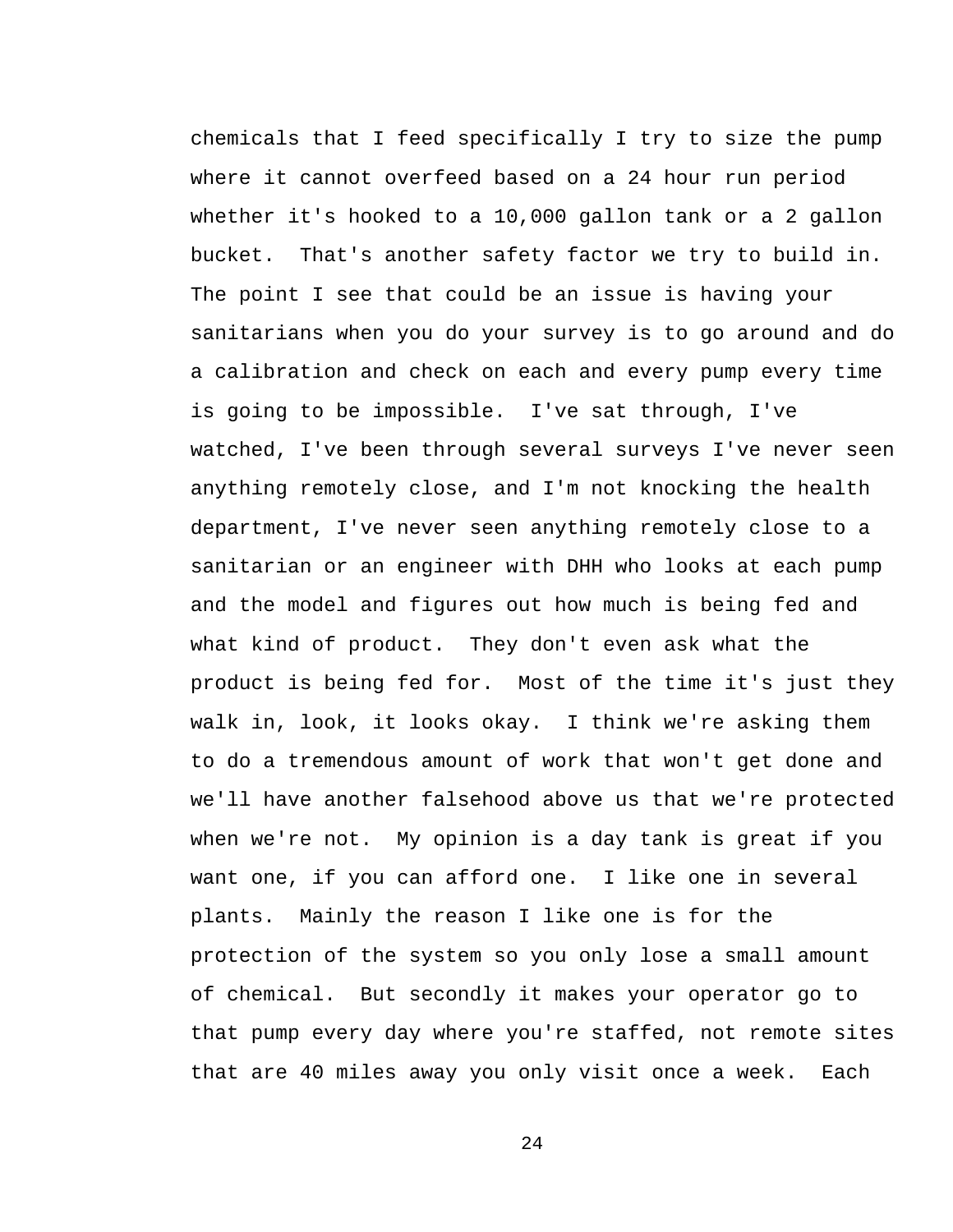case is going to be specific, but in a surface water plant, for instance, it makes that operator get up out of his chair and go look and make sure things are running and do a draw down. And those things that are easy to do while he's there. There are pros and cons, but I don't think having a day tank is going to fix the problem a 100 percent. I think you are going to have other issues that are coupled with that.

JIMMY GUIDRY: Any other thoughts?

RANDY HOLLIS: While I appreciate the information from Texas I would like to think that we could do better than them. I don't want it even thought of that we're going to accept this from Texas and say this is great, we're going to take it as is. If you read through this carefully the very first item is the standard operating procedure which describes the procedure for verifying the SCADA system output with the actual amount of chemical dosed. That means every pumps got to have on it a transmitter to know exactly how much we're dosing it every single time. We're going to do that for every alum feed, every sodium hypochlorite feed, everything we've got. You've just driven the cost through the roof for this.

JIMMY GUIDRY: You think Texas does that? RANDY HOLLIS: Absolutely not, but it's written in here. The other thing is down number 5, elevation differences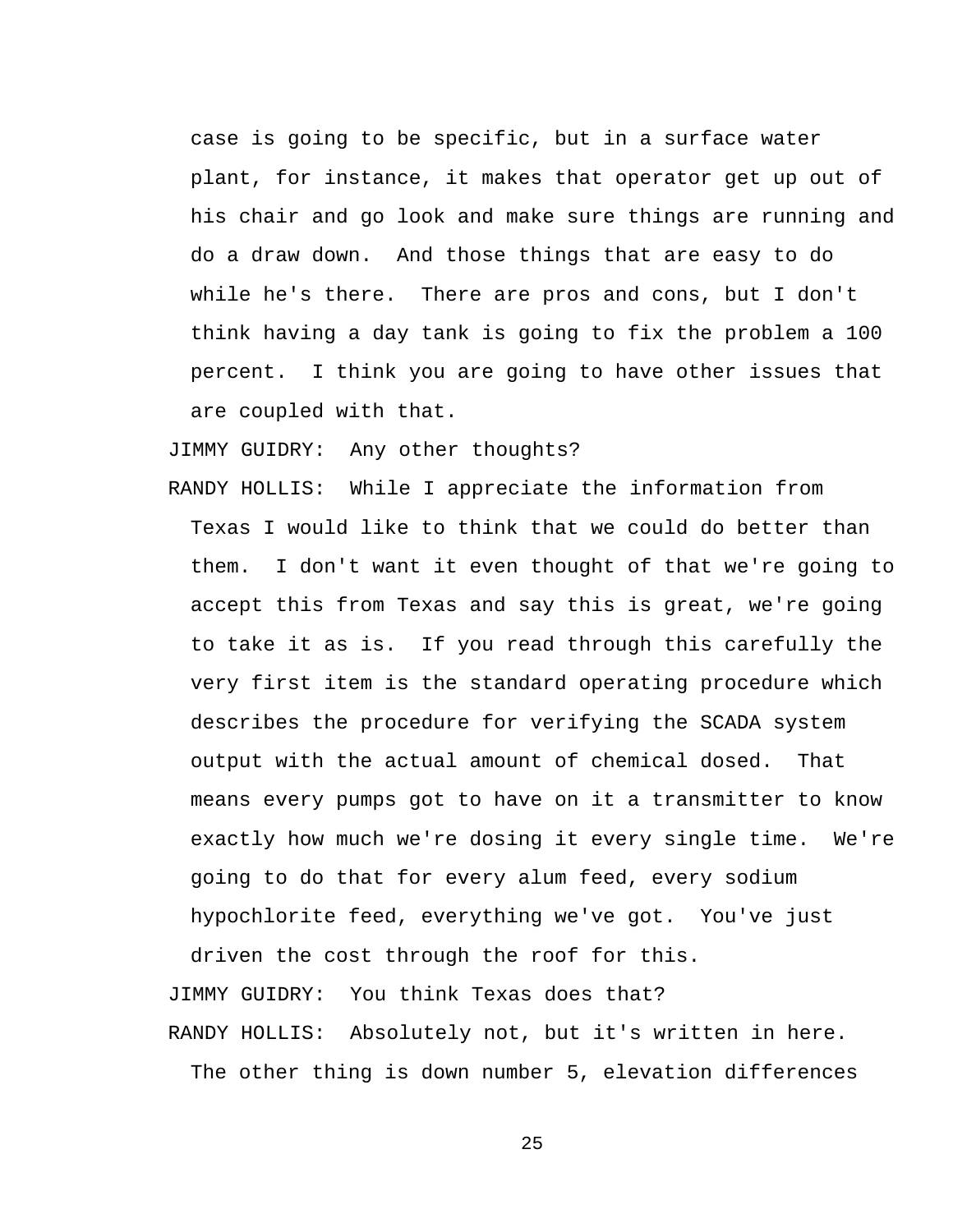between the chemical tanks and the feed pumps which will allow for gravity feeding of chemicals when the pump are not in use. Well for my aqueous ammonia here in Baton Rouge they're going to have to be about 200 feet tall to get into the system cause you can't get in by gravity. It's under pressure. We're feeding those under 60 to 70 pounds of pressure. So before we accept something from Texas and we think this is wonderful we can do better. And I don't want to take this from Texas like it's written. We've got to work on this. And the other thing I would like to point out is when we put in a chemical feed system it's approved by DHH. We've all come to the agreement of what's the right pump, the right application. We don't need for an operator to go to the Blue Book and find a different pump and say this one might work. An operator can't change out a 6 inch line in the field for an 8 inch cause he thinks it's better for fire protection. You'd have to go back for DHH to get approval. That should hold true for a pump, even a chemical feed pump that before an operator can change the size or the type of pump he's got to go back and get approval and that should be written into this. You can't simply change out a pump to something you want to without getting DHH approval because everybody agreed on that original application. I think that was a concern that was brought up at the last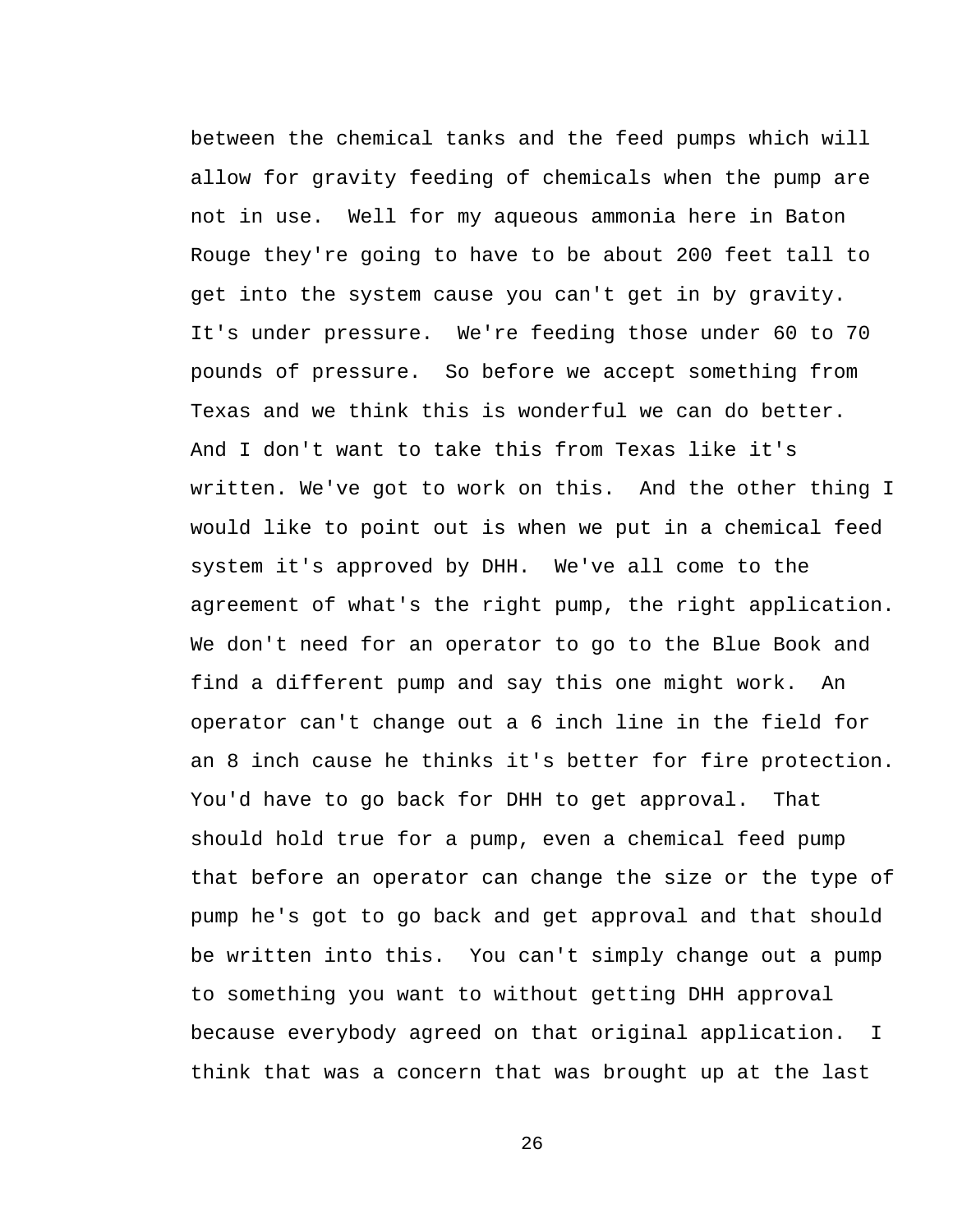meeting was what if an operator just puts in a different pump.

CHRIS RICHARD: The rule, if I'm not mistaken, is the only time you don't have to go through DHH is if you're changing in kind. It does require DHH approval if you are going to change a pump size.

BEN BRIDGES: Cause you're altering the treatment scheme of what was designed originally. Who is going to do it? RANDY HOLLIS: How do you enforce that?

JIMMY GUIDRY: If I'm looking for a pump and I say in kind a pump is a pump, right.

BEN BRIDGES: It is.

JIMMY GUIDRY: Unless somebody tells me hey no a pump is not a pump just like a nurse is not a nurse and a doctor is not a doctor. The right pump makes all the difference in the world. That's what I'm afraid of. We don't routinely go out and check so these things get changed on a regular basis, but is there a problem as a result. Are we overfeeding, are we causing problems, are we seeing problems. What are we trying to fix, that is my question. It makes sense, the safest thing is to say if you're not sure what the pump should be you need to be getting approval, but I can't imagine us approving all pumps. Hopefully the folks doing it know what they are doing because they are the ones going to pay the price because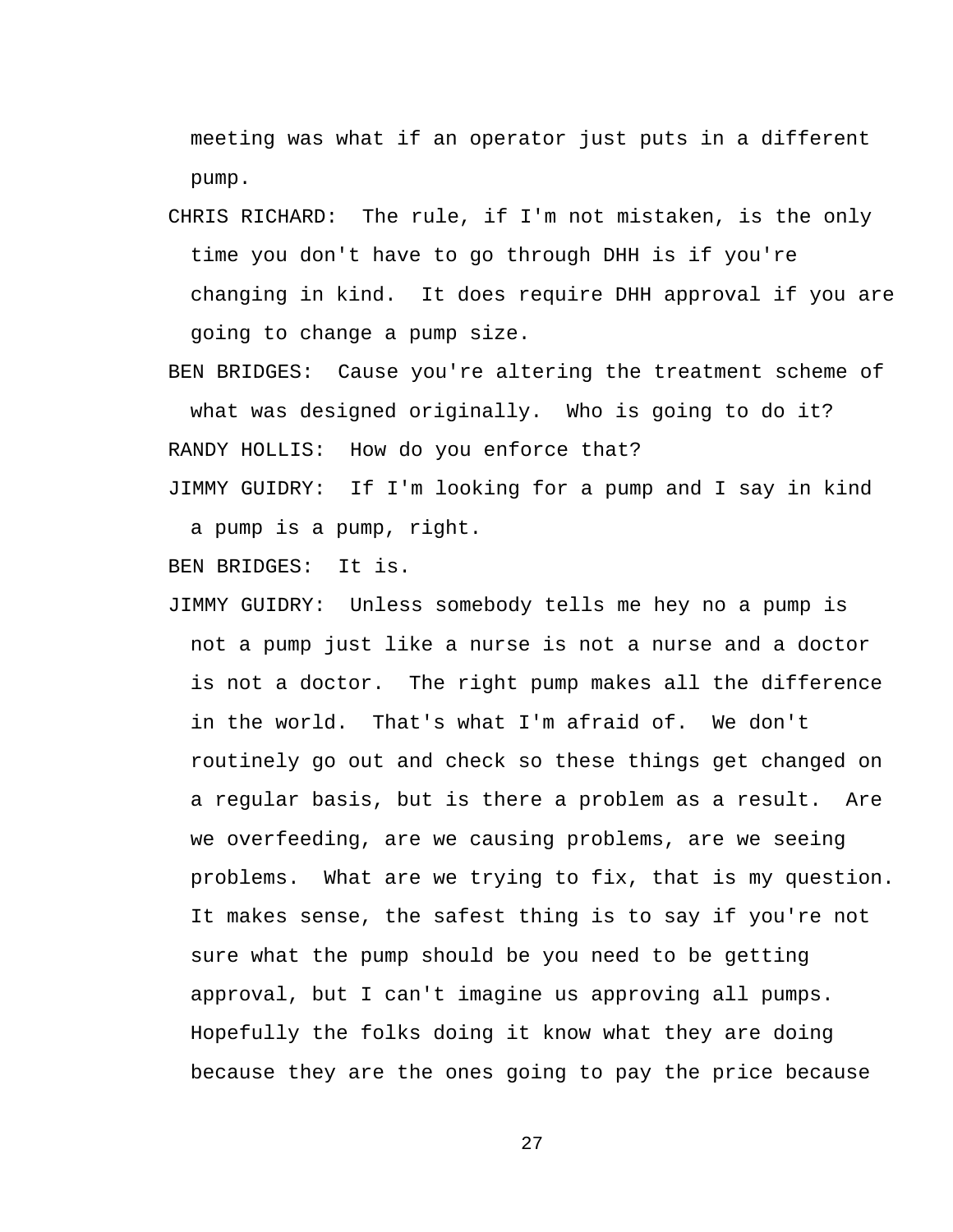I'm going to be there to say these people got sick and somebody changed out the pump and we knew nothing about it. That's it.

- CHRIS RICHARD: It's like Pat said people are going to do wrong they're going to do wrong. But in kind, in my opinion, is the same pump all the parameters you have to put what was there back. You can't just say well I'm just going to pull a pump off the shelf. That's not putting in kind, that's just putting a different pump.
- JIMMY GUIDRY: So Randy did I hear that you're going to volunteer to help tweak this Texas language?
- RANDY HOLLIS: I guess that is under my section 5. Yes, sir.
- JIMMY GUIDRY: This is where it all started, I'm coming back to you.
- PATRICK KERR: Can I throw a little ignorance here. Do people not keep track of how much chemical they use verses how much water they produce. Most people know how much chemical they buy and how much water they produce, right.
- RANDY HOLLIS: They do it by measuring the volume in the tank.
- PATRICK KERR: But my point is if it's a chronic issue you're going to know you're spending too much money on a certain chemical, right. The little guy's got their hands up.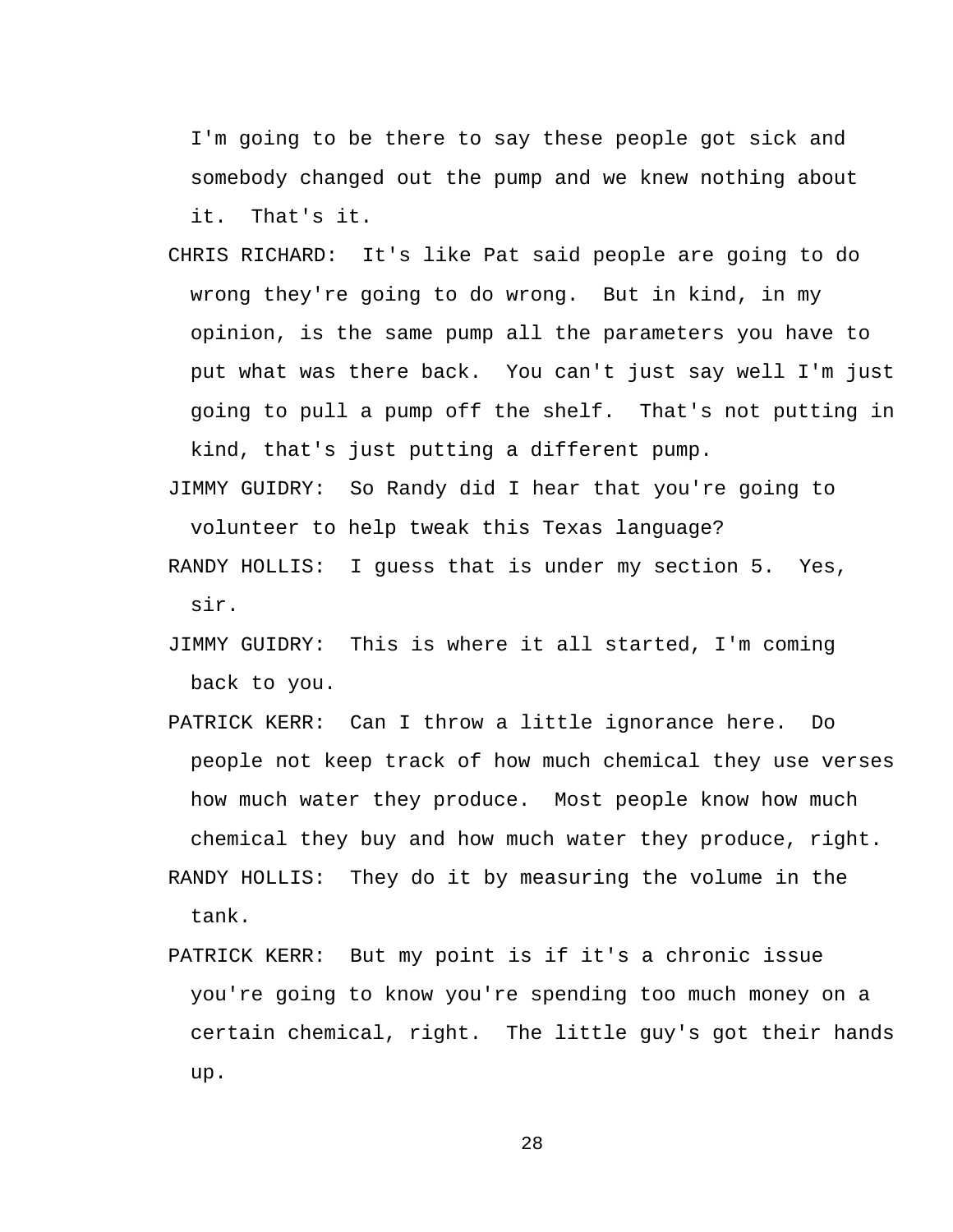JIMMY GUIDRY: Let's hear from the folks in the field. ROBERT GILLBRIDE: So again, I'm trying to stress the

difference between big and small systems. So 1,364 systems in the State of Louisiana. 359 of them are not community not transient, 218 non community, 141 non transient. So you're making rules for all these systems so what about these 400. So one of the things, and I'm trying to grasp everything that was brought up between Pat and Randy, was once a week checking systems. There is a law in place that the chlorine is checked two places daily at the well and at the MRT. So residents or people like these that own trailer parks or whatever check their system every day. So they're going to know if the chlorine is high or low because they have a graduated tank that shows 10 gallons, 20 gallons, 30 gallons so that shouldn't be an issue. When you were talking about day tanks talking about the pumps and all that they don't change out the pumps. If a pump breaks they say our pump breaks, we go in, we look at it, its .21 gallons per hour 5 gallon day tank so predominately the operators that do right change it out just like it is. So a lot of the issues I'm hearing to me is different from what y'all are used to. Again, I'm just asking y'all think about small daycare, small grocery store, small apartment complex, 16 apartments, fruit stand. Everything y'all are going to do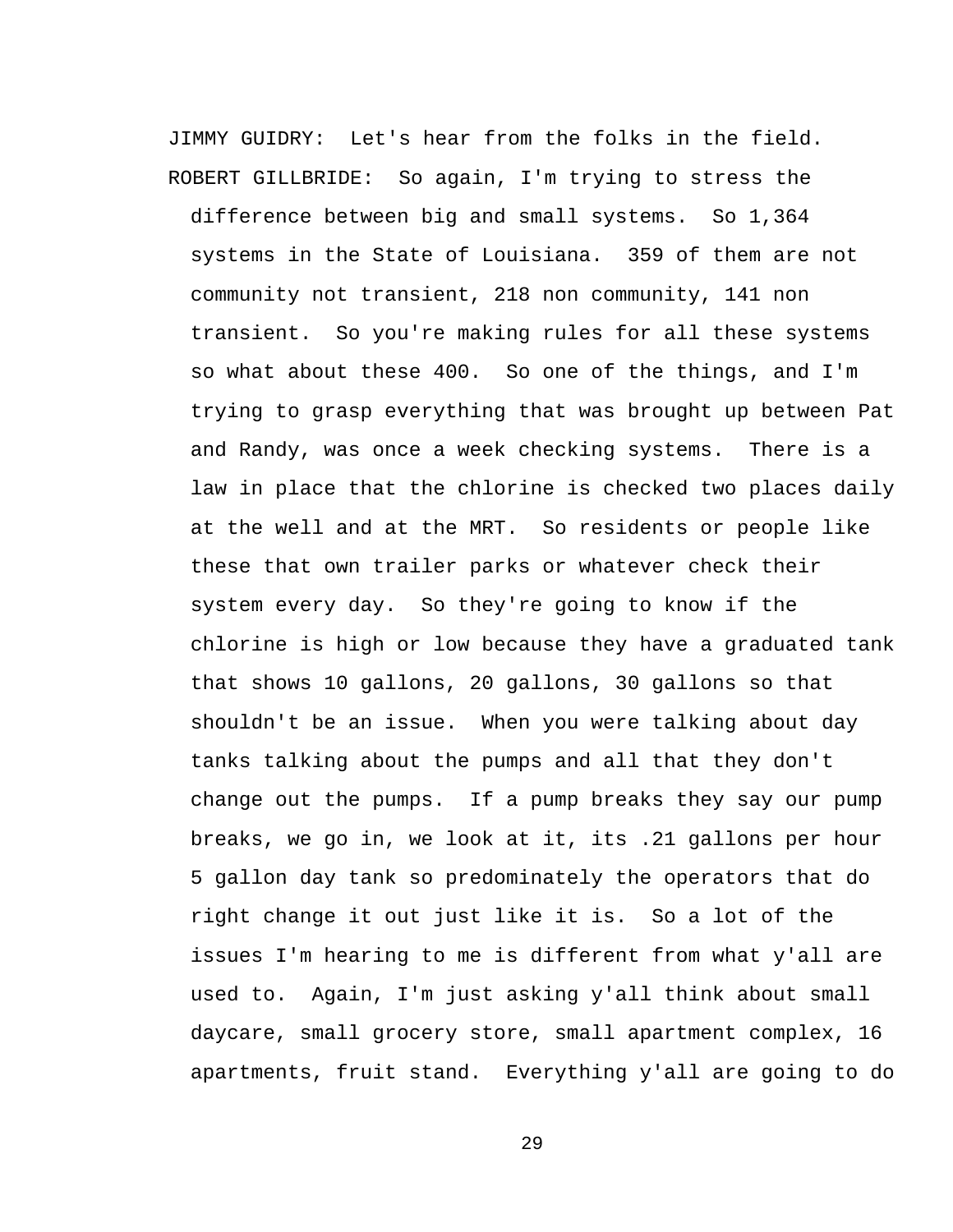is going to affect them. So in doing that I'm not asking you to lax on public safety, but make sure it is public health safety. And if it is then is there going to be some kind of wording, variance, or whatever in there to not hurt these people or not make it harder on them. PATRICK KERR: How is this responsive to the discussion we're having right now which is about how to quantify feed rates in chemicals. If that little daycare is overfeeding a chemical that's required--

- ROBERT GILLBRIDE: The daycare was engineered to put in a 5 gallon per day pump. That's how it was engineered on a chlorine. Now most people, especially since everybody is changing to the NSF 60 approved bleach which is predominately 12 1/2 percent, most of these daycares are using maybe a half a gallon of bleach a day. So it's already diluted with water. If they pump whatever this diluted 5 gallons of bleach to 20 gallons of water if it accidently over pumps because somebody did change a pump that they didn't need to what are they going to get. I've never seen anybody to a 4.0 on it. Because again, half a gallon of bleach.
- PATRICK KERR: That's what we ought to be controlling for is the MCL.

ROBERT GILLBRIDE: I don't have a problem with that. RANDY HOLLIS: Let me flip that Robert. Isn't it more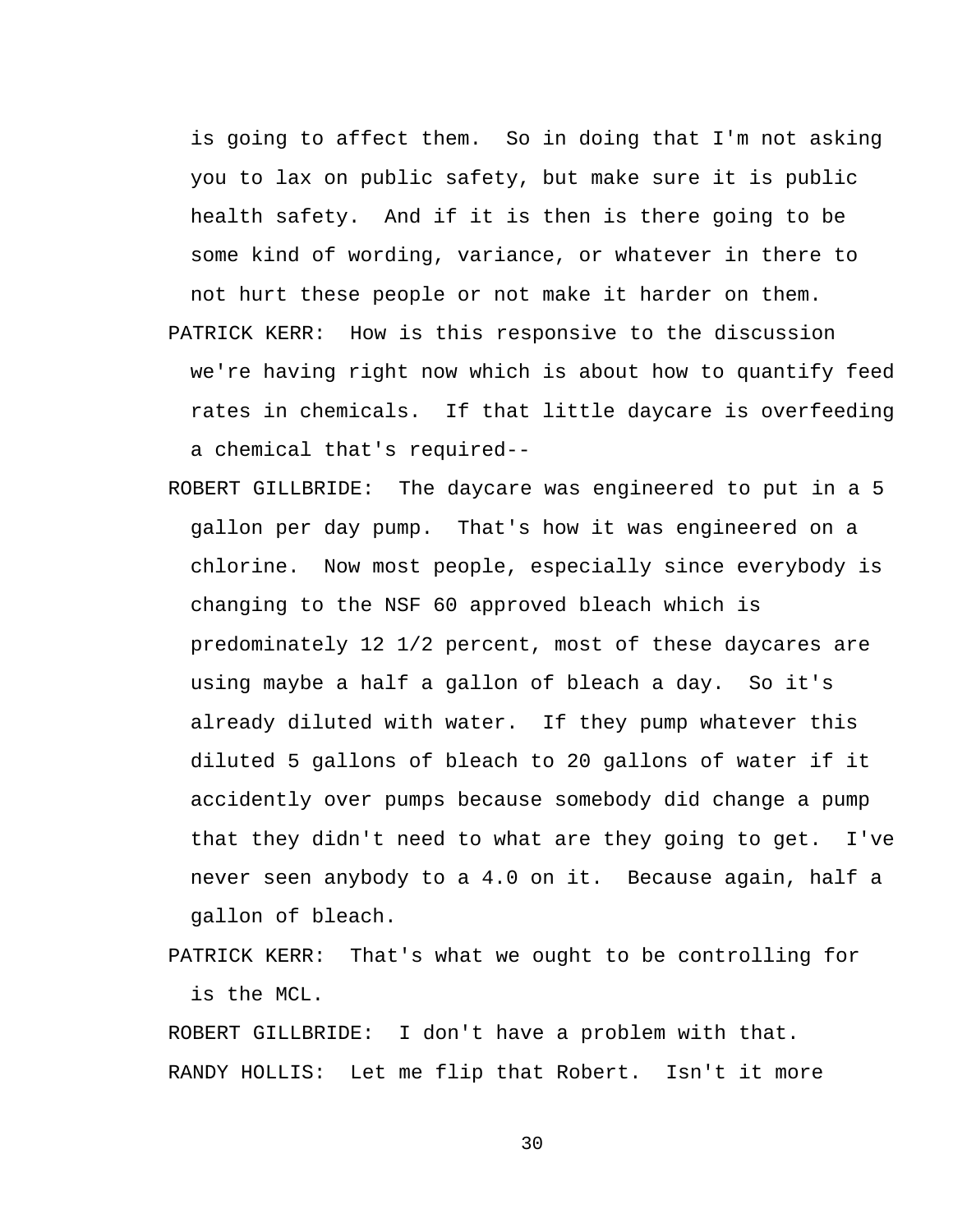likely as an operator that what happens is is you go out there, you checked it the day before, you go out the next day and you know it's supposed to feed about a half a gallon of bleach and you go out there and you see on the bottle or the storage tank nothing's moved, but the tank is sitting there pumping. Right off the bat I'm not feeding any bleach. You don't know how much it didn't feed, but you know the day before to today you should have been about a half a gallon less. That's what we're talking about here. How can you quantify that that pump is or is not working. Isn't that the more realistic way? ROBERT GILLBRIDE: The simple fact is you are testing the chlorine at 2 points. If you have a residual at the end of the line it's probably pumping. You're checking it every day and you're documenting it every day. So you're checking it at your well and you're checking it at your MRT every day, 7 days a week, 365. You're supposed to. PATRICK KERR: Chlorine is not a part of this conversation.

We're not talking about day tanks for chlorine.

ROBERT GILLBRIDE: But day tank is anything over 55 gallons, right.

PATRICK KERR: Chlorine has not been addressed. We're talking about liquid feed and we're feeding gas. Now sodium hypochlorite it's another conversation to have if you're using, I can't remember exactly how it's written,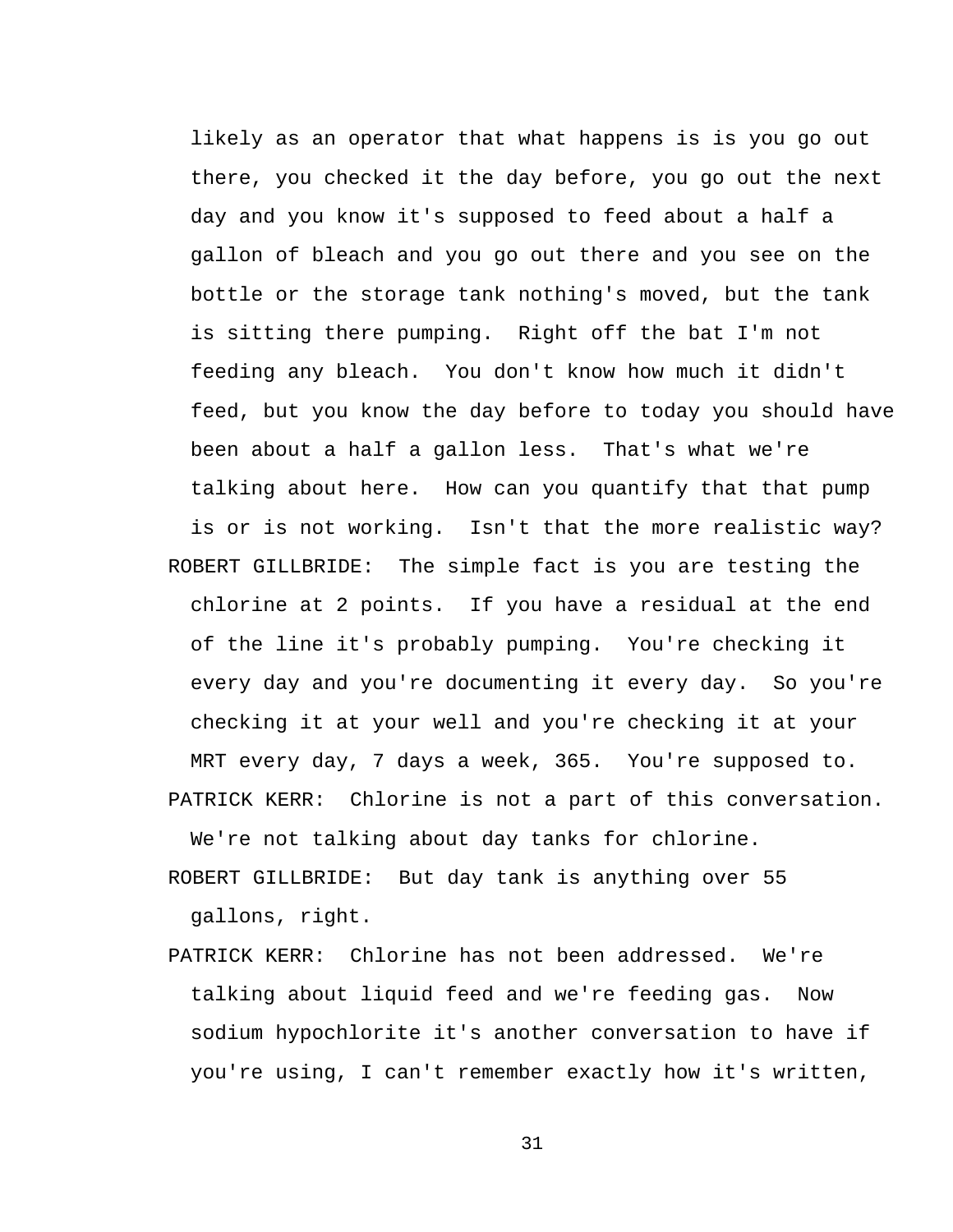but up to 55 gallon drums you don't have to have a day tank. So I think the small systems are not feeding out of 1,000 gallon sodium hypochlorite tanks they don't have a problem. But if you're feeding something else to control--

ROBERT GILLBRIDE: Like a polyphosphate.

PATRICK KERR: Whatever. Then right now the way the rules are written you have to have a day tank.

ROBERT GILLBRIDE: If you're under how many gallons?

- PATRICK KERR: I'm not sure. It may be mute for small systems. Anything smaller than a barrel.
- ROBERT GILLBRIDE: Y'all keep in your minds the rules y'all make are filtering down whether they're legitimate for them or not.
- PATRICK KERR: Okay, so how do we control to make sure we don't overfeed is what we're talking about. And if you go out and check it every day Robert then do you keep a log. I had 5 gallons yesterday, now I have 4 1/2, tomorrow I have 3. I better order Tuesday cause I need it. If that's the case then that may be enough of a control for us to say we have a change in the pace of dosage I have a problem I need to address and maybe we just ask them to log the solution.
- ROBERT GILLBRIDE: So theoretically the contract operator isn't checking it every day, the owner is. Most owners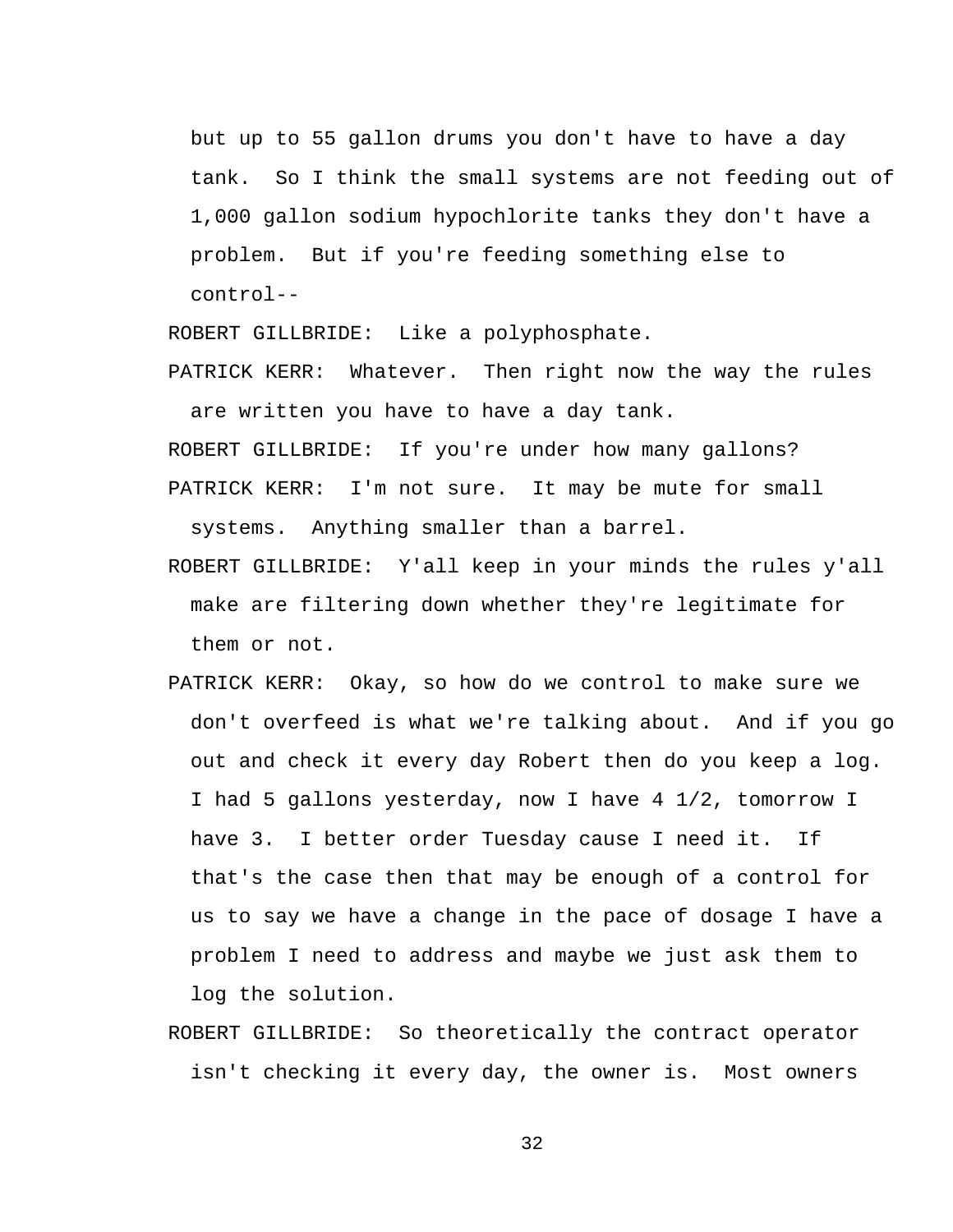are watching their money so what I tell mine is you go out there and you mark it. You already have your numbers on there, you mark it and see what you're doing. If something looks out of whack you're already checking your chlorine so if it's high or low you know there's a problem. If you're not seeing any dripping on your pump well then yeah, there's an issue. They're watching their dollars cause they don't want to buy the 7 dollars a gallon bleach anyway. They are already watching their stuff on the small systems.

PATRICK KERR: So keep a log. And that will fix the chronic problem. That would fix the chronic problem. ROBERT GILLBRIDE: Measurement on the tank, it's just

another thing to write down. That's not an issue. PATRICK KERR: And that's another process control that's an

important one whether you're big or small how much should I have used and how much did I use matters.

JIMMY GUIDRY: Easy stuff. Anymore comments on day tanks? We're still not going to sign off on it until we see some more language. Next part is old business and I don't know if that's spurred some interest, but I have met with a lot of folks and talked about what their heartburn is and then I asked EPA, I asked our federal partners, do other states have all these deficiencies, 20 pages, 300 something deficiencies, significant deficiencies. And the answer is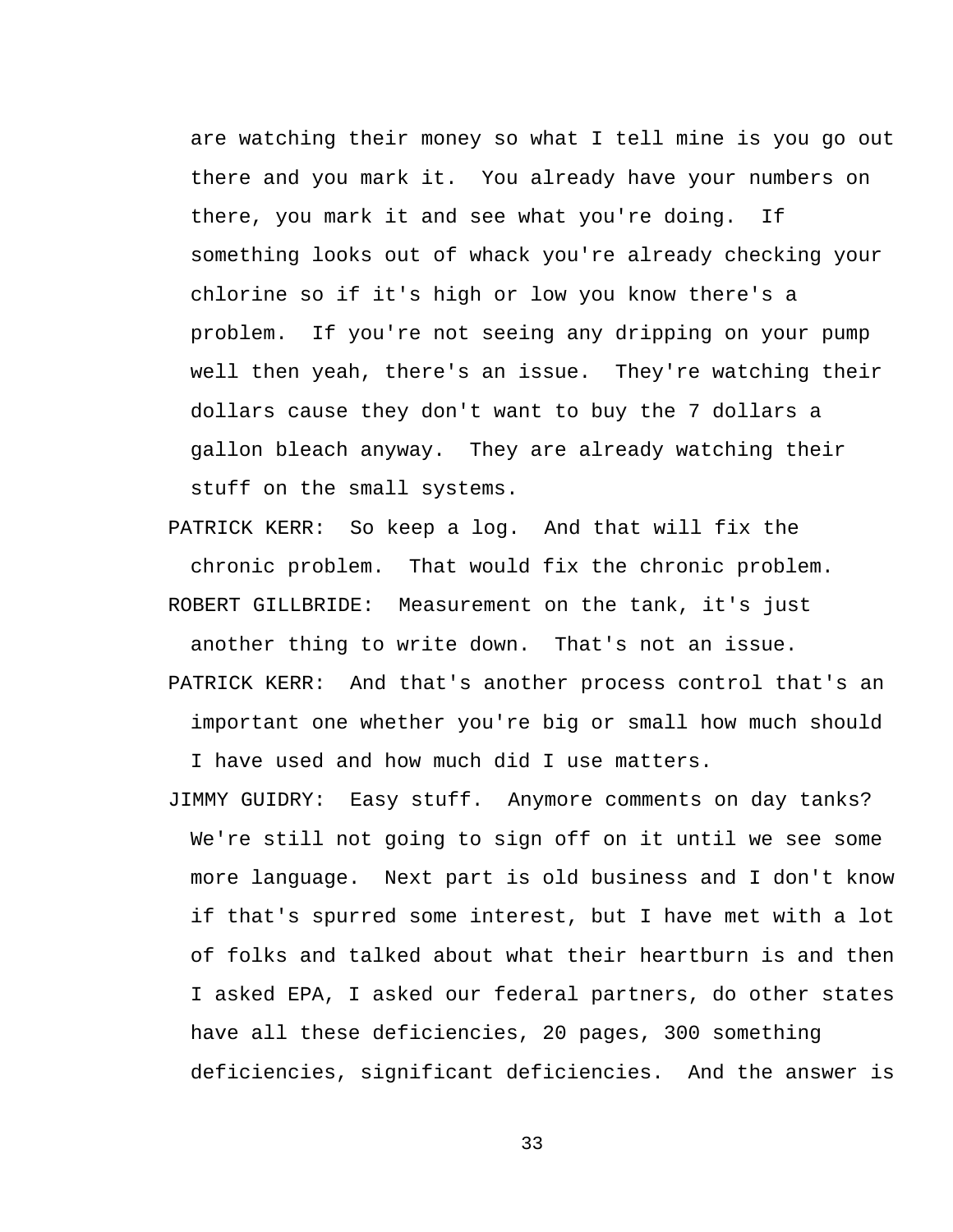no. The answer is this is state driven. We drive them. We have to follow federal guidelines. The feds don't really help you. They tell you you need to look for everything. And they won't tell you what everything is. And they come in and make sure you're looking at stuff and if they see something that you're not looking at they want you to look at they let us know. Right now because of the posture we're in where there's pushback that we can't cite people because of the laws, we're doing rules going forward. There is a worry from the feds, as well as from us, that they could take away our primacy. And I've said this from the very beginning, they don't want to take it. That means the feds would come in and regulate our water systems. I don't think any of us want that. It's not a threat. We're trying to keep it. But we can't not cite stuff. You have to cite stuff that's important. We have to decide what is important. As we went through the chapters and we rewrote the rules some people wrote in those rules what they thought was important as a deficiency. Some of the chapters we've looked at what's important as a deficiency. And I took Chris' words at another meeting to heart. He said if it's a significant deficiency it means it can impact health negatively. It means it's important. Why would we apply to a newer system and not an older system. So my challenge, my goal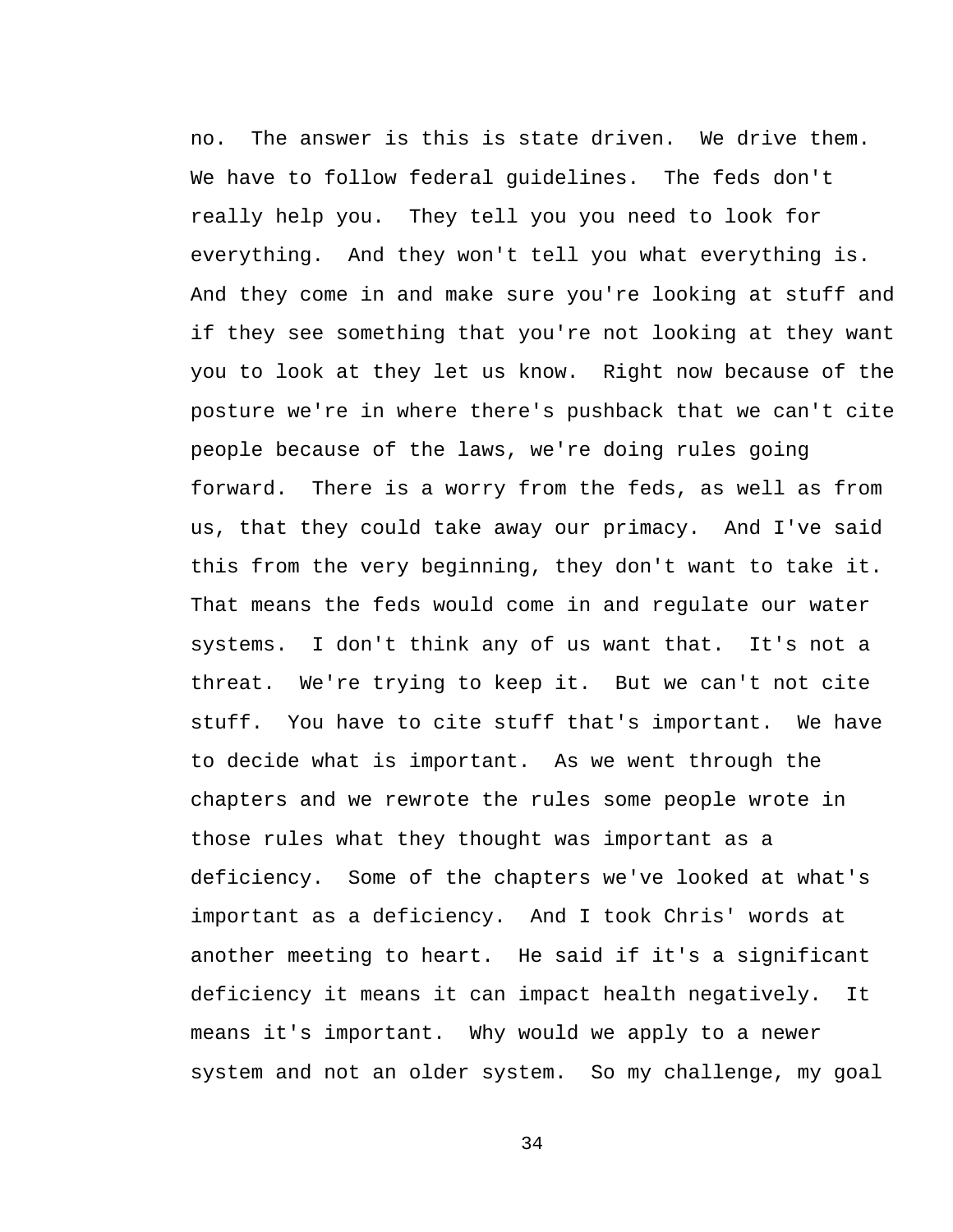to everyone is I want to shrink the list and I want to make it important enough that any system needs to meet those significant requirements. If it's a significant deficiency it ought to be something that everybody in Louisiana has the protection of. When I hear people have heartburn because they were cited for this and there were cited for that they don't understand why they were cited and they weren't cited for the past 10 years, but now they're cited. I understand that feeling. We should be citing you for stuff that really makes a difference. There's a lot of stuff here. As a matter of fact if I had to go visit your site and check every one of these things might take me more than a week. I'd have to figure out what the hell I'm asking because it's a lot of stuff. Engineers know this stuff, some sanitarians know this stuff. But it's really, this is what you would do to make sure everything is perfect. This is what you would do if people had all the money in the world. I am going to challenge the people on the committee and input from the public on what are those things giving really a lot of heartburn that don't make a lot of sense to you. Because it makes sense in the engineering world. A lot of this makes sense in the engineering world, some doesn't, but a lot of it does because it had to do with infrastructure, it has to do with feeding chemicals which can be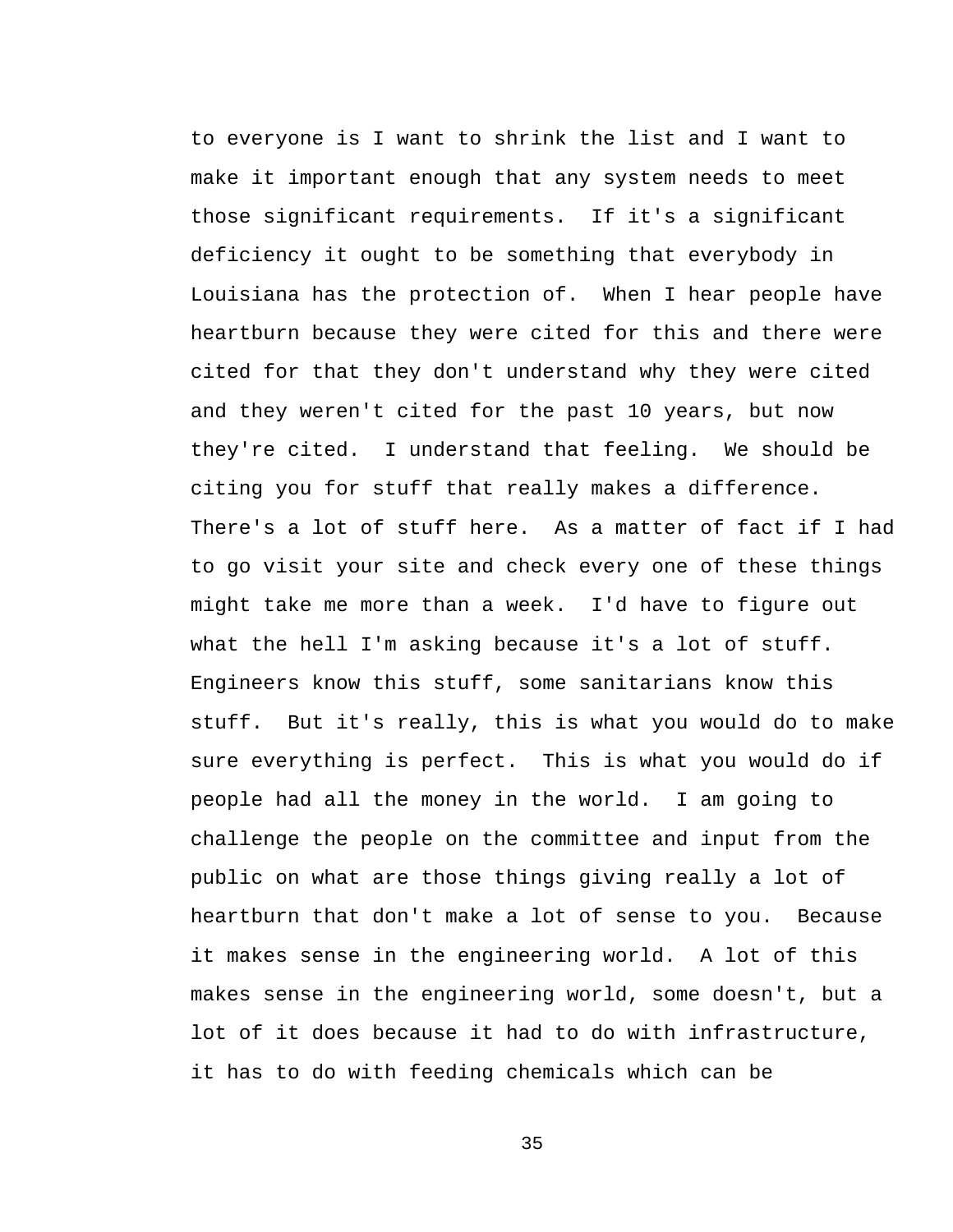poisonous. This is serious business. Then you have to take into account that some people don't understand the importance of those chemicals. Operators change out all the time. There's constant, it's not a high paying job. If they don't know the science behind it and they don't know what to look for they're going to get cited. If we don't do that people are going to get sick. It's a lot and I know some of you have a lot of heartburn with what we cite. And I'm not saying I'm going to take it all away, but the only way I know how to make it doable is to actually take this list, which by law now says this committee is responsible to do, and shrink it to what's most important per your sections. With input from the public. I'll give you an example. One of the biggest push backs that people are cited for, and it's coming mostly from developers, but other folks as well, is requiring a second source. This committee voted it makes sense if your well goes out you need something to back you up. I think we need to revisit that because I'm still getting a lot of heat politically as well as trying to make senses of it. They get expensive. The second well might cost you 200,000 500,000 dollars depending on the size of the well and it sits there in case you need it. It might be cheaper to have a backup that you could connect. People use, multiple developments use the same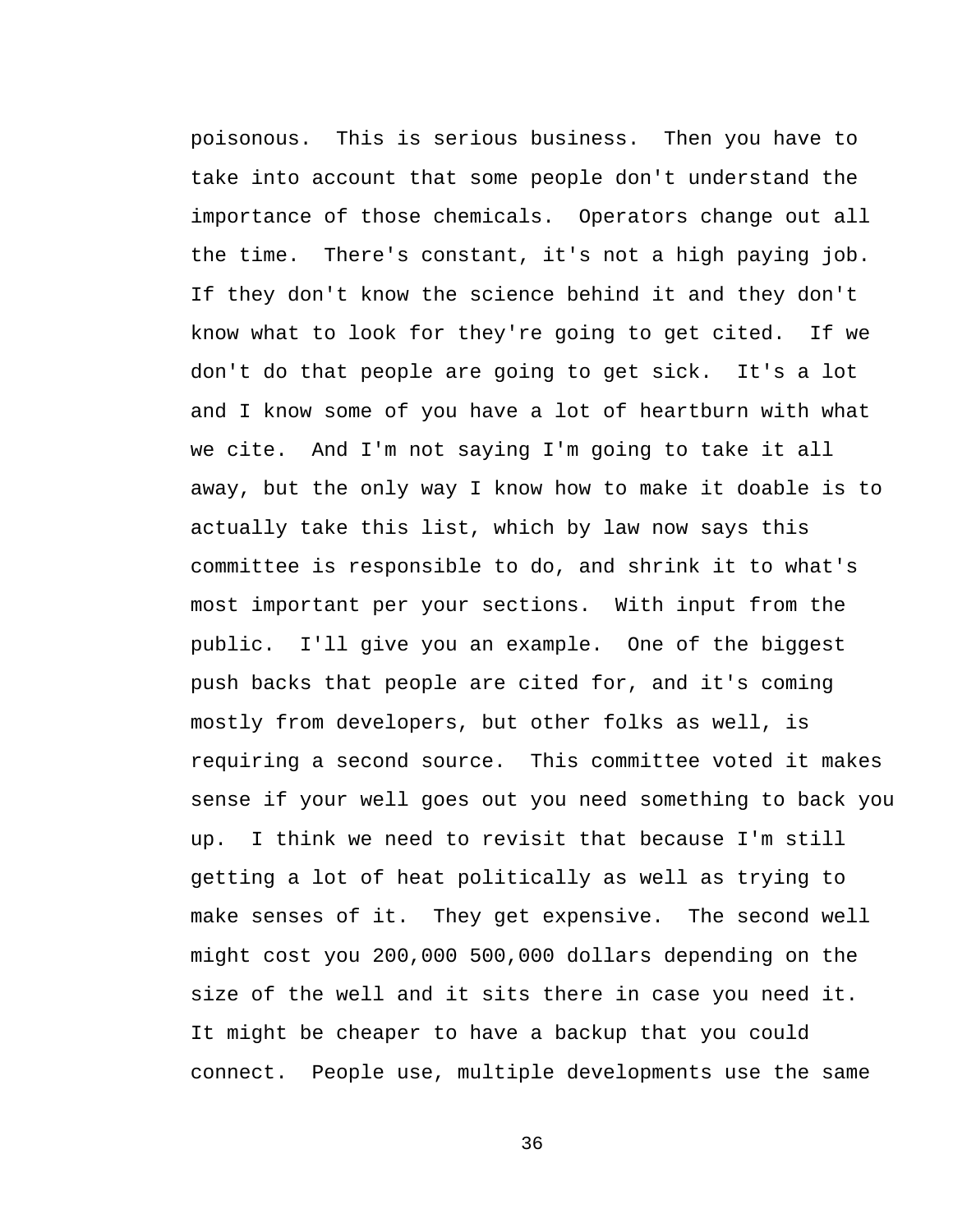backup well. That might make sense. The goal is really to get communities that have a system not all these little systems. It doesn't work too well if they're building on top of each other and they each have their own little system. It makes sense to have community water systems. But in rural areas you don't have that option. I'm going to ask the committee your thoughts on this because this is not going to be easy and it doesn't feel comfortable for me because I am now telling the people I regulate what do you thinks' important for me to regulate you. I'm probably not going to agree with everything you want because there are some things I think are sacred to life or health. My engineers think there are things that are sacred to engineering. But it's what's creating a heartburn. If you look and you go down here and you see them they kind of reference the code and where it comes from you see a number of these are from different places in the code, some are from 10 state standards. Again, this is what we're working off of. This is what's creating a lot of heartburn because you're getting cited for stuff you've never got cited for before. I want to change the relationship. I'm still going to be your regulator, I'm still going to represent the citizens that deserve good water, but I want to make your life more manageable and I want to make my life more manageable. So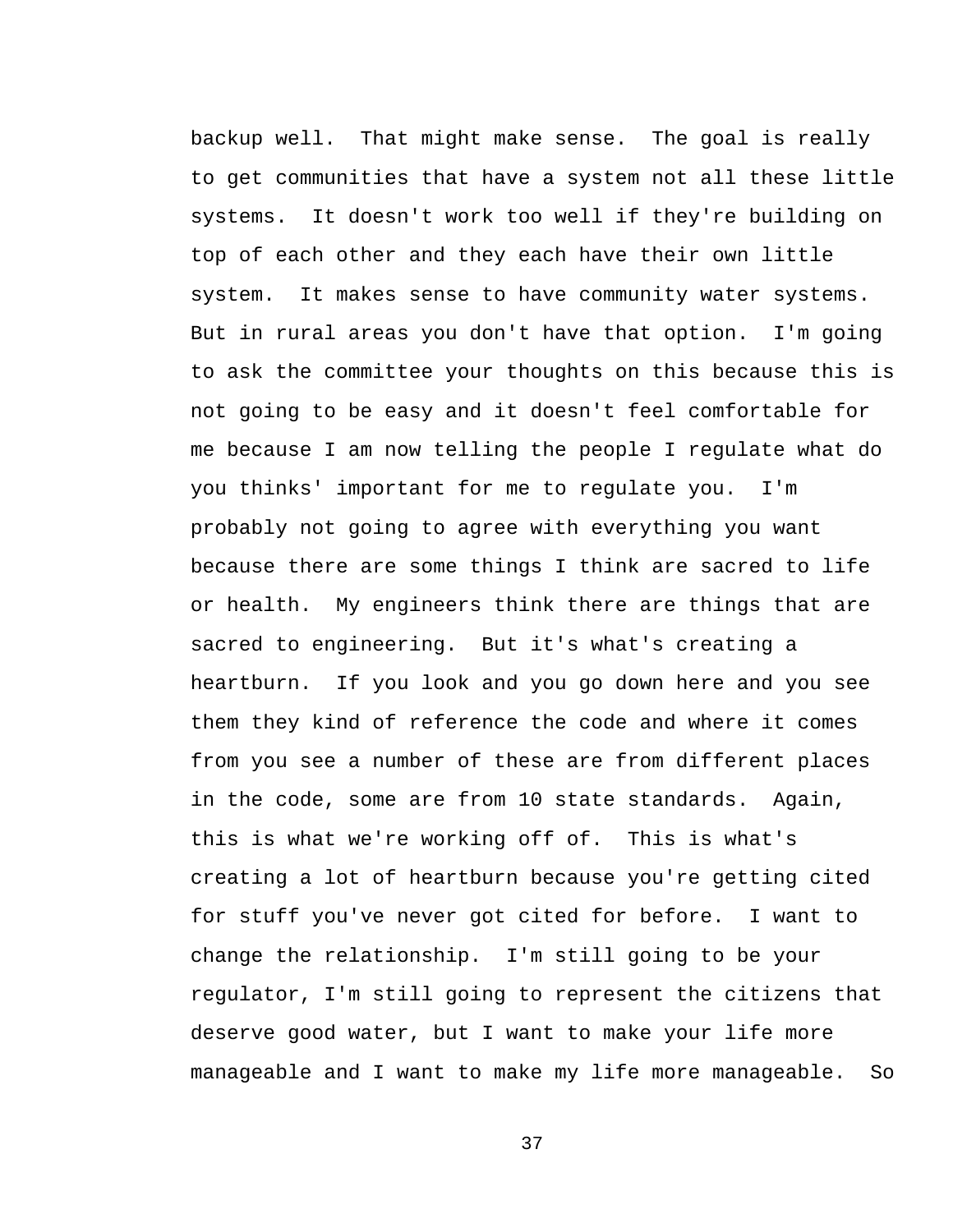I'm going to ask for help, I'm going to ask for input. I'm going to start with the committee and then we'll go to the audience to talk about some of the things that are giving you heartburn. We've done it before, but the thing about it is is I can't nail it down. It's different people with different concerns and different things and I can't nail it down. I can't get rid of it all. There are some parts by federal law we have to do and there's some parts that are strictly state. Now I want to hear from the committee if you think I'm on the right track or is this an impossible task. This is the task I have been asked to do.

KEITH SHACKELFORD: I think it's definitely a task that we need to undertake. I think there are a number of issues or items and deficiencies that can be eliminated. I still think it's going to go to cases in many instances where, and I'll just give a very simple example, one of the listed significant deficiencies is if a pump room doesn't have a floor drain. That a may not have been required 40 years ago when that plant was built and you have a 2 foot thick slab and a lot of other equipment and structure surrounding that where it's impossible to install that. I think floor drains should be required, some means of drain in new designs going forward. But there are things here that I think are not applicable to older plants.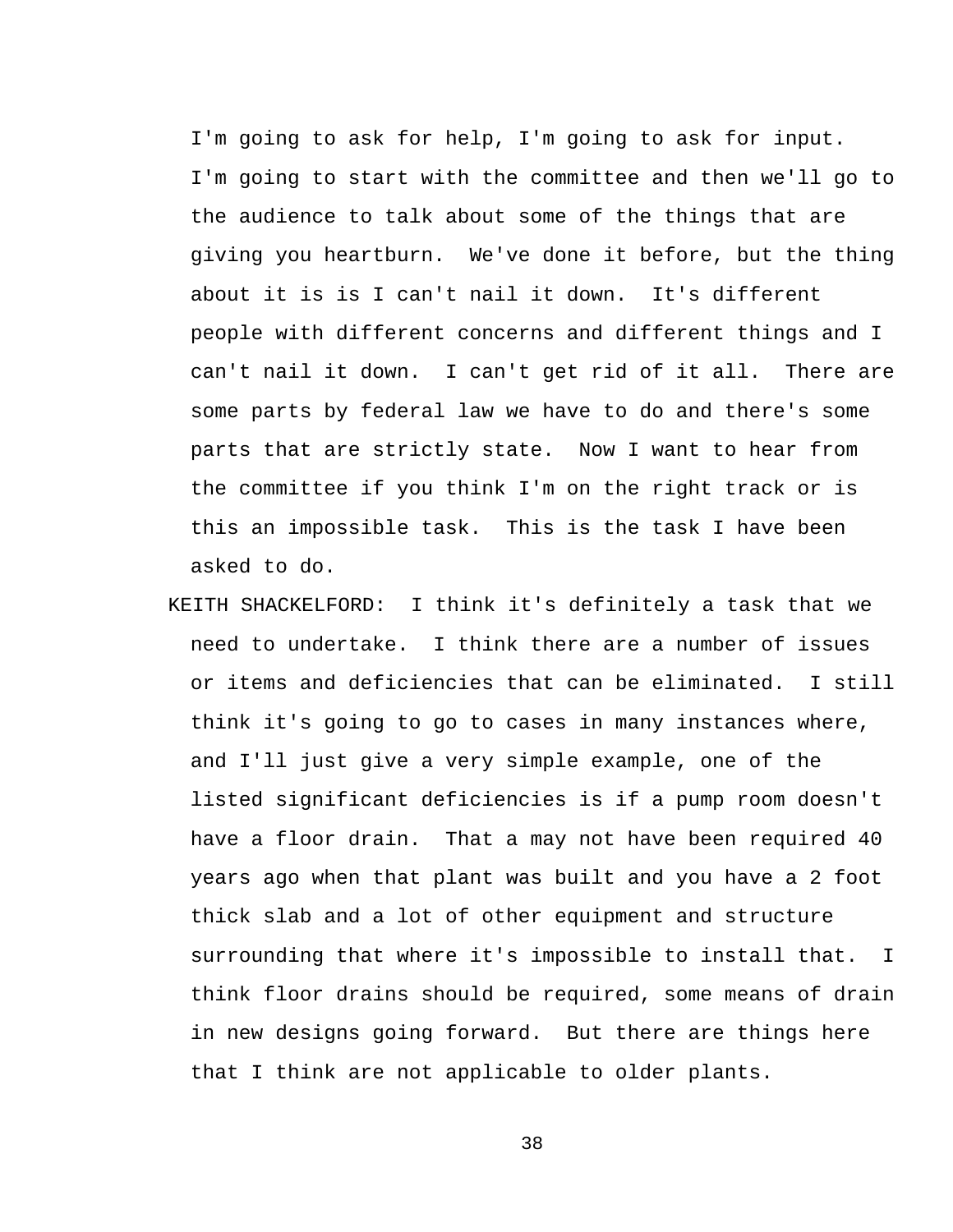Particularly if they have never had an excursion or a problem with turning out water.

JIMMY HAGAN: The committee has been working for quite some time, and I'm looking back two years ago this Thursday one of the first things that we started talking about was the significant deficiency list and the department or the committee had gone through and looked at each and every significant deficiency and many, many of them have been reclassified as either a minor or deficiency or a recommended deficiency, recommended improvement. I guess recommended would be the lowest level of citation. And a minor or a recommendation was such that those did not have to be undertaken, they were simply recommendations by the sanitarian. Unfortunately we kind of had to put the cookbook together before we went back and revisited these. Like Dr. Guidry says, now it's time to do those. But looking through here if there's 382 in here I'm going to take your word for it cause mine is 57 pages long and looks like about 5 or 10 a page. If there's 382 I'm guessing at least a 100 of them have dropped off the list and they've either gone to minor or recommendation. So that's kind of in the works. Unfortunately there's going to be some that there's disagreement on. I think the second source of water has been a point of disagreement. I have made my feelings known on that on this committee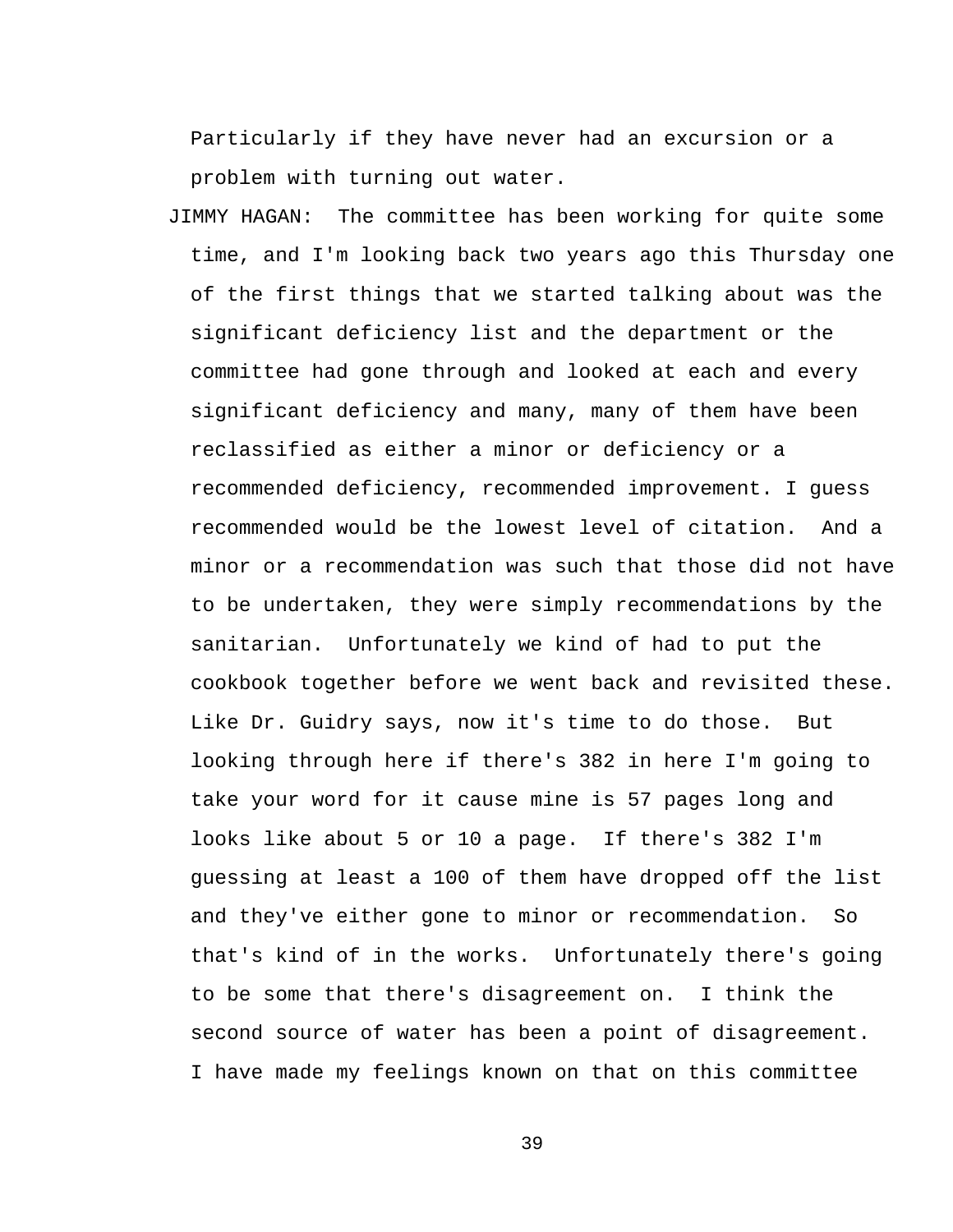that I think where we are in the age that we live in everybody who is hooked to a water system should continuously have that water supply whether that's a backup from another system. How systems work together and achieve that. But the one well when it goes down ultimately when it does if there's 25 people there, or a 100 people, or a 1,000 people sometimes you just don't fix a well overnight. Somebody could be out of water for a very long time. I think that might have been great a 100 years ago, I don't think that's the age we live in now. But I think we're already working on that and maybe we loop back around and take care of it. I think that's what you're suggesting. In my mind is that list based on what we had has already been reduced. But there are probably five or ten items that cause all the heartburn and that's probably where we ought to spend all the time.

CHERYL SLAVANT: This is not an engineer's point of view. I have been going out all over the state for the last 25 years helping water systems. What I'm not hearing here is the different kind of systems there are and how they are governed. There's municipal systems they can raise taxes. There's investor systems they go get more money from their investors, I guess. But your problem is going to be the privately owned, what I call privately owned public water systems which is the individual neighborhoods. Everybody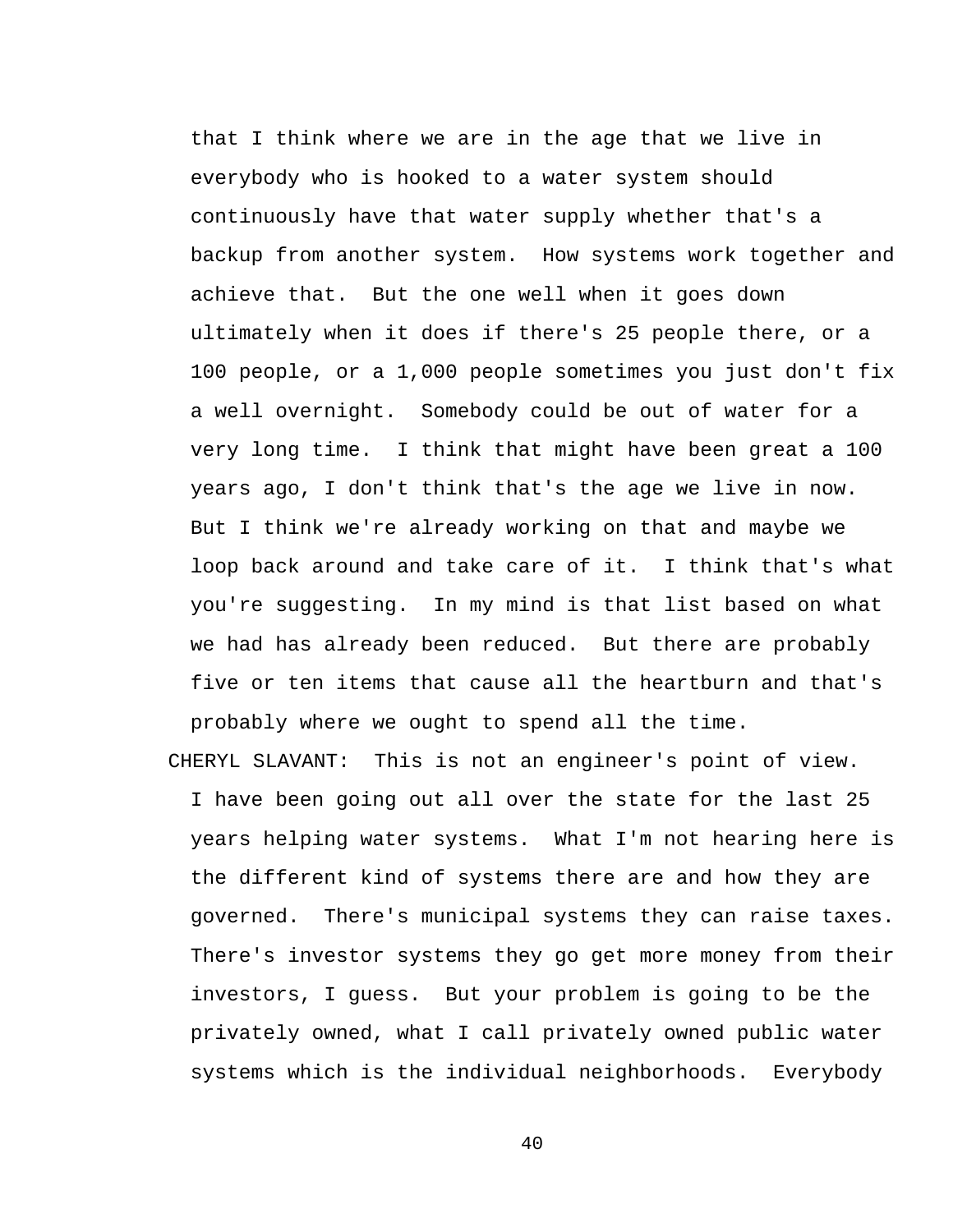that has a meter has a vote. They have board of directors and they have an operator. They don't have money. These are a lot of poor communities. I don't see how you can take all these regulations and requirements and dump it equally on everybody. You are going to get some serious pushback. So can y'all come up with a way of handling that so that if you go to Doyline, which is a municipal system that's been run as a privately owned system for a long time, getting that straightened out was one huge headache. And things like that are happening all over the state. You can't, what I am hearing if you go to one of these very small systems they can barely afford an operator this is going to be huge. Maybe there needs to be some kind of step way that you address it so that people on the smaller systems have time to get ready for it. I don't know, I think you got a real problem doing this.

BEN BRIDGES: I should pass too probably. What we are trying to do as a committee is come up with a document that covers everything for every time with one phrase bar none and I think that's almost impossible. So you are going to have in every issue that we come up with there's going to be a pushback from someone large or small, private, public, whatever. But I think the main focus is going to be the public health. Does it significantly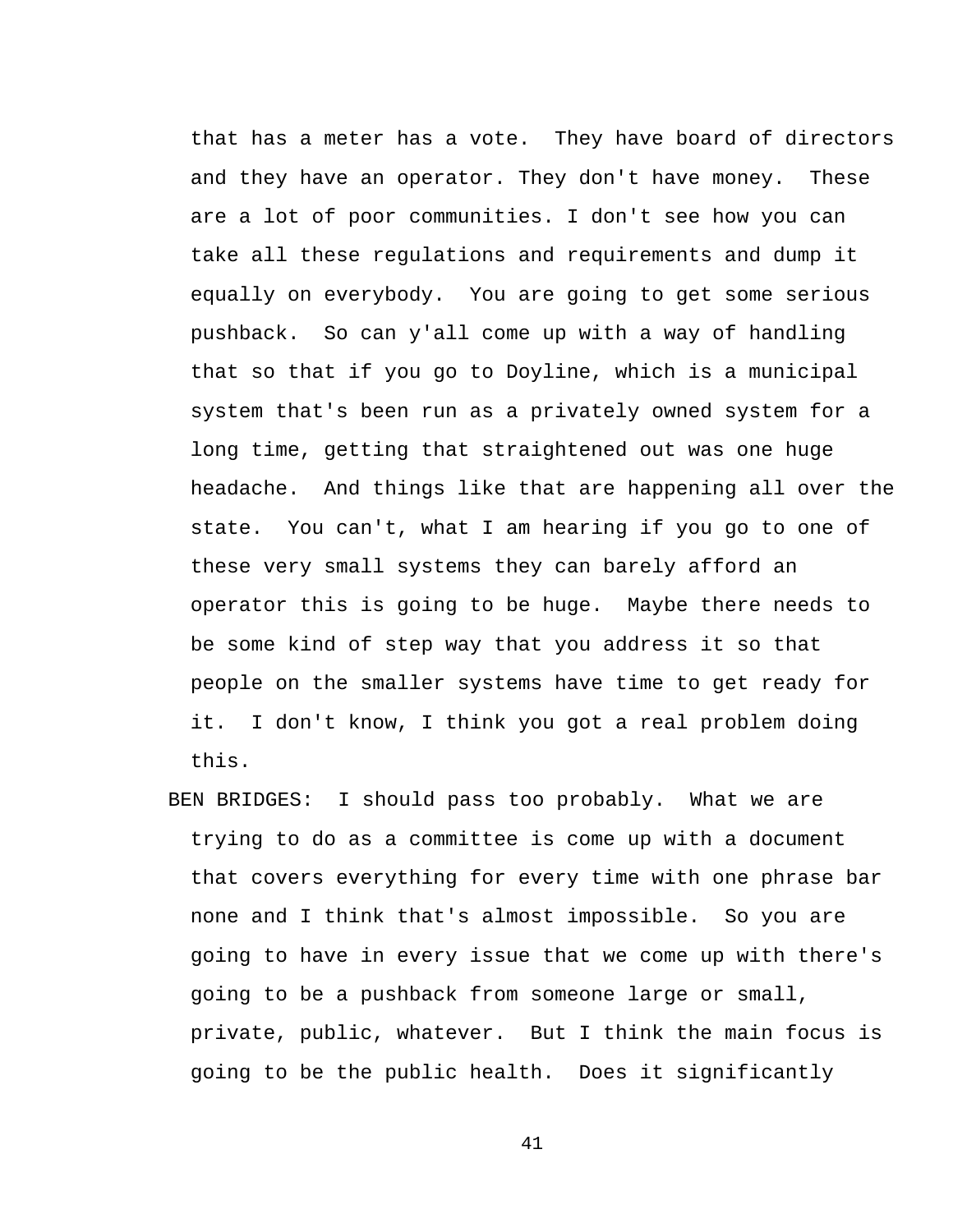affect public health. We all have opinions. Mine differs somewhat from Hagan on a water well. If a system is not tied onto a consecutive system and they only have one well and it goes out and they are willing to do without water for a day or two and does not affect public health that is their choice. Especially if the system they are tying onto is of lesser quality or in violation for whatever than their system. There's always the opinion of what is best for your own system. How we address what is eminent and affects the public health and where to spend your money, what I would call wisely or with common sense. Floodplains such as that, 100 years, or 150 years, or 500 years has it been a problem in the past then we fix it. If it hasn't been then don't fix it if it's not broken yet. But put it where it's important. I've seen citings for minor infractions for a safety changer on a chlorine cylinder where their water coming out of the water plant was horrible, I mean not drinkable, but we'll cite them for five or six minor things when the major problem is the water quality itself. That hasn't been addressed. I think some of the nit-picking I will say is to things that really aren't critical when it should be focused on you're not making good water we're going to shut you down until you make good water or here's what you need to do to fix that. As opposed to your hydrant isn't painted this time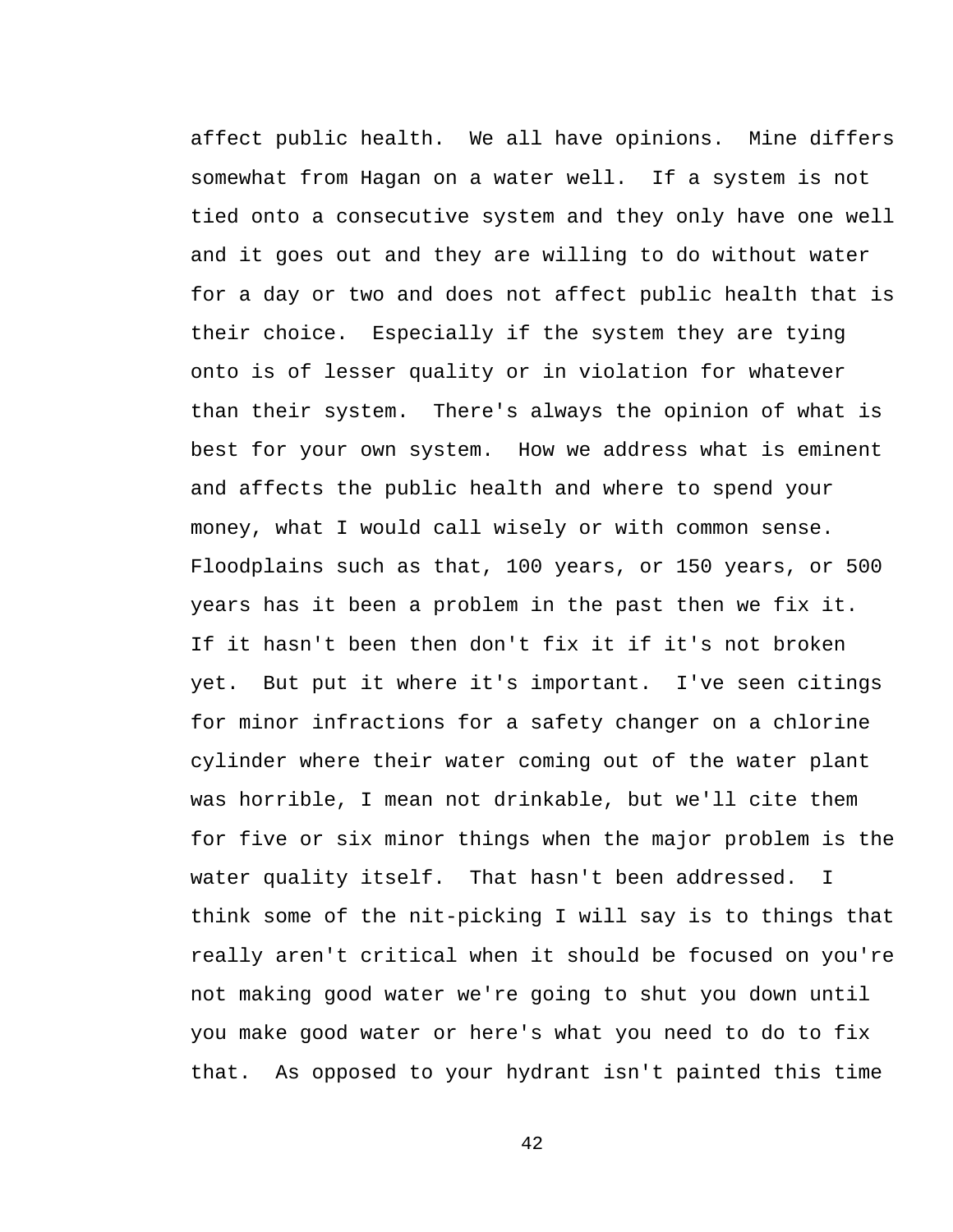or this line isn't color coded correctly by AWWA. Whatever those are that's not been the focus. And so if it's public health that's a danger whether you're 50 system customers or 5,000 whatever I think that's what we need to focus on. I'm like Chris on the grandfathering, don't grandfather anything that's not critical. If it's critical fix it. If not, then we'll let it go. And I think each part of the state is going to have a section where it's really a pet peeve for them. Whether it's on elevation or redundancy, whatever that is. And I hate to say you're going to take it case by case, but you almost have to enforce if it's a major expenditure before you make someone come to compliance when they're really not out of compliance in that area.

PATRICK KERR: So to answer your question specifically about how many does the EPA require. It requires eight. One from each of the eight sections. I don't know if that's unrealistic. But the real importance I think is, and what we've been fighting over for the last couple of years, is what has the potential to cause contamination. And nobody at this table I think or in the audience would argue that a known source of contamination needs to be isolated from a water system. If we know that allowing a clear well to be uncovered could cause contamination covering the clear well is important. What we're fighting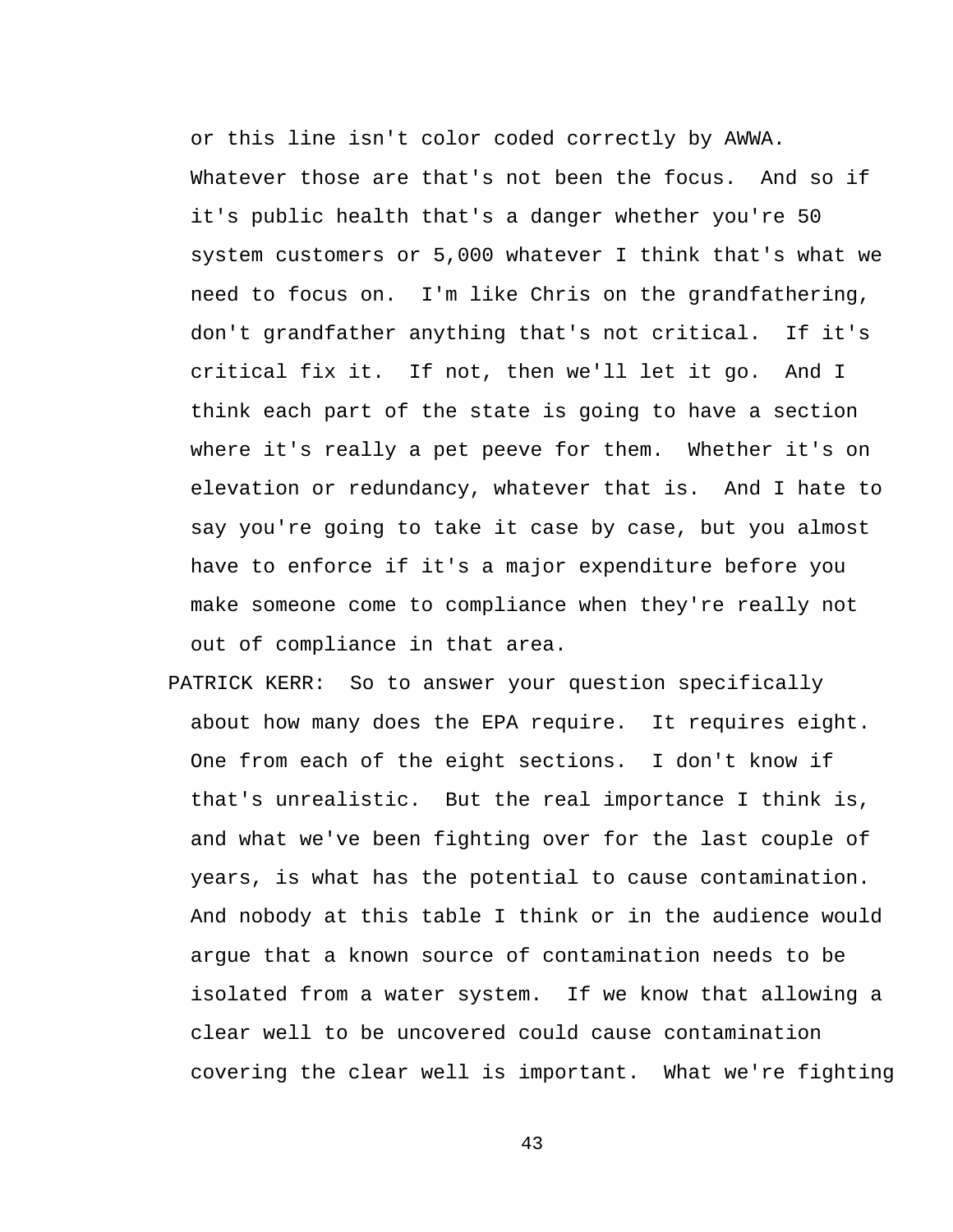about are the department has decided that it's possible, like if the stars align perfectly that somebody could get sick if that happened is that really a possible source of contamination. And I really think that's what we're fighting about. A lot of these 10 state standards issues for systems that have been operating for years and are producing good water the potential for contamination is so small as to be not worth fixing. And I'm thinking about vacuum breakers on under drains and things that the system's been operating for decades this way and all of a sudden we come in and decide we got to change the way the plant's put together. I know eight's not the right number. I know 380 something is not the right number. But if we could look at it from the standpoint of the directive that EPA gives which is a significant deficiency and it specifically defines it. Significant deficiencies cause or have the potential to cause the introduction of contamination into water delivered to customers. And if we just change that focus a little bit and throw out all the things that really don't risk contamination of the water I think we can pair this list very quickly. And then we can fight about the ones, then we start to do the cost benefit analysis. I am not a big proponent of cost benefit if there is a real impact on public health. We ought to do what's right to keep them healthy. But it's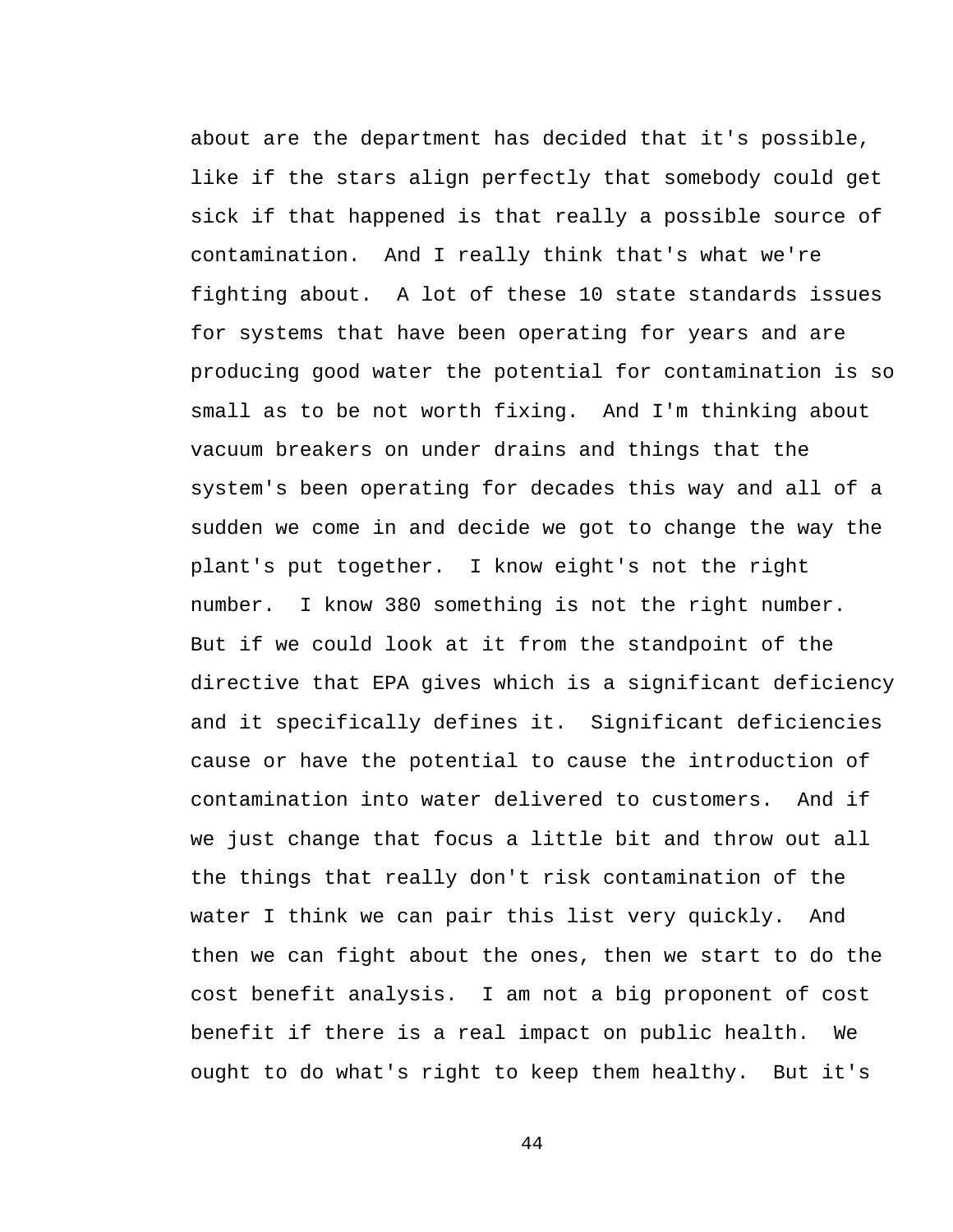still something we need to talk about. I think we just need a wholesale shift in what we cite as significant. And then we fall back on we operate the system the way it was designed and permitted until it's replaced. At which point we have a new design and a new standard and we go with it. So we don't grandfather the new requirements. We say they are going forward and as long as you are producing good water and people are not, and it's meeting the primary drinking water standards there is no reason for the department to take action against the system that's doing that. Even if you don't like the way that we're doing it. If I make three lefts instead of a right that's our choice. But a lot of the things we're arguing about are things that to be honest with you a person who has not operated a water system has decided that there's a better way to do it and we're going to tell you how to do it. And you know some of these things are in fact changes that we should make and those are recommendations you should make to us. But other than that significant deficiencies ought to be acute or chronic health related issues.

RUSTY REEVES: I listened to all of them and I'm thinking here when we first started on this committee we divided up into subgroups and we put out conference calls and we put out for comments from people on what cause the most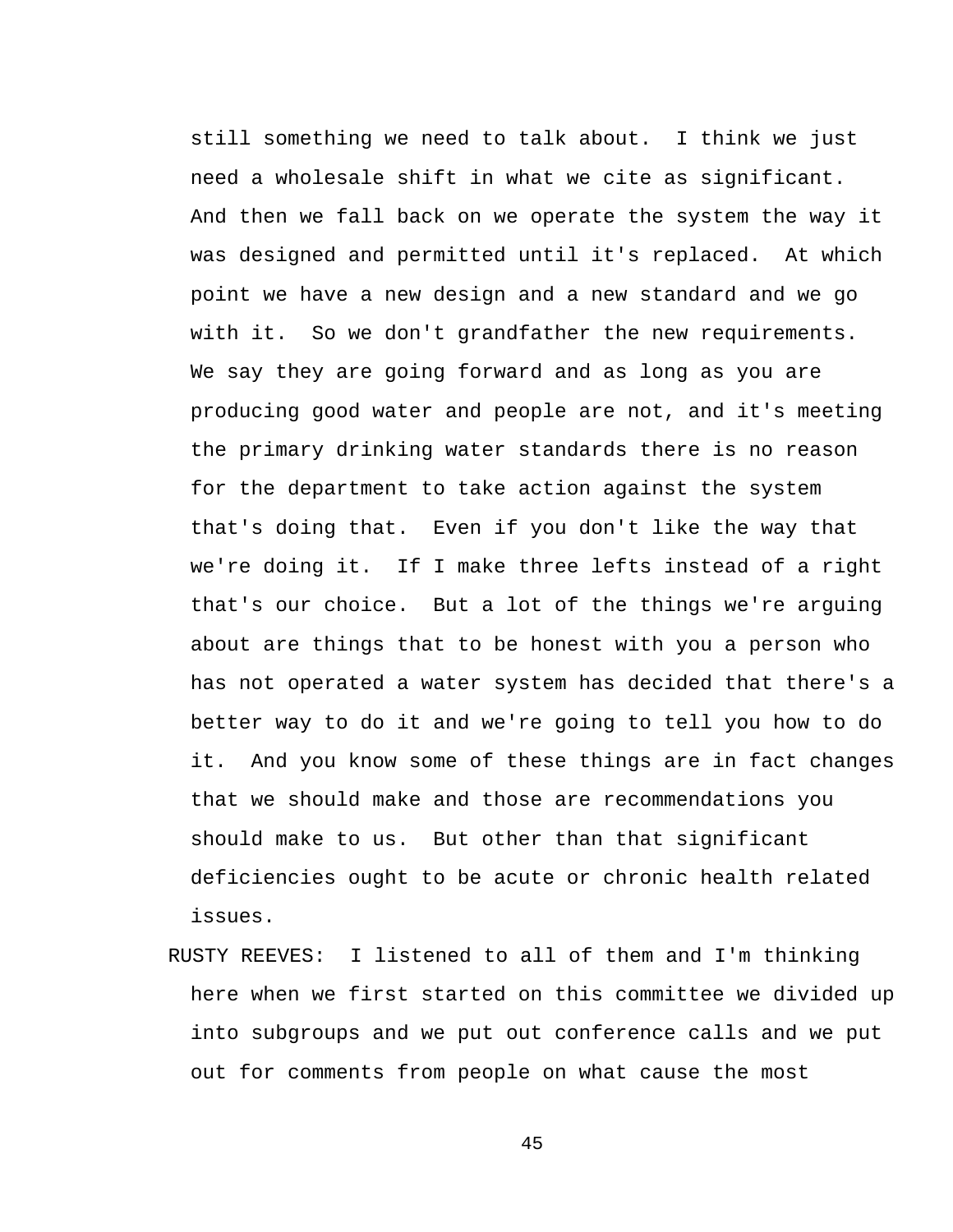heartburn. And after a round of that we went on and done what we was tasked to do. And this a lot of systems Ms. Cheryl is talking about and I understand where she is coming from. A lot of them don't have the money. But then as a list in here almost believe if we go through here and correct these things, I say correct them, adapt them or change them to what fits the committee's work is done. We don't need to rewrite the 10 state standards as Louisiana design standards. I think the correction's in here.

JIMMY GUIDRY: But the rules have to be reflective of these changes. Because when we say there's a shall in our rules that to me is a significant deficiency if you don't do it. On a new system, not necessarily an old system. That's why there's so many of them that we have to wean it down. We have to make sense of this. Yes, important stuff, but not going to make a difference if it's changed or not. Where I sit as a physician worried about health I'm more worried about what is that water that's coming out of the tap that people are drinking risk of getting contaminated. Engineers try to make sure they put everything in place to keep that from happening. I really want them to ride on their degree. I really want them to submit plans that when we sign off they know what we're looking for. We shouldn't have all this confrontation. We should have the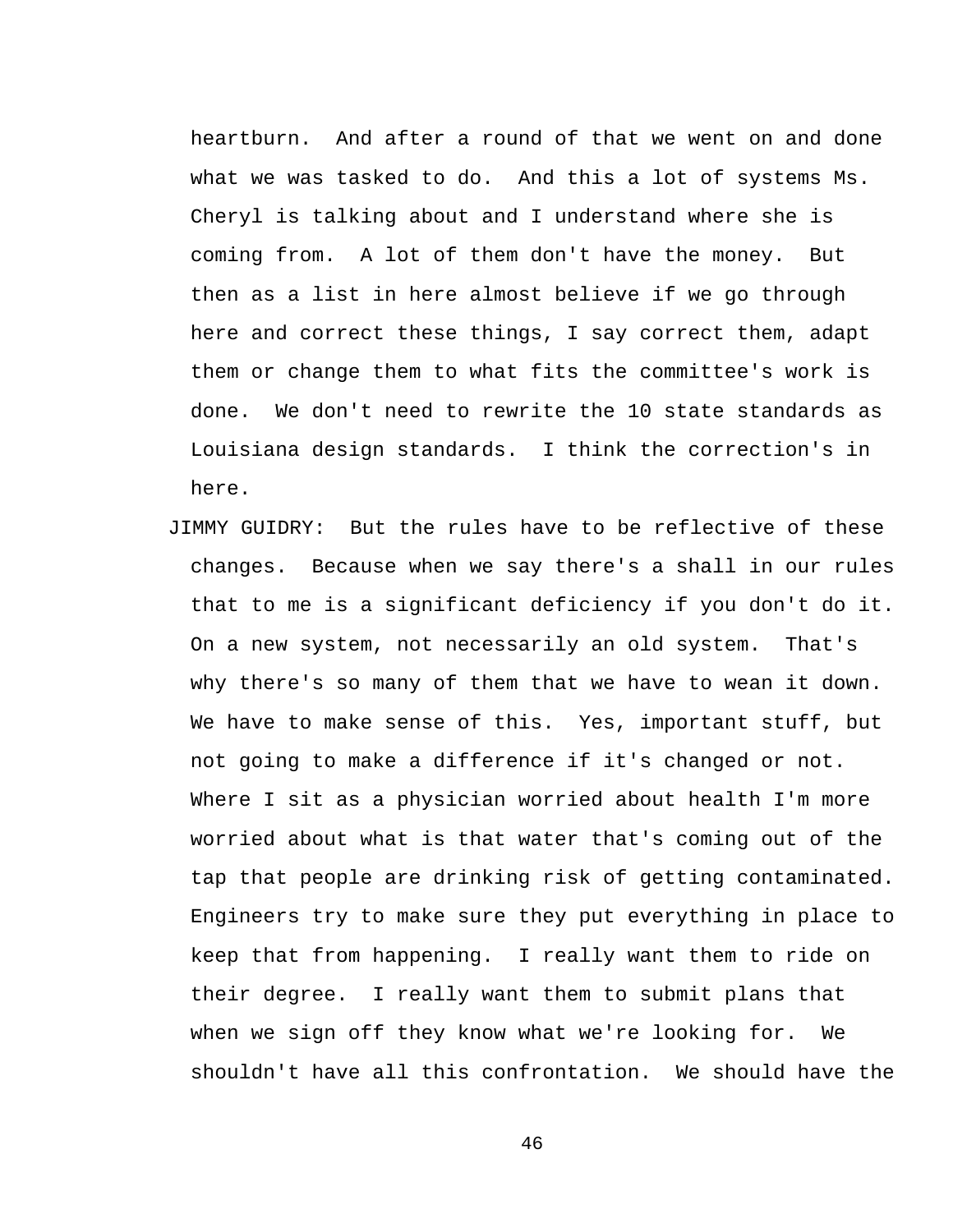knowledge to do what's necessary. That's not what we find. What we find is that sometimes we get things there needs to be a discussion, needs to be a discussion what makes sense. It's not one size fits all. At the end of the day what I want to know is your disinfection level good, is your water quality good. All that other stuff the experts need to figure out how to make that happen. Now what I'm learning as I deal more and more with the problems around Louisiana older systems sometimes hard to figure out how to make them get the water quality we want because there's old pipes, there's old treatment, they might require different filters. There's just a lot of stuff that needs to be looked at. And I'm finding that it's not an easy fix cause it is expensive. It might be replacing the entire piping system, might be replacing the plant. We don't want to talk about that. When we go citing things I would much prefer a shorter list that meets federal requirements that makes sure that these things happen somebody's going to get in trouble. We want to avoid that. The rest of it I want the people who build it and the people who run it to be responsible. I don't want to be responsible for it. I am going to be there to explain I am working with water systems, but they're responsible for this piece. Especially if I grandfather them. Just cause I grandfather doesn't mean that you're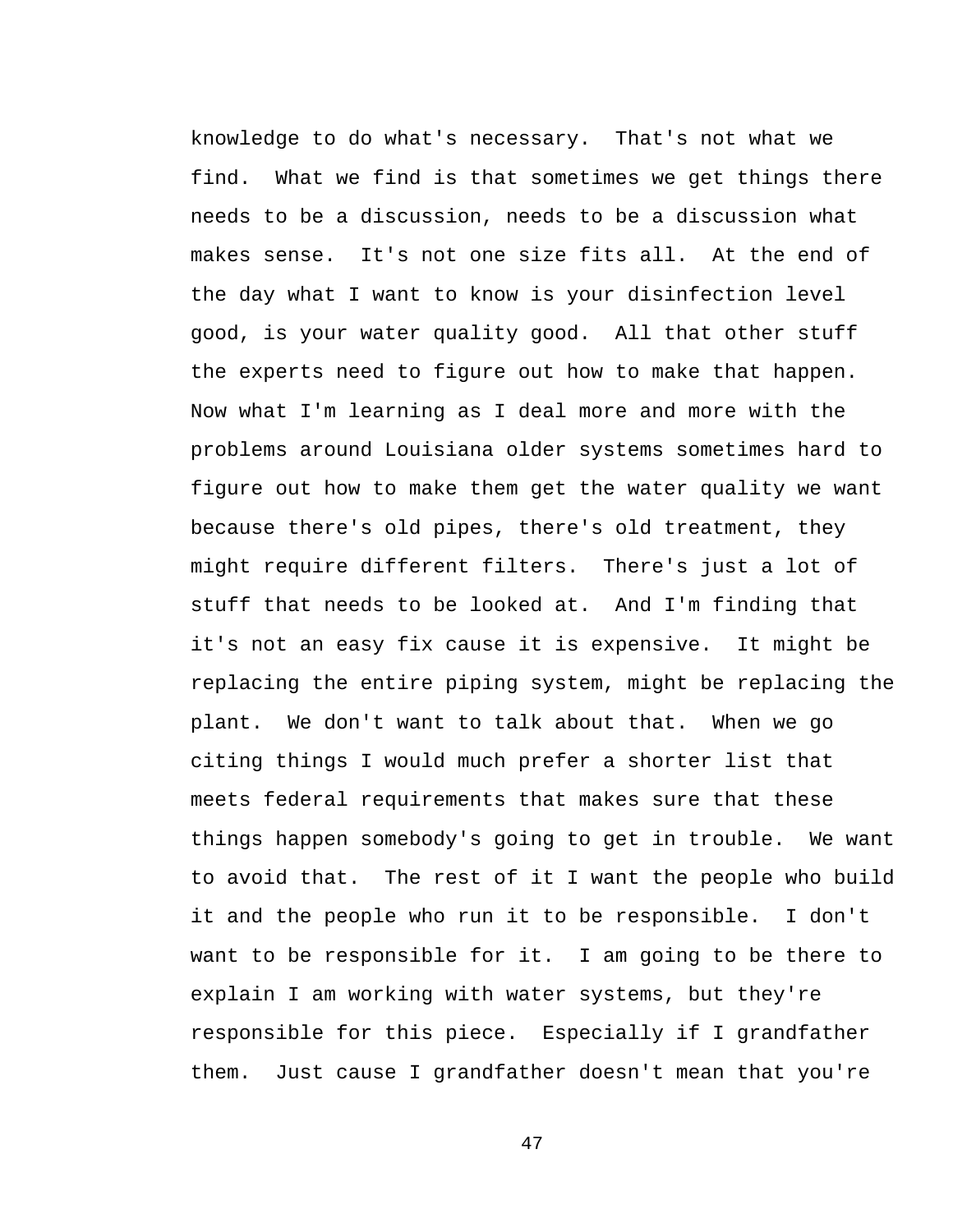going to turn out water and make people sick. RUSTY REEVES: I think where the grandfathering may be alleviated is how you word this thing because some of these rules in here may be applicable for somebody that serves 10,000 population, but one that serves 25 connections if it was corrected in here and then 10 state standards remains a recommendation for design standards and operations. I think in here's where we need to look at a lot of it. As we look through this list I may see something I say oh, I need to take that out for the little bitty fellows. But then look at it from another sense for the medium size that applies to them more than anybody. It's going to be a lot of discussion and a lot of back and forth.

- JIMMY GUIDRY: And it could be that simple that under deficiency for a system serves this many customers this is a significant deficiency, for a smaller system this is a minor deficiency. Could be that simple.
- PATRICK KERR: Okay, I got to push back on that. Cause again I think a significant deficiency should cause a problem for public health and it doesn't matter if it's one person served by it or 5,000. Only significant deficiencies should be ones that are going to cause a problem for public health.

JIMMY GUIDRY: You're shrinking my list a lot, which is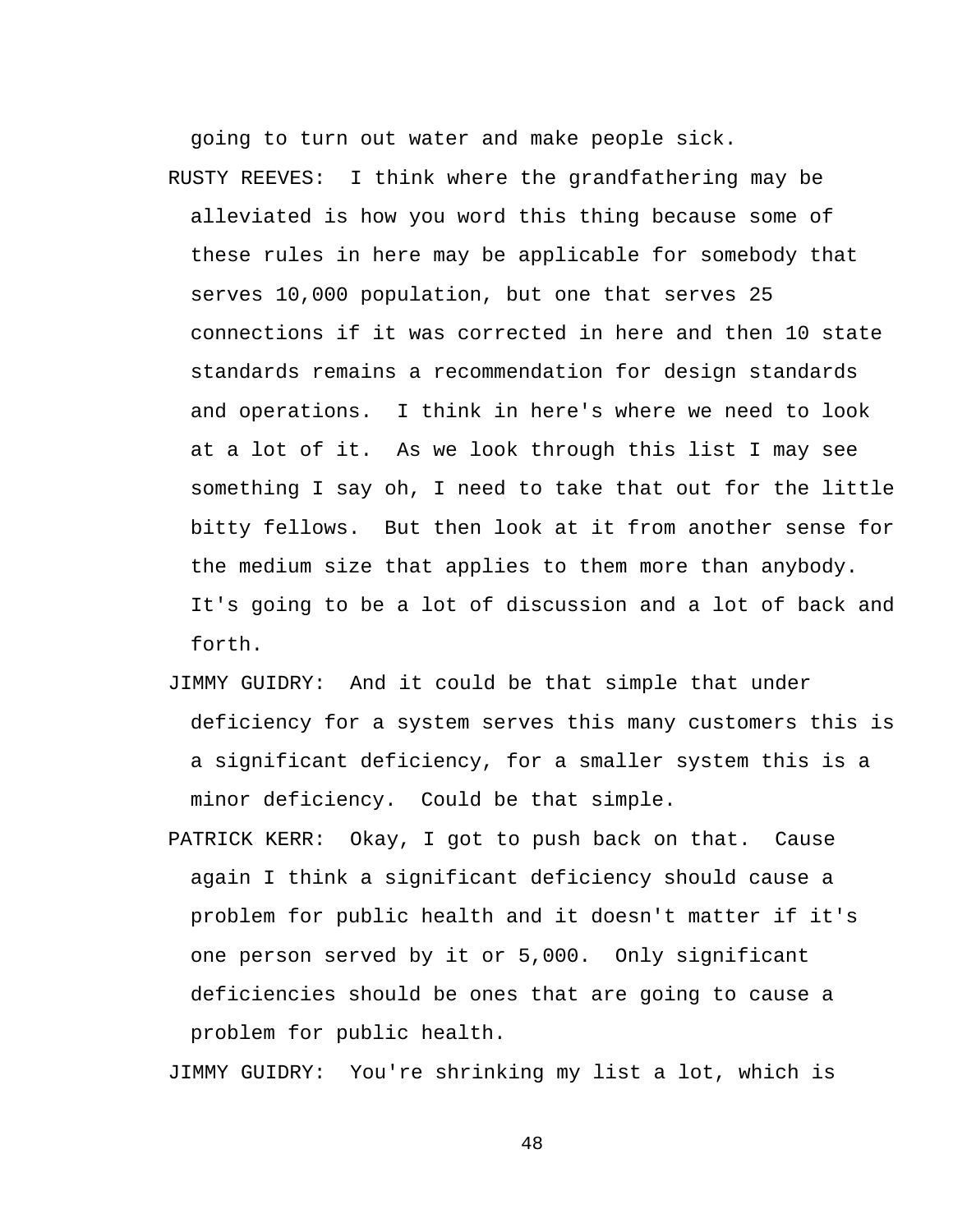fine. Cause again, remember what I don't check on as a state is your responsibility.

PATRICK KERR: I agree wholeheartedly and that's not a problem. There are other regulators and other issues. But the health department should be enforcing things that cause problems for public health. Do you get an overall concept, overall feeling about a system when you walk in and there's trash everywhere and things aren't painted, yeah. And I think everybody can walk into a system and go this is going to be a problem. But then what you really need to delve into is are they producing good water. And that's what this list ought to be about. And just a couple of these jump out, but solution tanks and lots of stuff from 10 state standards. If we had a rule that said chemicals will be stored in accordance with the manufacturer's storage instructions. If there's a chemical that can be stored in an open vat why do we need to have a rule that says it to has to be covered. You can knock out a lot of these things. And then your sanitarians need to understand and be able to justify a citation as a potential contamination risk. It might be as simple as having a rule that says exactly the way EPA defines it. So anything that we see that's a potential for contamination, a real potential, and that's something we should be talking about. One and a million chance we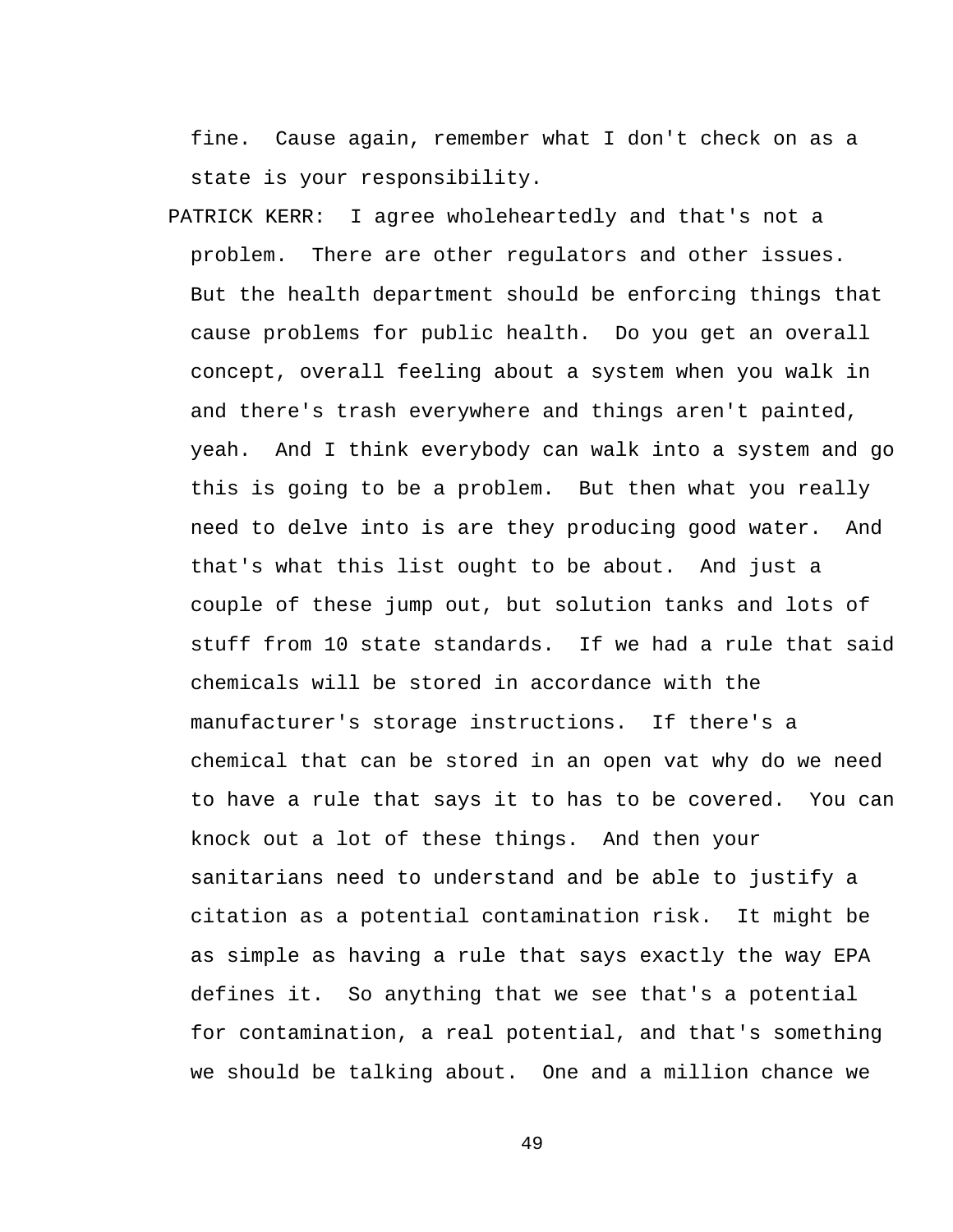go and sic Sigma, what are we going to do. But those are significant deficiencies. And you don't have to define them all. If Amanda walks in and sees that there's rat droppings around a filter bed that's a significant deficiency. Although I don't think you would find it in here. That's a problem. I think we could use some common sense and cut it down a lot.

DAVID MCCAY: Can I chime in Dr. Guidry. I had the same reaction Pat did when someone said the difference between small and large. My thought as a lay person, and I think I've put this in some internal memos, if it's truly likely to result in contamination or possibly going to result in contamination it shouldn't matter the system's size. That's my gut reaction too, but I'm not a subject matter expert. The second thing i Dr. Guidry or Amanda, somebody pointed out to me the revision to act 292 was enacted in 2014 seems to contemplate in a roundabout way that the committee shall create a list of significant deficiencies. I guess the list of course could have a catch all that says any other thing or condition that is likely to introduce contamination. It seems to contemplate a list. AMANDA LAUGHLIN: I agree with you from the department prospective. We do need the ability to go into a system if we see something that is significant to be able to cite it as significant instead of well if it's not on this list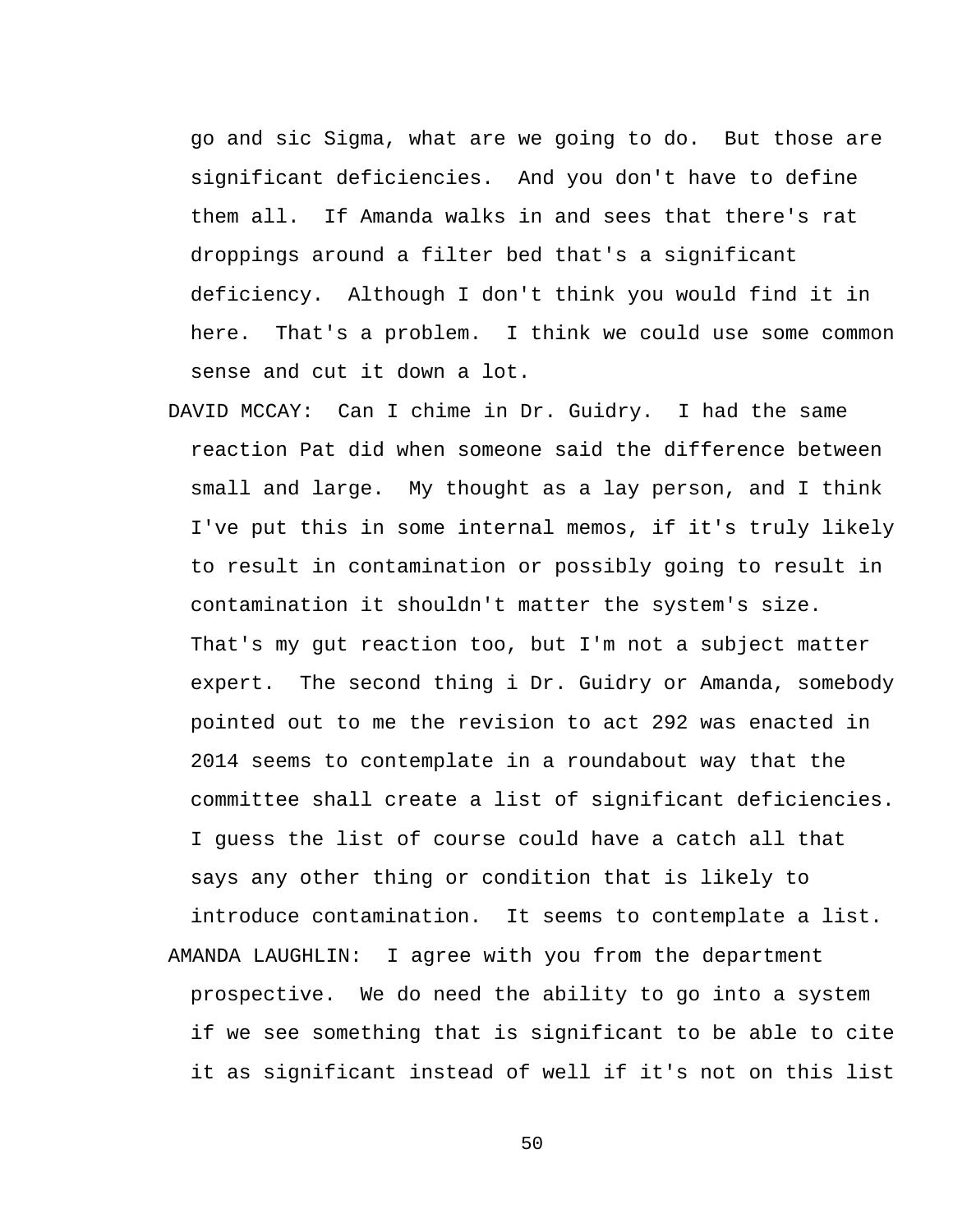we can't cite it. We have to have a little bit of leeway to determine that in case it's not on the list.

PATRICK KERR: I agree.

- JIMMY GUIDRY: Any other thoughts? I'm opening it up to the public. Hopefully some other speakers besides Robert, unless Robert's representing all of you. Anybody else have some thoughts on these deficiencies or some heartburn, major heartburn. Boy did I just open a can of words.
- RENE PETRAL: I was just sitting next to him. My name is Rene Petral. I appreciate the committee. I'm (inaudible) Contractor, we're in St. Tammany Parish. The small wells y'all are talking and talking about they are our customers. We're concerned about their every day. The problem we're worried about is they're being treated as if they're already criminals, they're already guilty of doing something wrong because they have a small business and that business just happens to have a well. These systems some of them are only 150 feet long. One regulation cannot fit all and that's what I am concerned about. Don't put mom and pop out of business. They want public safety, but not at the cost of I bought this business, I have a water well, it's 150 feet long and you're going to regulate me out. They can barely afford us. And we're the cheapest show in town in St. Tammany. I appreciate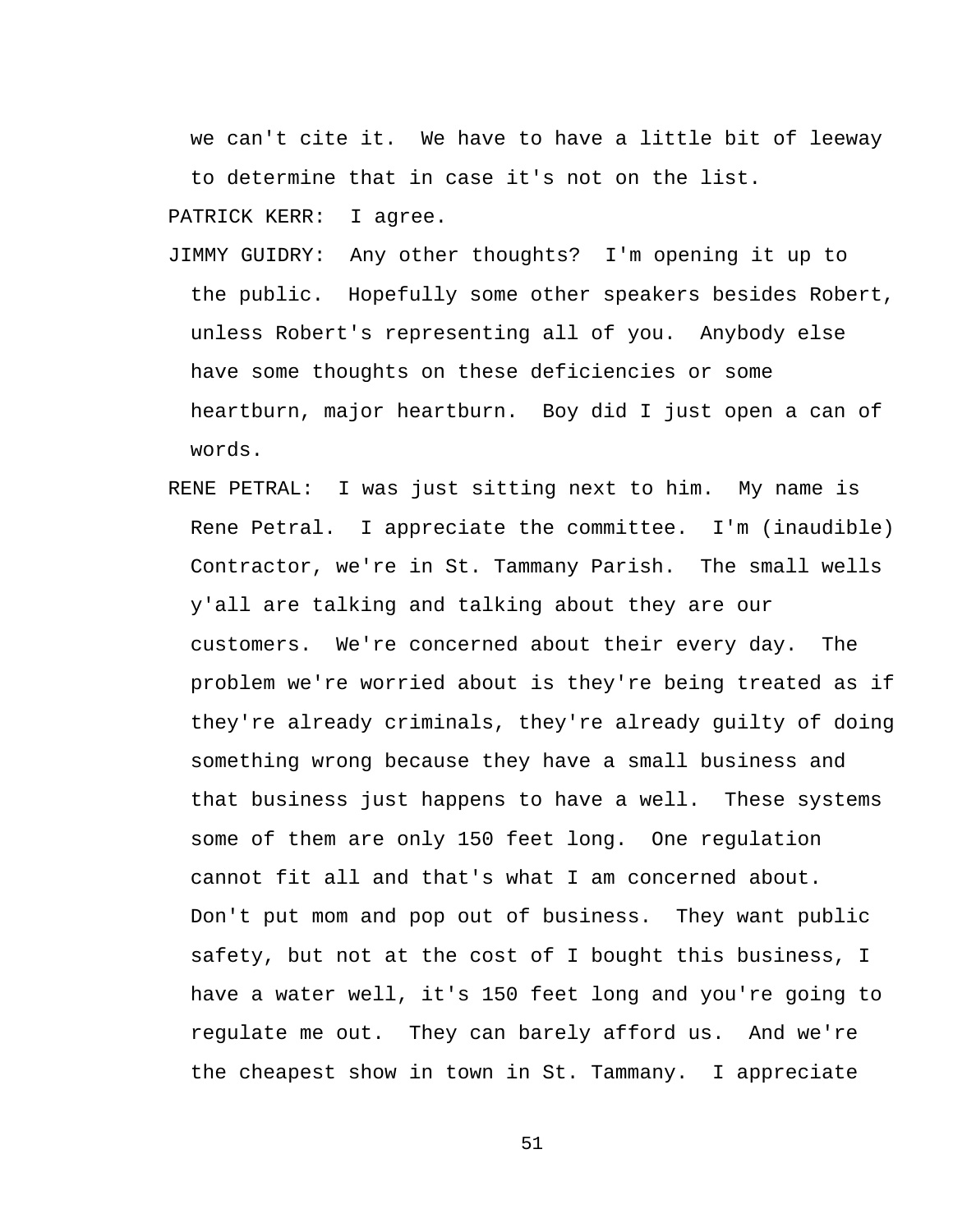y'alls time.

- JIMMY GUIDRY: Thank you. Any other concerns from the audience?
- DAVID THORNTON: I'm David Thornton from Thornton (inaudible). And this is completely separate from what we've been discussing so far. And we have some really bright people in this room, probably some of the best in the state. I would like to hit on and discuss our response as a state and as a water group to the amoeba situation. I don't want to appear as though I am against regulating this situation or not taking it seriously because I do take it very seriously. A lot of my customers have been affected by this. I am concerned about how we sample for it, how the sampling compares to the way they have done things in Australia where they have lots of experience with this. I am very concerned about our response to how we remediate the amoeba situation. And I think that's something we all need to talk about in this room because it has a serious impact on public confidence with these water systems that have been unfortunate enough to have amoeba in it. According to the information I've read from Australia their action limit for amoeba is one count per liter. I'm sorry, two counts per liter, one count per 500 milliliters. In the case of many of these systems I have seen we had to filter 93 or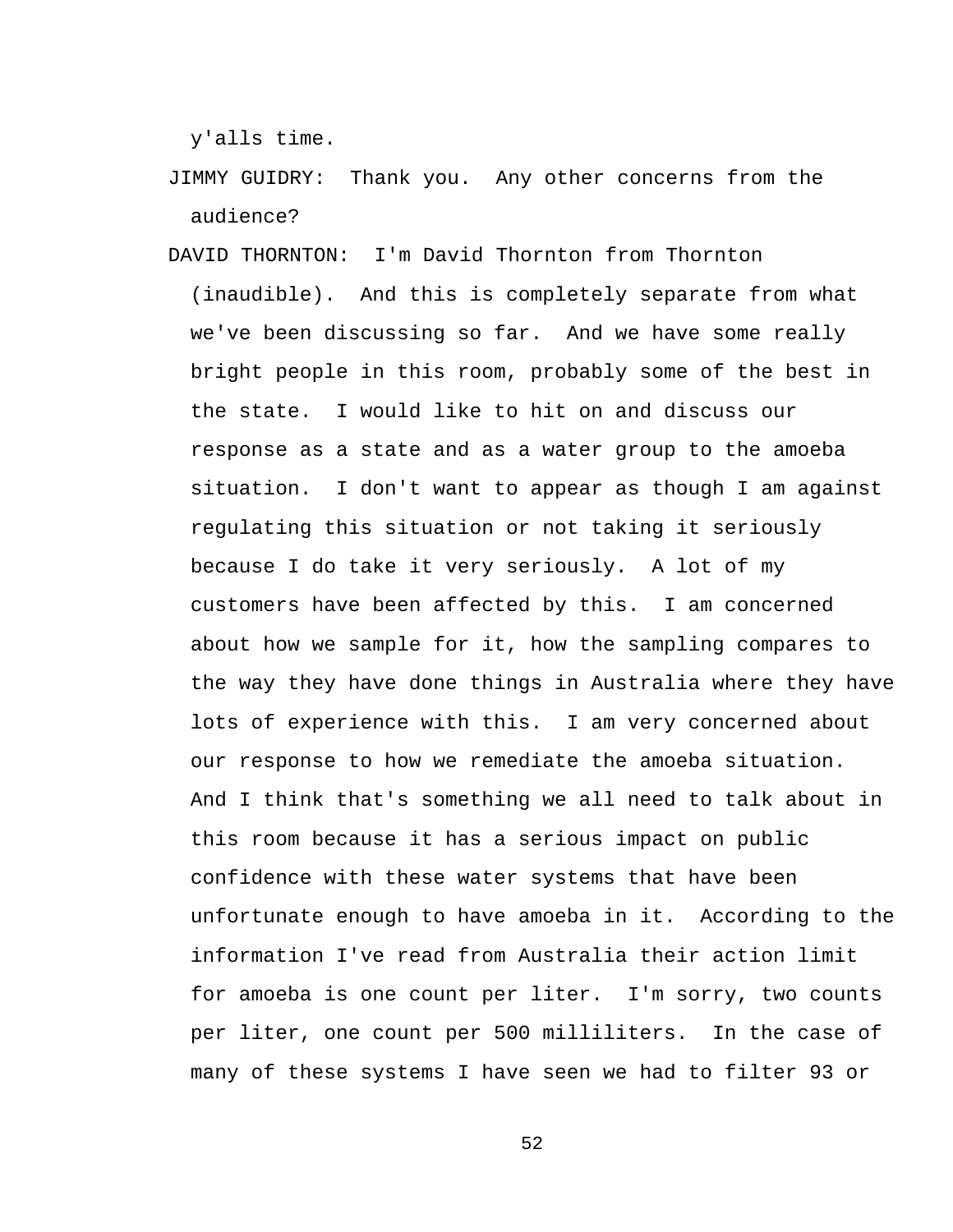100 liters of water to find one amoeba. I would like to suggest that if we find this sort of thing in a public water system that we go immediately to the water system and discuss it with them and do remediation in the localized area where this amoeba was found and not affect the entire system. But that's my idea. I'm open, I would like to hear what other people have to say about this. It's a serious problem.

JIMMY GUIDRY: Thanks David. This wasn't exactly a topic we put on the agenda for the open laws, but it is current. I hate not to answer questions, but I can tell you there is truly another avenue for this because people that have sat at the table for two years now have been experts from around the world. And it is something that's not being done anywhere else in the country. It is something Louisiana is doing and the feds are working with us and we're following their requirements. We're writing the book. There is going to be disagreement on how we write the book because it's not been done here in this country. What we're learning it's really strange because people are saying you're overreacting to the amoeba, well it can eat your brain and kill you. I don't know how you overreact. We lost three people. Nobody else lost people from drinking water. Yeah maybe overreacting, but Australia went through 39 deaths, not 3. That's what I'm trying to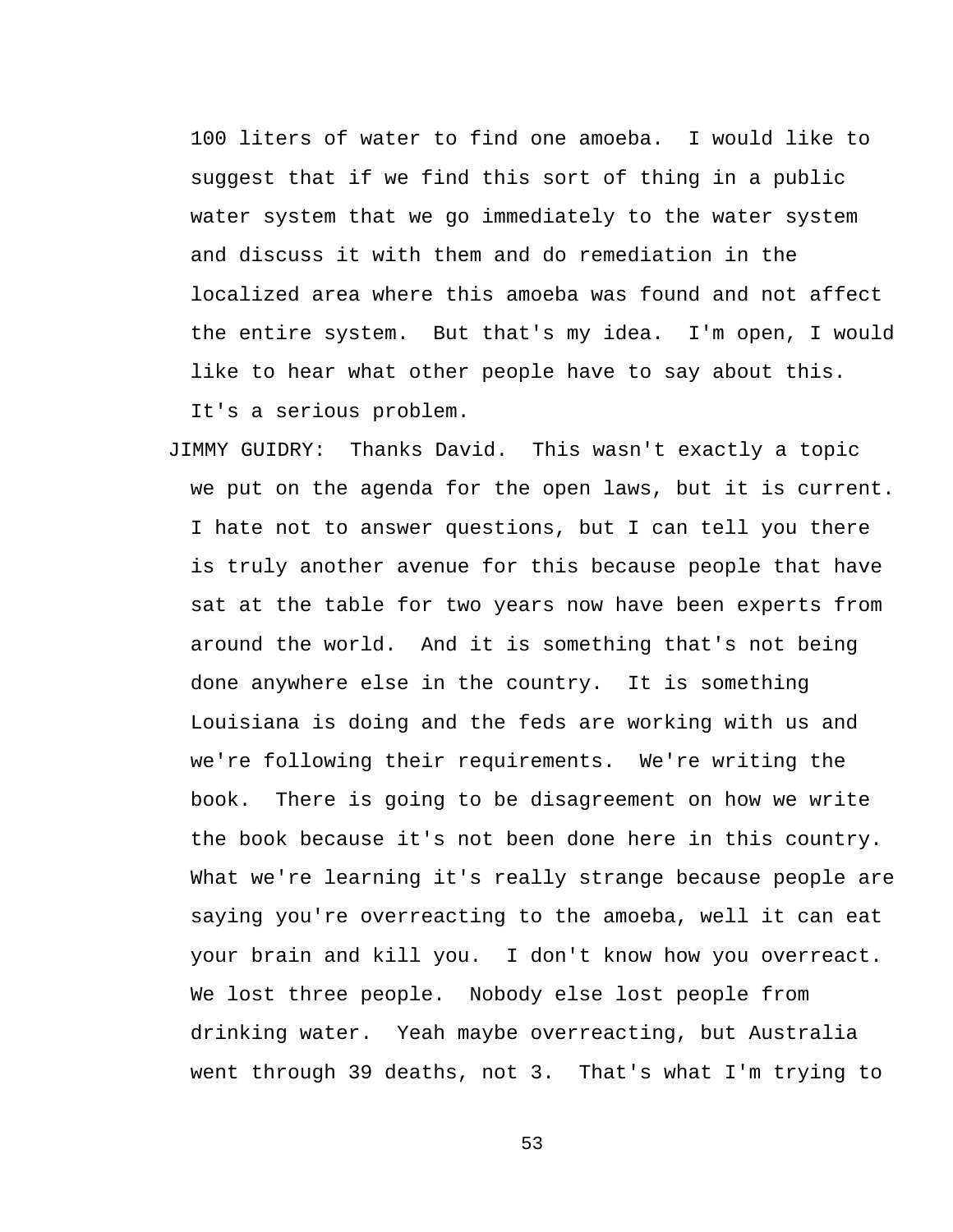avoid why we try to figure this out. I agree it's alarming, especially when an entire system has to be cleaned out. The federal government has not agreed and scientist have not agreed that if it's in a system somewhere that you don't clean out the entire system because most of the time they feel it has to do with nitrification, but it could be simple contamination at the end of the line. We don't know. We're finding out more and more because this test did not exist before. I'm going to tell you amoeba has been in our drinking water for years. We didn't know it. We couldn't find it. We didn't have the test to find it. Now I will stand by the test right now because we filter an hour's worth of water, we take that filter, we then grow it so you're not going to be testing for dead amoebas you're going to be looking at live amoebas. You look at it under a microscope, look to see if they have flagella, you look to see if they're alive, and then you do PCR, you do DNA to make sure it's the kind that eats the brain. The testing for it is a lot better. In 2011 two people died in Louisiana and we didn't find it in drinking water. In 2013 another person died we showed it was in drinking water. We have two summers of experience right now. It's a very time consuming test, takes our staff. When we have a hit I have to go out and try to take care of some of that fear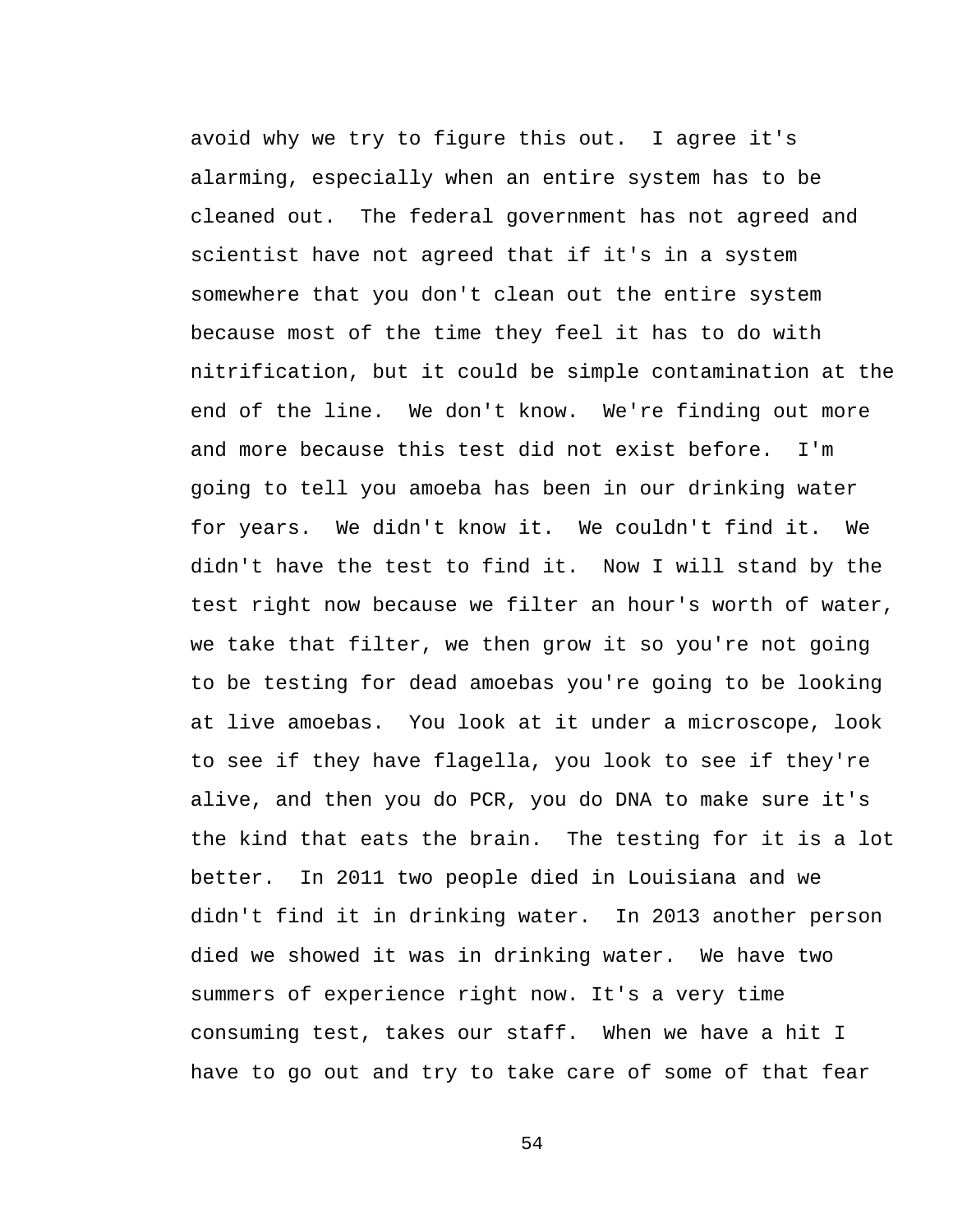out there. But I'm seeing things happen in water systems that I haven't seen before because people are willing to pay for that water now. They're willing to make sure that water's safe and they expect something for it. The amoeba is bringing attention to drinking water like nothing else has. Amoeba didn't get my attention so much because it's brain eating. Amoeba got my attention because in this country we do not know throughout a water system if there is enough disinfectant throughout that water system. People don't monitor it throughout the system. We do in Louisiana, but other states they monitor parts of a system. And what we're finding over and over again and it's hard to maintain disinfectant throughout a system. Especially for the end of the line where it's not being used. It's really difficult. So we're learning a lot about it. I don't think we've shared enough with the people that take care of water. I don't y'all know the stuff we've learned over the past few years. It's hard for me to apologize for that because I'm still learning and every day I'm interviewing, and I'm in the media, and we're sharing information with all our folks. Whether a water system agrees to do a burn regardless if there's amoeba there or not, that's not a bad thing. Cleaning out a system is not a bad thing. It cost more, but it cleans out biofilm. It makes your water safer over the long run.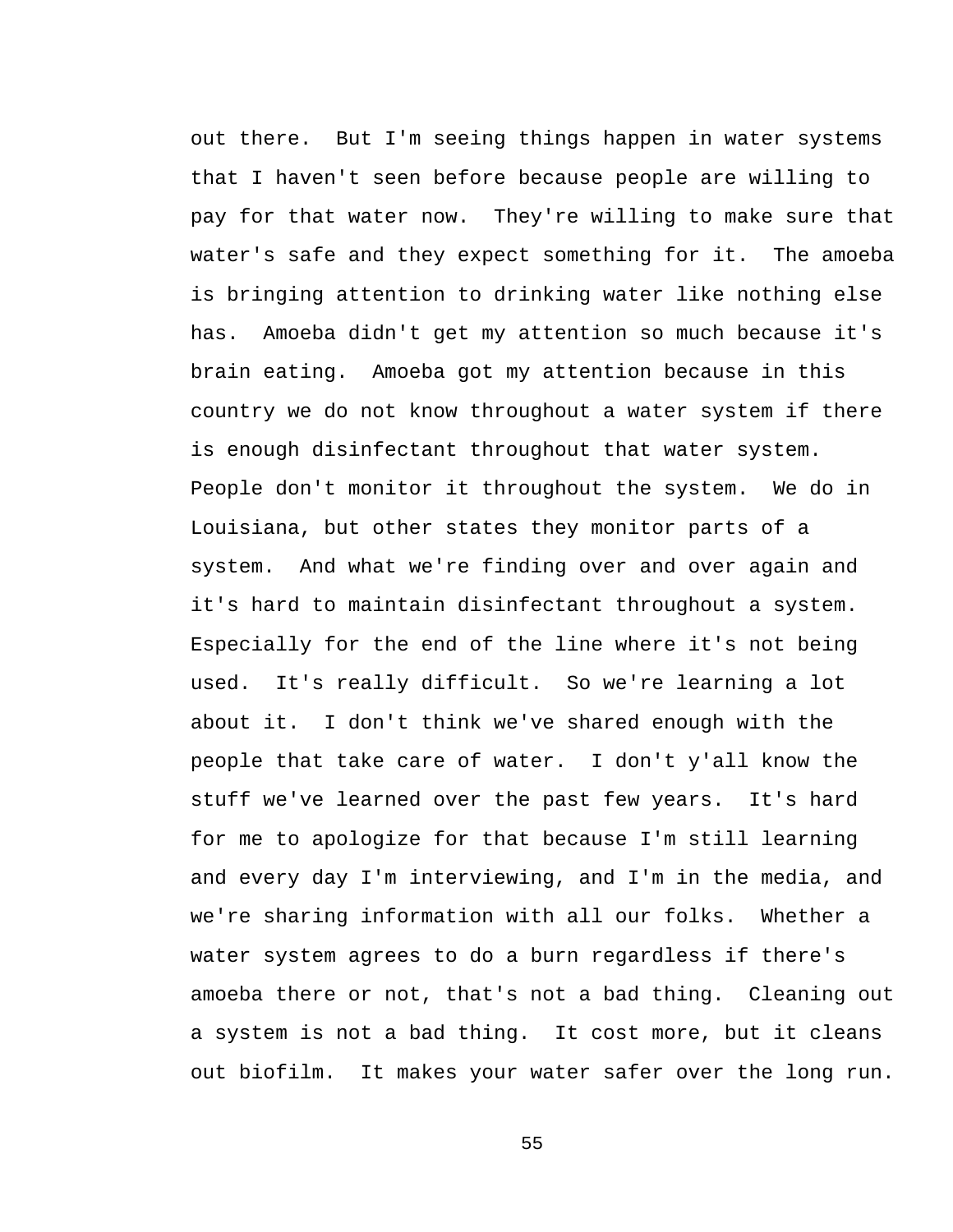If you wait years to do it it's a lot harder to clean out. There's a lot of things that have come out of this that make me feel that water systems are now understanding the importance of the chemical mix, making sure the chemicals are right, making sure there's a burn when it's necessary, understanding nitrification. All these things that we've talked about for years this amoeba has shed light on as to why it's important. Where we have .5 maintained on a regular basis, for the most part, we don't find it. But you can still find it. Even in Australia where they have .5 they still find it, but they haven't lost anybody. Nobody has died since they went to .5. That makes a lot of sense to me. I would invite David and whoever is interested in amoeba to come to our advisory committee with the scientists because they are the ones that are leading us because this is uncharted territory. It's not been done before. We're learning as we go. And I can tell you EPA and other folks are going to change the rules in this country on what's required for disinfectors cause a trace doesn't mean you have a disinfectant. If your line breaks, if somebody ruptures a line and there's loss of pressure and there's no disinfectant, there's a trace, that is a perfect place for contamination. So I don't disagree that the scientists might not all agree, but I do think we've had the top scientists in the country and in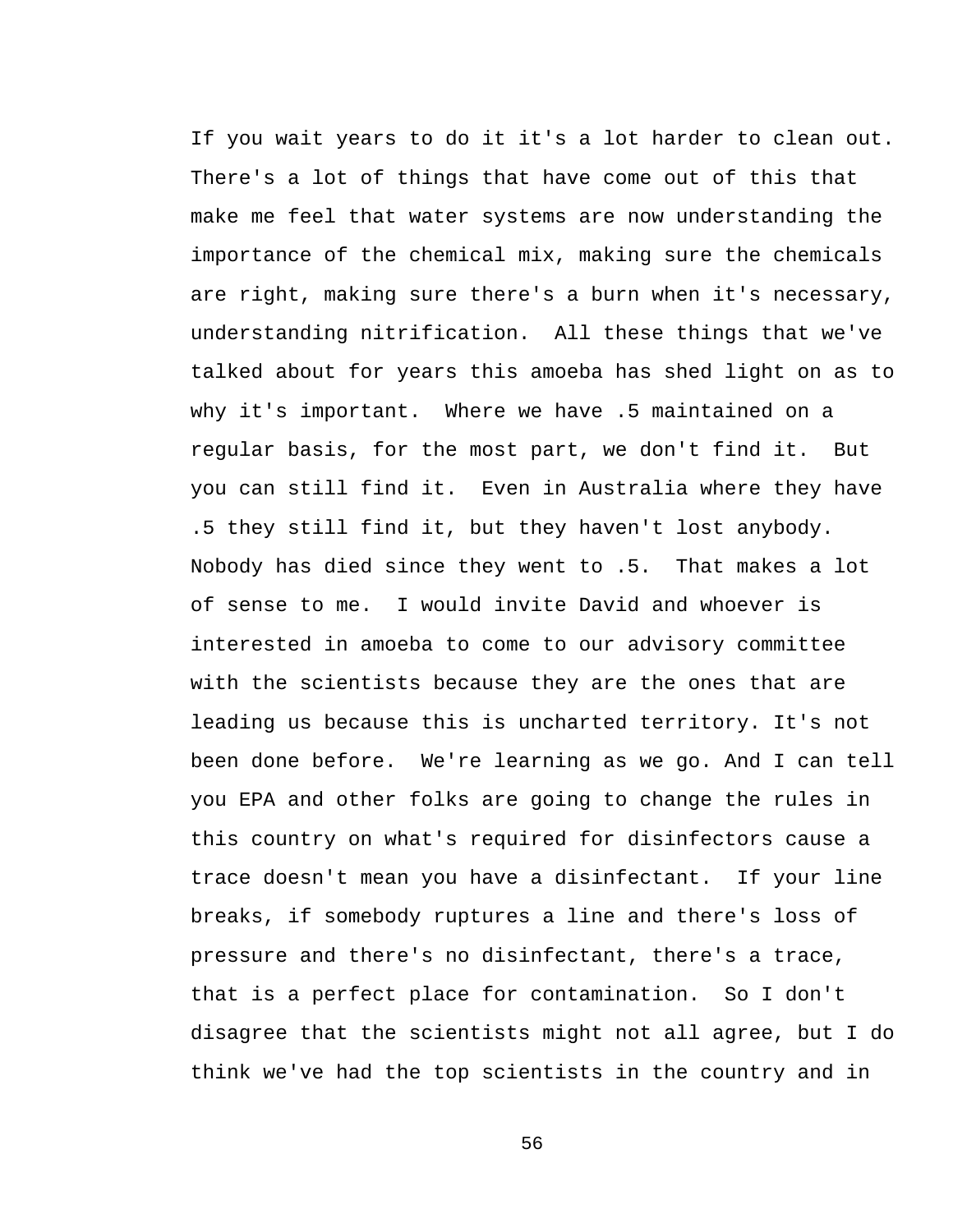Australia working on this and I'm following their lead because I am certainly not the expert. What I've learned is that people at the end of a line are not necessarily getting the same water or as good water as the people closer to the plant. I don't think that's a secret. But I don't think we were looking. Now you have to report it at the end of the line, you have to report it down line and we're finding interesting things. Mechanical where a tank is higher than another and you don't have the pressure you need and it's hard to chlorinate, it's hard to disinfect. Piping systems put in in 1925 unless you replace the pipes you'll never keep the chlorine up. We're learning stuff from this experience that's making our systems better, but it's an investment. It's an expensive investment. So I welcome that kind of input. I welcome people to come sit with our experts as we learn about this. Cause I don't have all the answers, but I do know this. The person at the end of the line I don't want to hear a child on a slip in slide died from this brain eating amoeba. That's unlikely if we all just do some things that protect the water and people don't let the water get up their nose. Literally in Australia what they do is they have the chlorine, they check for the amoeba every year, they have a lot of piping that goes through areas of Australia where it's very, very hot and the pipe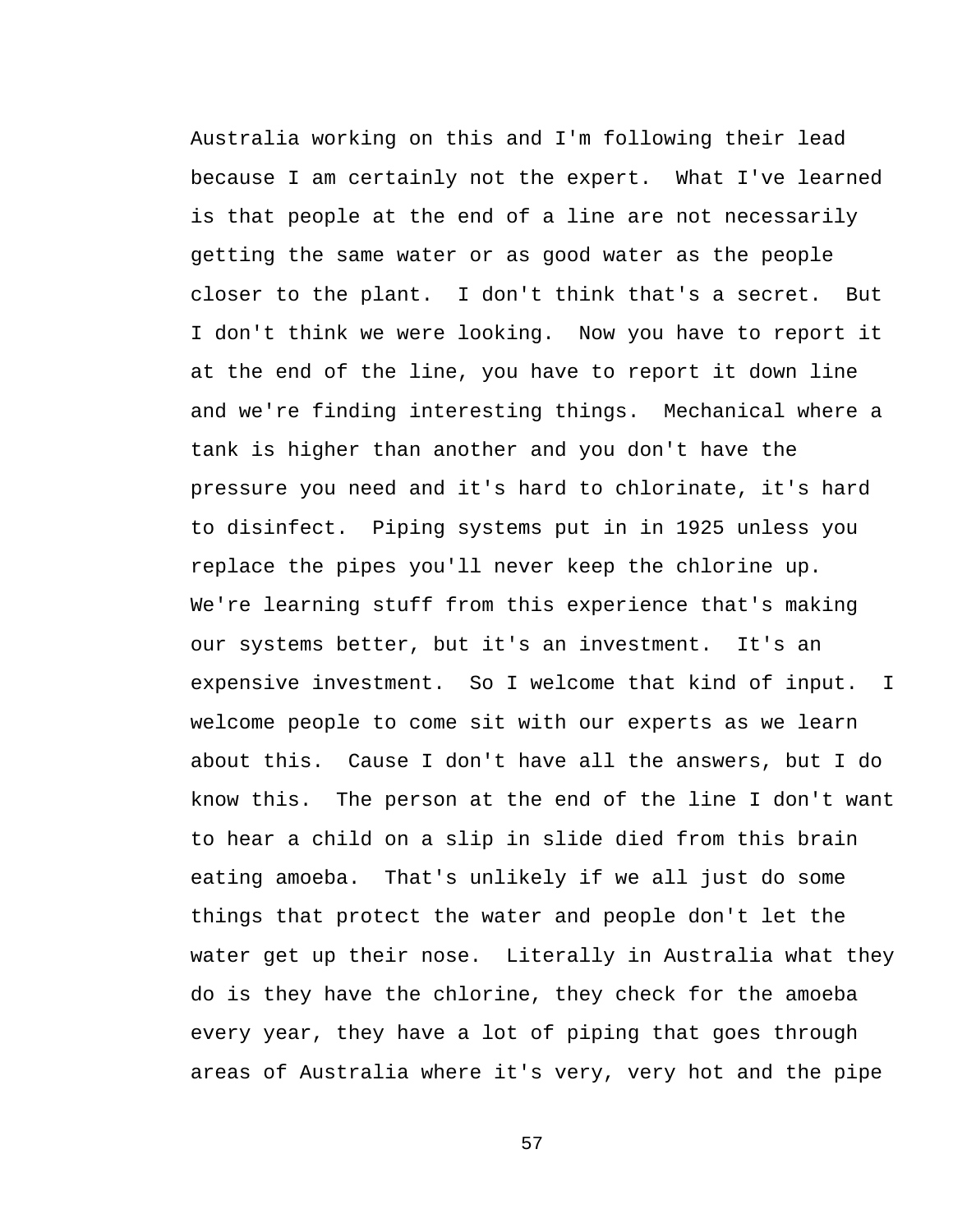might even be above ground. The water gets very hot. Louisiana we have a lot of it underground, but it still gets very, very hot. I think we're going to keep looking. Where the public gets disenfranchised is when folks have misinformation. DHH said, and the water system said, and the parish said and we're not on the same page. Where the parish and the water system said let's do the burn, let's get this over with, let's tell the public it's out there, let's do it quickly not a whole lot of push back. Where somebody said I don't think it's in the system. Oh, they took it out of a hydrant. People are looking to see who knows what they're talking about. Right now if there's amoeba in the water and it's in drinking water and it's got a little chlorine in it we got to do something. A burn is not a bad thing cause you should be doing that every few years anyway. I don't think the verdict is out where we're going to be. I've actually been doing an emergency rule on this for two years because I didn't want to lock it. And now by legislation by the end of this year I have to put this .5 and the requirements into permanent rule. Now we can always change the rule, but they said two years of emergency rule's enough. If you need that .5 stop making emergency rule, make it a permanent rule. I'm not even sure it's not one in some places. I'm not even sure in the summer time there are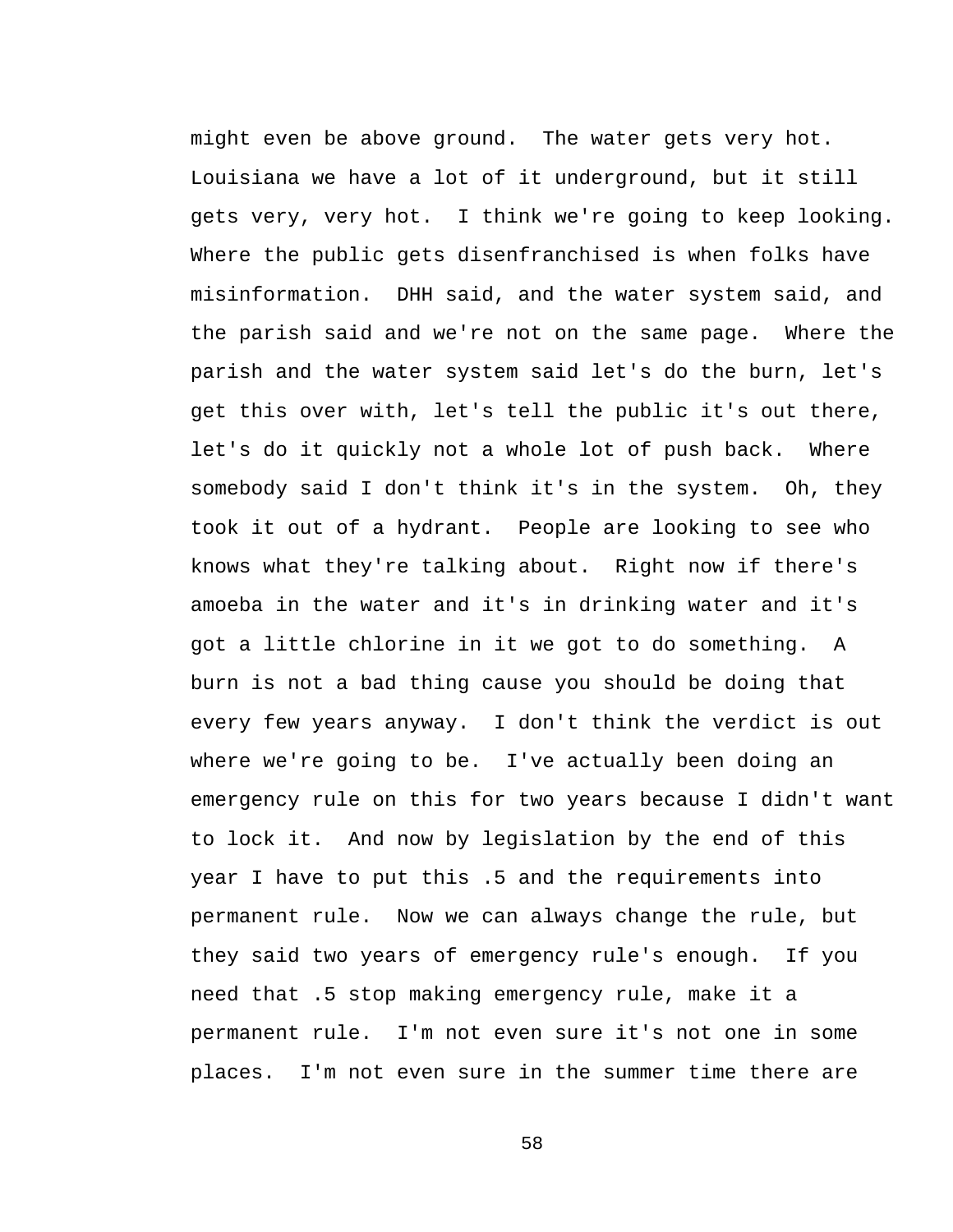many systems in the country that go to one. I'm more concerned about those byproducts when you start getting up to those levels if you do it for long periods of time. So anyway, it's not on the agenda so it's not part of the meeting, but it is teaching us a lot of stuff. I am concerned about the image of everyone when we're not saying the same thing and trying to pit one against the other. Because the media wants information to the public, they shouldn't want to terrify them, but they love it when they can say I said something, and the parish president said something different, and the water system operator said something different. It's very uncomfortable because we're on the same team. I'm not at odds with any parish president or water operator. We're on the same team. We're trying to explain to the public what the risk is. Not a high risk, you can drink it. A little chlorine's not going to smell too great, not going to taste too good, but it's not unhealthy. Trying to educate and teach, but when we got at odds with information is where we start looking like we don't know what we're talking about and that's the hard part to get over. As you heard Terrebonne we found one yesterday, end of a system, way at the end of a system Pointe Aux Chenes. Working with the parish they started the burn that day. Didn't say a whole lot about it. Today I'm hearing, well you know they took that out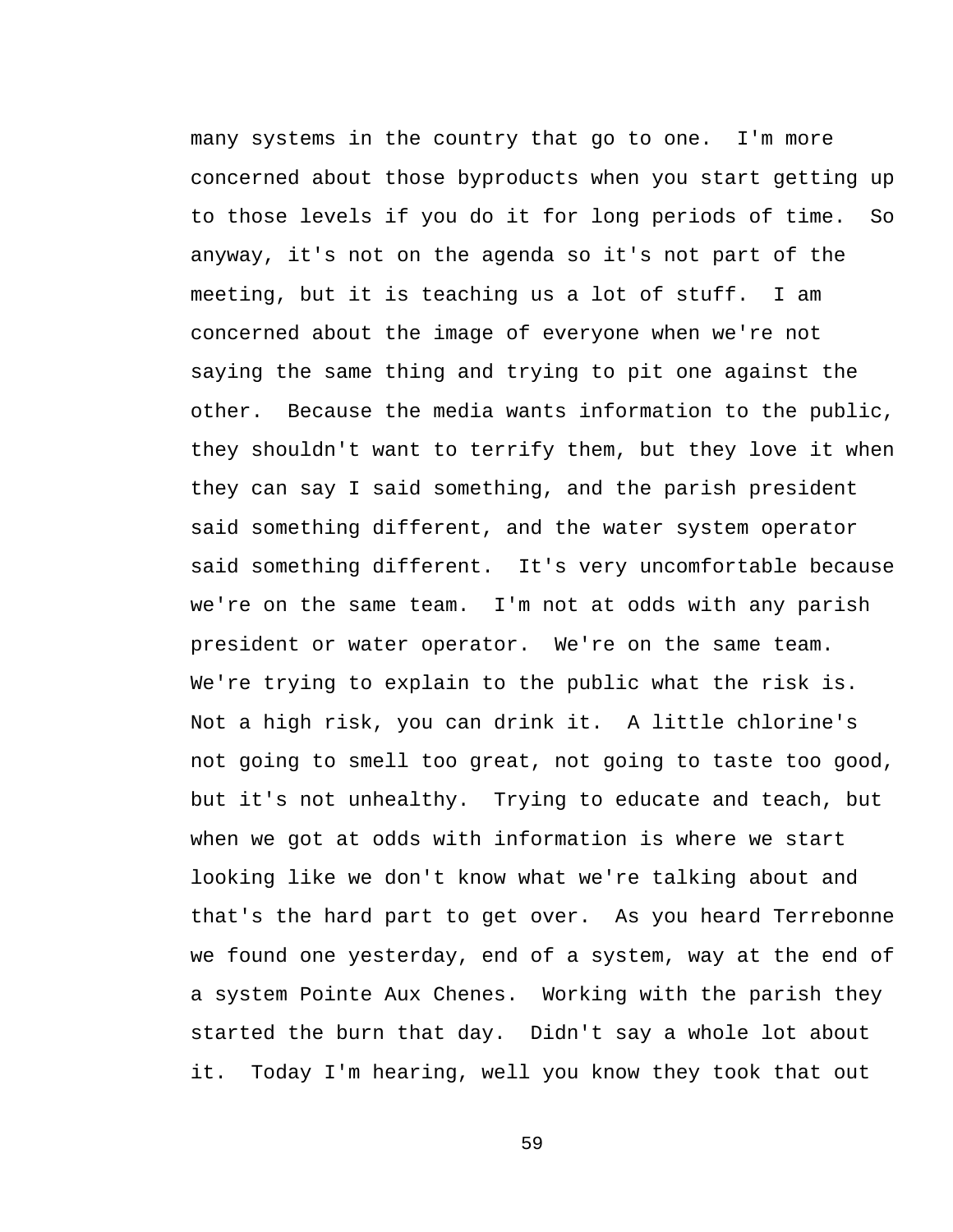of a hydrant. The water's not used very much in that end. The amoeba is in your system. You can't argue that. We didn't take but five tests. I'm sure if I took more I'll find more amoeba. We've done 21 systems, we're going to do another 20 this year, end of September. The winter time we don't do testing. So I'm quite sure we're going to find more amoeba. I'm trying to go in and say we got this, nobody is dying, we got this. We're working together on this. David, thanks for that intro, but I invite y'all to come sit with our experts and we can share your thoughts and their thoughts. We're all on the same team folks. It's about making sure the people we take care of don't get sick. Any other? I thought there was a limit Robert.

ROBERT GILLBRIDE: I'll be quick. Predominately everybody on this side of the table seems to have grasped the concept of what I've begin asking for by going through this significant list and deeming health issues. So I think it's a very good idea that y'all do that. A water meeting is not a health issue, but it's required by DHH. So there's two things in here title 51 chapter 12 if you go to 105D1 that's the part that says sections 2632 and 606 shall not be mandatory for non community water supplies unless they serve a hospital. So maybe in some of these things that we're talking about for community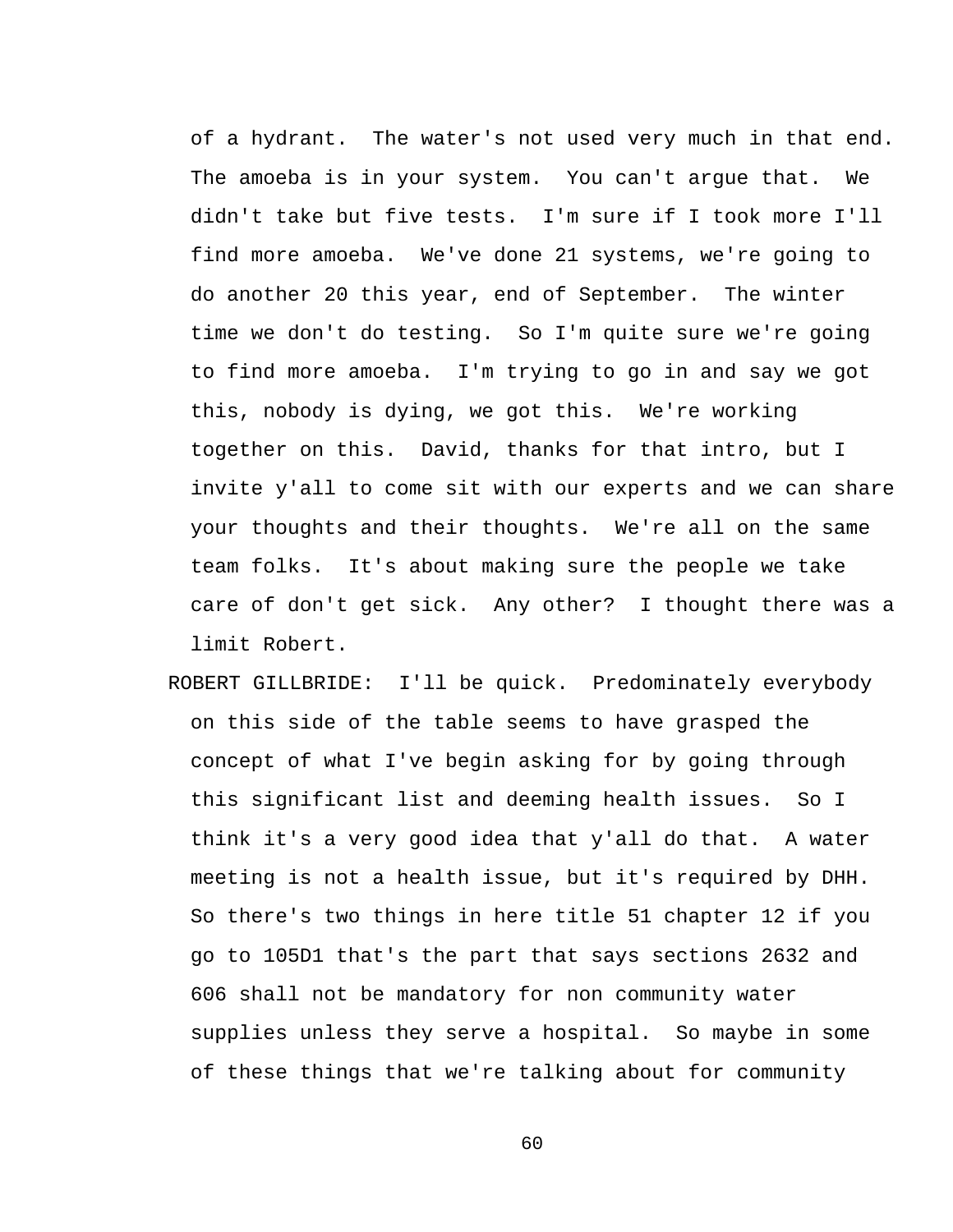systems y'all can use that to do the variance, or waiver, or whatever. And then the second thing I'm reading and there was something about grandfathering coming up is part 107 that says permits issued in approvals of plans and specifications granted prior to the effective date of this code, which was June of 2002, shall remain in effect as they pertain to the design of the supply unless the revision is deemed necessary by the state health officer. So that kind of gives you some leeway with the grandfathering as well. As long as it was approved prior to 2002 and still in operation. If you do put in new recommendations, laws, rules, we don't have to do them until there is an issue or unless state health officer. That's just two things I was offering.

JIMMY GUIDRY: Thank you Robert.

JAMES MILLER: I'm going to sit over here by Rusty. I've been knowing him since the creation of rural water. I can do this really quick. My name is James Miller, I'm the superintendent of St. Mary Parish, water district five in Centerville. About a million and a half gallon plant, Atchafalaya River water. Mr. Keith earlier said I was waiting for one word all evening is common sense. A lot of it is common sense. I'm very proactive with my plant. I was the first one to put in backflow prevention in St. Mary Parish, first one to do a chlorine burn voluntary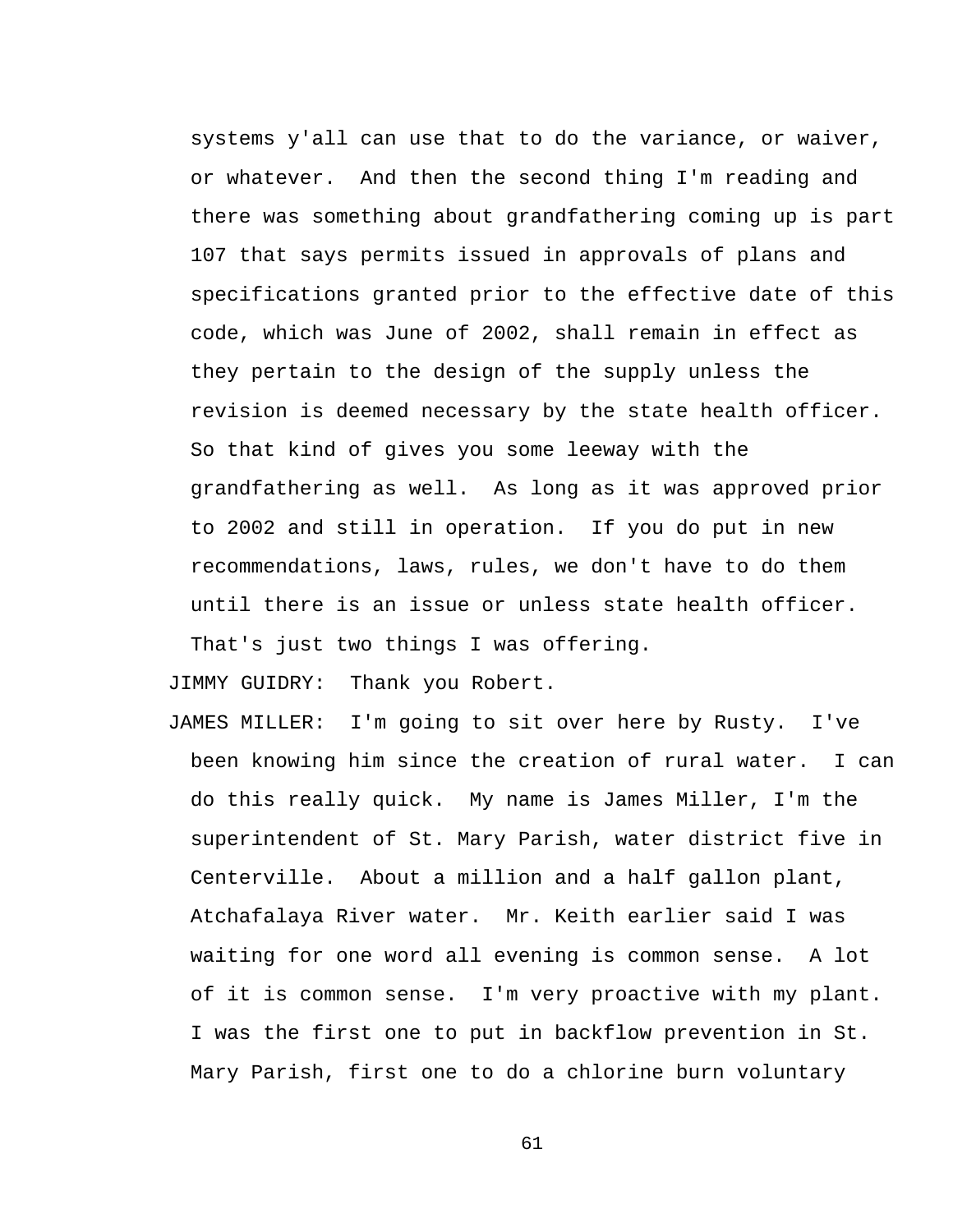several years ago when the amoeba came out. We operate two shifts. Every 12 hours we do draw downs on every chemical. It's documented. Hourly employees make rounds, check the filters, the pumps, the PSI, gallons leaving, check completely everything. We have spare pumps. All our spare pumps have the names of the chemical that it pumps. Those pumps do not pump more than the MCL half a gallons per minute which is 1,500 gallons. Kind of wrote some notes in the back. We all in this room have the same goal which is taking raw water source and cleaning it up to make it safe, potable, compliant water. There's no wrong or right honestly in this room. There is no yes or no really in this room. What's in this room today is the question on how to reach the goal of everyone to make safe potable water at every unique system. Bear with me with this elementary comparison, but it's really no different than all of us getting up in the morning and making strawberry milk for our children. Some of us take the milk add the powder to it. Some of us take an empty glass add the powder then the milk. Some of us go to the store and buy the strawberry milk already made. You're still getting the strawberry milk. There's many ways to treat safe water, but like I said each plant is unique in size and money. We treat water every day in many cases and we all been doing it for 20, 25, 30, 40 years. I've been at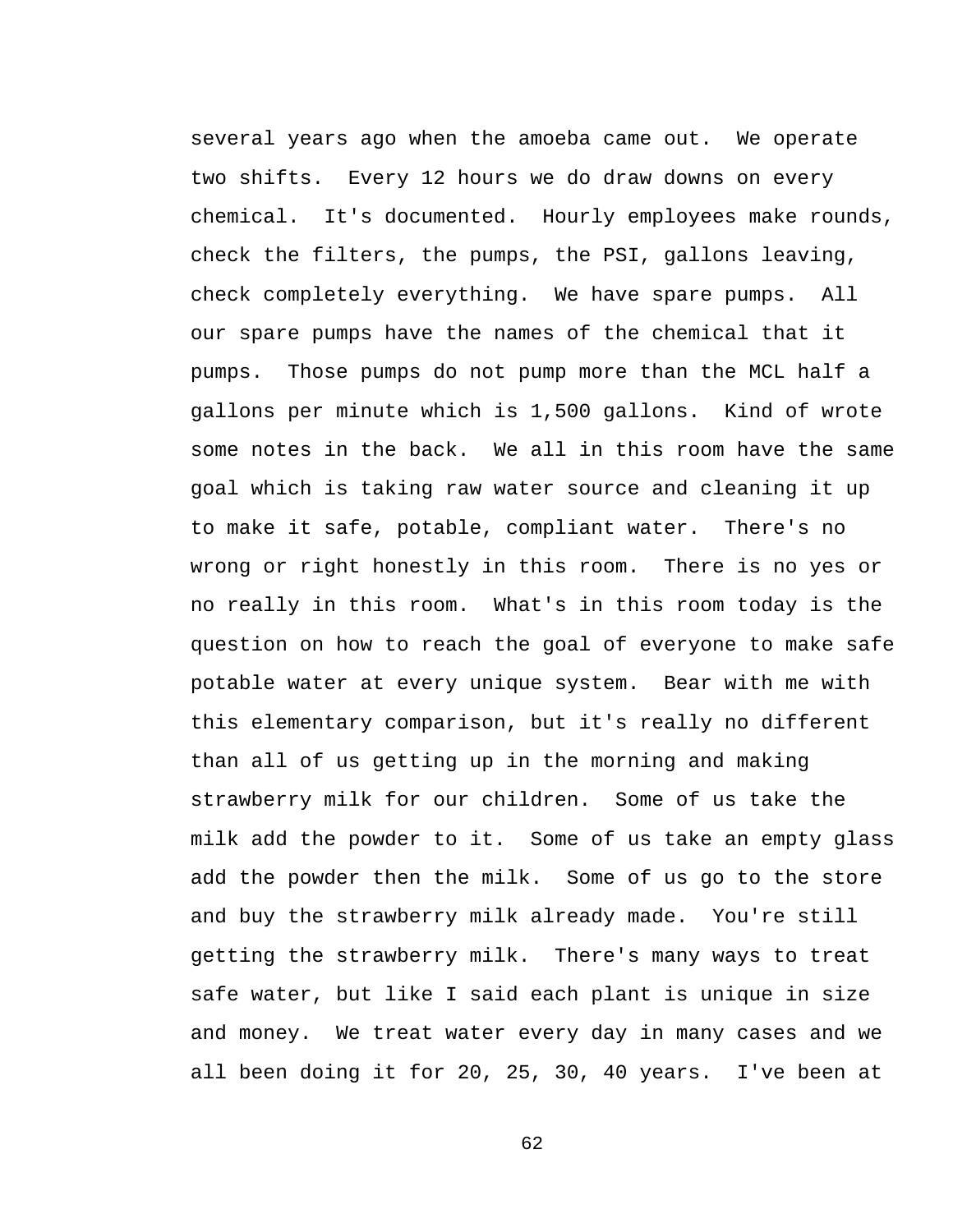my job for right at 31 years, superintendent 17 years. I've seen a lot. Know most of y'all here. A lot of big help. In those years I've learned what works, what matters, and what we can rely on that's a proven method. What's proven is properly trained, motivated, conscientious people doing their jobs. What works is simple dependable chemical feed system that can be easily maintained by specific personnel. We know all raw water isn't created equal. That all water plants are not the same. All personnel groups aren't the same. We know that every system is unique and that the manager at each plant must take his resources available to produce compliant water. It's all about compliant water. This is what matters today in this room. The EPA has established water quality parameters standardized nationwide to insure water quality. These quality limits have been established by trained scientists, engineers, chemists, microbiologists. The 10 state standards, in my opinion, is a good guideline to reference when installing new plant equipment and chemical feed. These standards should not be used to approve new plants or use as code. The standards of the water industry in Louisiana has been using it for the past 40 years and it's served us well. Water systems have a limited amount of money to spend on operations. Of the most part 10 state standards, in my opinion, drive up the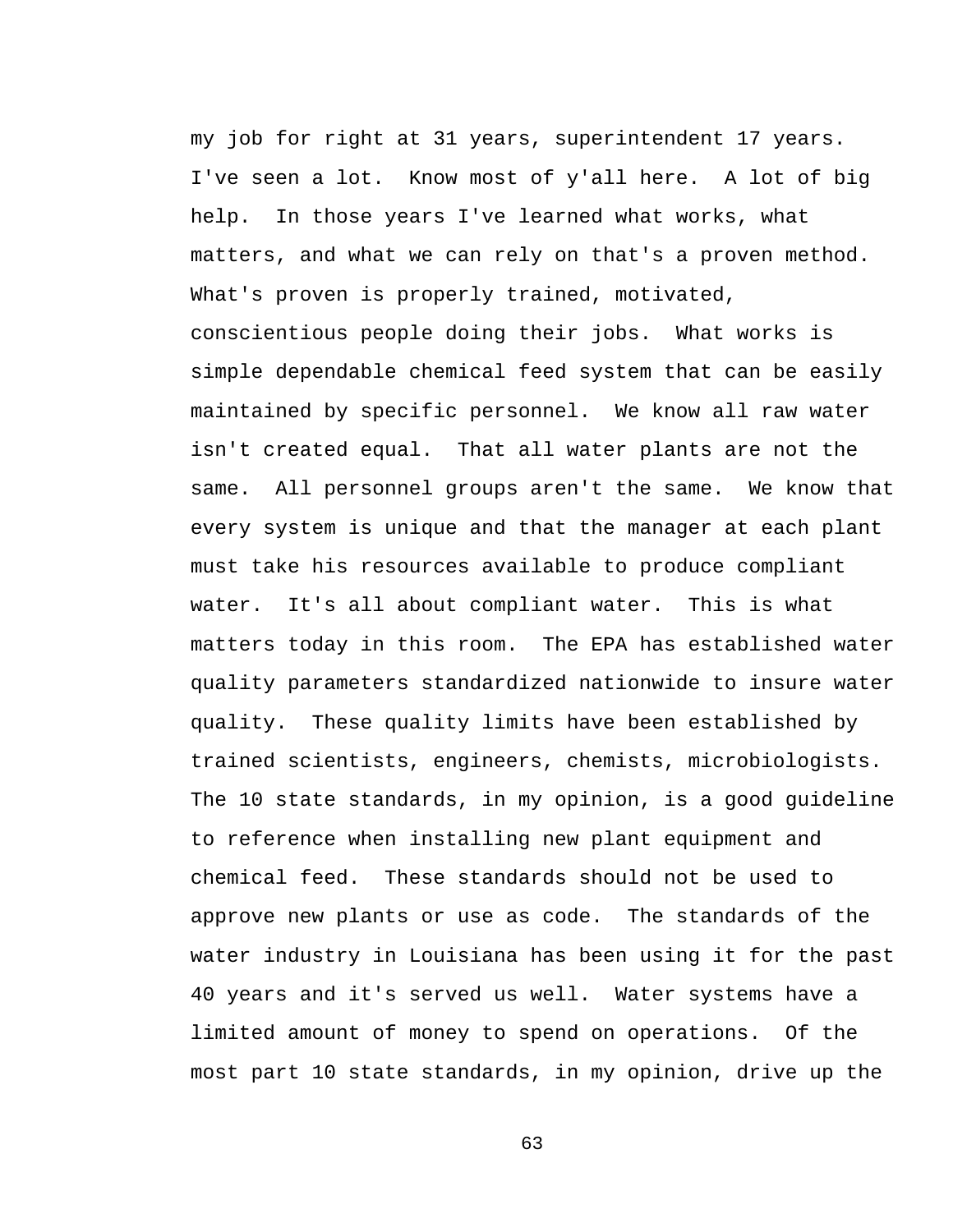cost of additions and modifications to the plant infrastructure. These added cost tax the water systems to the point where there's not enough money to properly pay and retain qualified personnel. Recently I just lost an employee due to this reason. DHH need not be in the business of mandating how a water system should make compliant water, but rather regulate that in fact the water system actually produces compliant water. In my opinion, DHH should make regular inspections unannounced and sample water systems for their compliance. If systems are not in compliance on these unannounced visits appropriate action should be taken. My main point is DHH should not regulate and not advocate one process over another. The how to make compliant water is best left up to engineers, chemists, and operating personnel for each system to determine. DHH needs to test and regulate to insure each compliance. I do have all my day tanks. I do have all my day tank containment. I have all my plant color coded. I have about 112 customers that require backflow. I'm very, very proactive. But like someone said earlier, the little system Ms. Cheryl was talking about cannot compare to your big systems in New Orleans. And I'm kind of stuck right there in the middle. I make about a million and half gallons, 2,000 customers, a lot of carbon black plants that use a lot of water. As a goal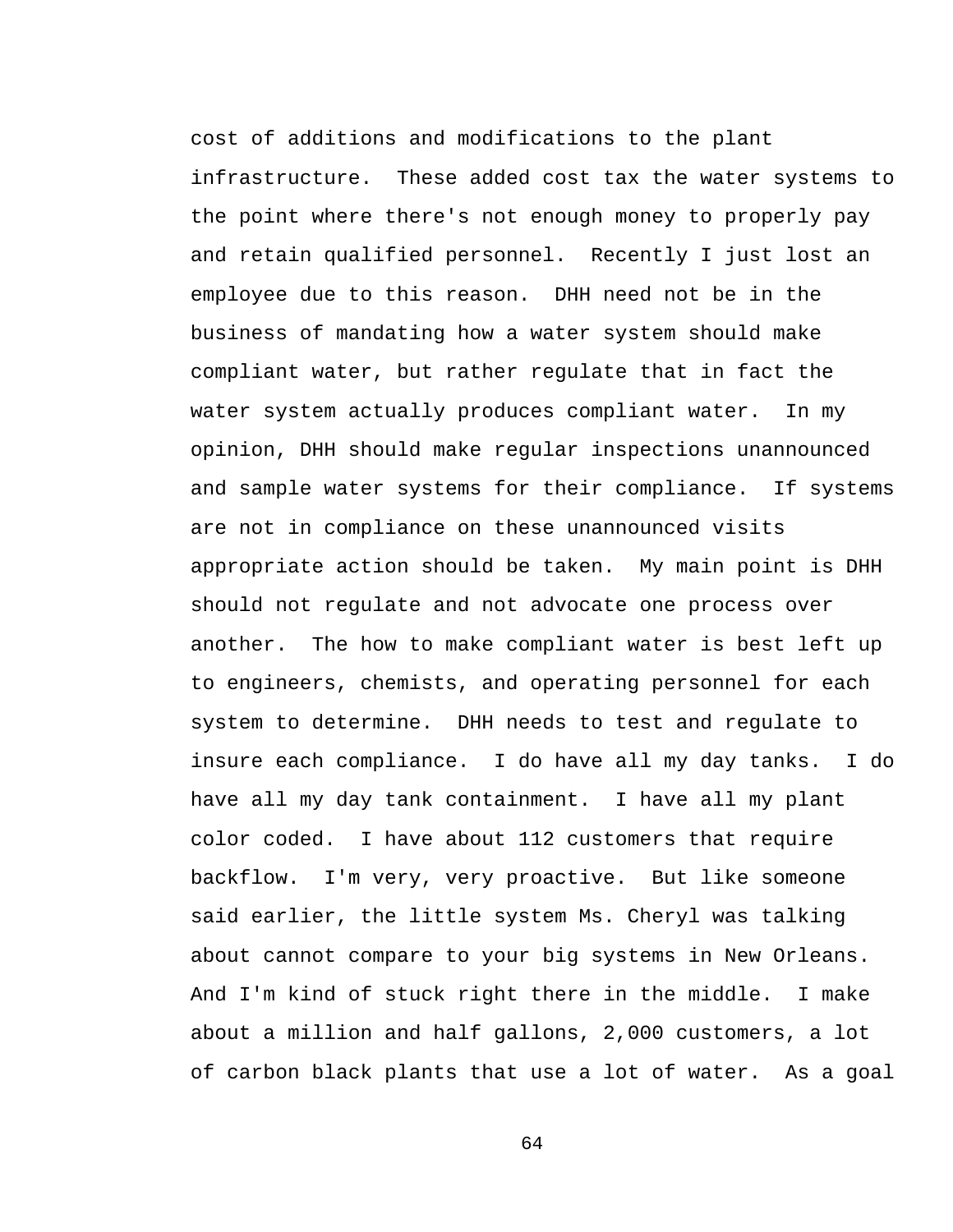we all just sit here today and try to find a happy medium. Three down from me the gentleman here I don't know him, but he made some very good points. Everything needs to be looked at as a whole. There's no one yes solution. There is no one no solution for any plant. All plants are different. Just like people a pair of pants don't fit everybody in this room. Everybody is unique, every water plant is unique. Thank y'all for your time.

JIMMY GUIDRY: Thank you.

BOBBY DECATAUR: Thanks Dr. Guidry and committee members. Got a little cold so excuse me. My name is Bobby Decatuar. I am a class 4 water and wastewater operator. I have been working for the town for 32 years. I've seen we've come from 32 years ago to a great where we are today. Where you're getting all our operators certified and taking care of public interest. My question is every four years because I work for a municipality when the mayor runs for reelection and council every four years they try to get rid of the operator. They don't understand the concept you got to have a certified operator. In my case a class three certified operator for water. So just this last election a councilman running for mayor he said oh, I went to some political supper where this other mayor told me they don't have a certified operator and board of health don't write them up, don't do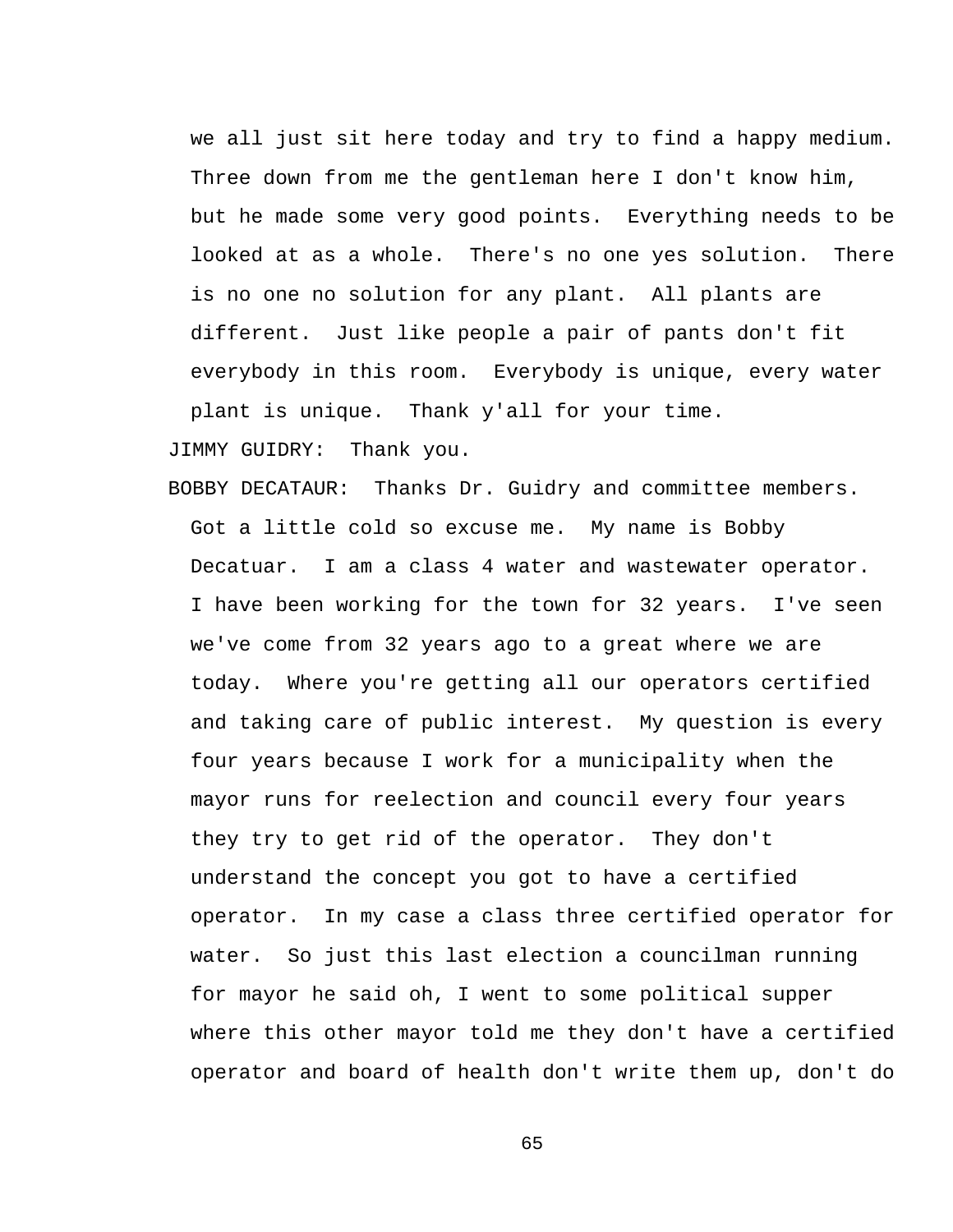nothing. My concern, and I am not working for this water system, my family and my community I took care of the last 32 years getting good drinking water. They want to put in people that have no concept they coming from, no water background, no wastewater background. And I guess my question is will DHH enforce the ruling that you have to have a certified operator working for these water systems and that is my question.

## AMANDA LAUGHLIN: Yes.

JIMMY GUIDRY: I didn't introduce Amanda formally. She is the engineer I put in place to get through this process. I am going to let her respond. My goal is to have people that know what they're doing and to let the people know that hire them if they don't have people that know what they're doing they can get in some serious trouble. If they haven't figured that out they need to look at some of these systems where they didn't have good operators. One way to expose poor operators or people that don't have the experience is to do what people have suggested where we go out and do some unannounced site visits and check things. Because when I see .5 milligrams on every sample I know that's impossible. Something's wrong. I know what system I need to go test because you know they're not doing the right thing. I will let her answer what the requirements are.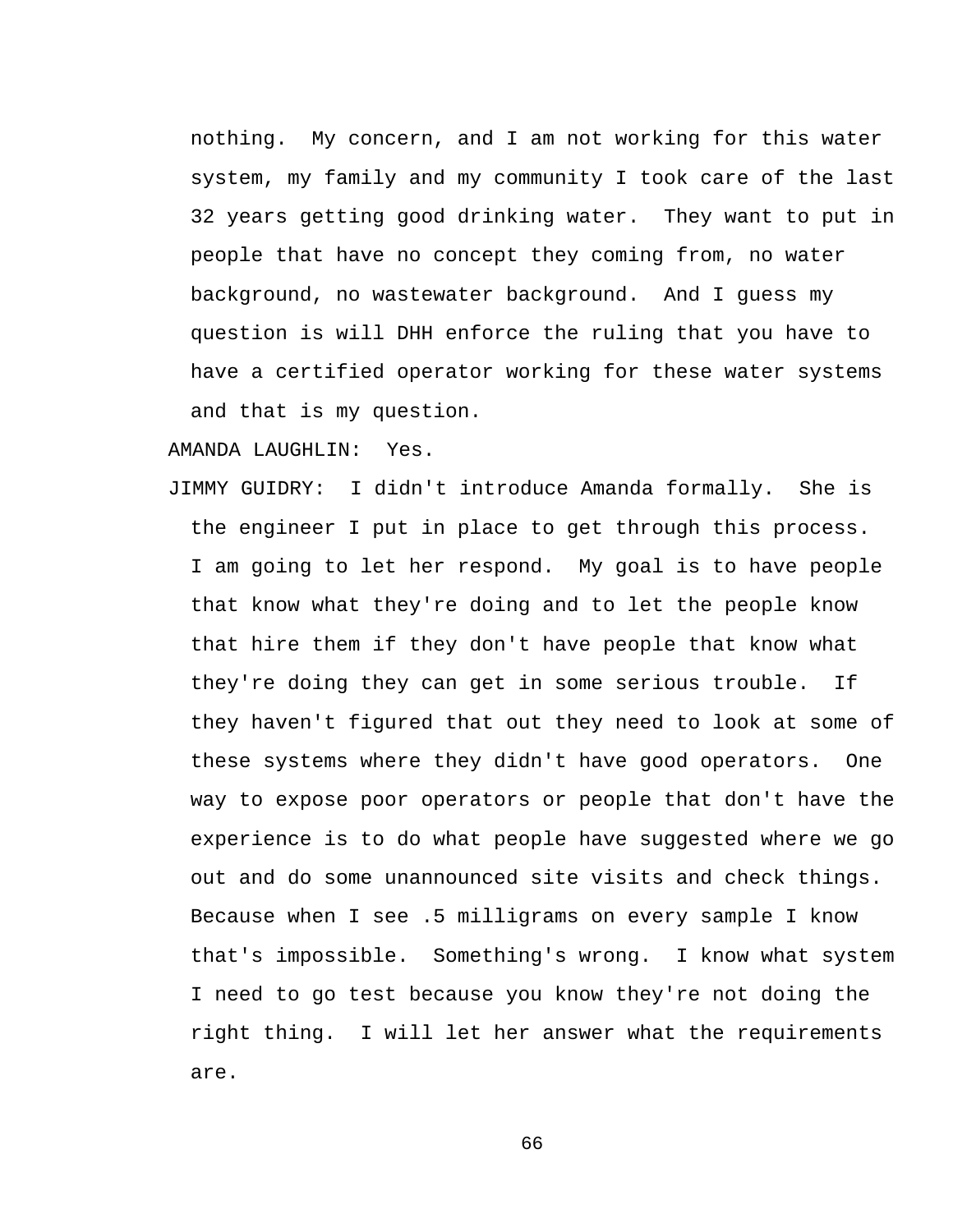- AMANDA LAUGHLIN: Yes, all water systems have to have a certified operator depending on their population and treatment, different levels. But if you notify the department that something like that is going on obviously we would investigate it. But we only do surveys every three years so if we don't know that on the interim. Let me know.
- BOBBY DECATAUR: I'm not trying to put you on the spot Amanda. My other question is like in our case a class three certified operator. And I was told if they hire somebody that works for them and they start going to class one, as long as they are going to school working their way up. So the board of health allowed them that guy going to class one, then two, then three to operate the system. Or the municipality got to have a class three operator upfront?

AMANDA LAUGHLIN: They have to have a class three operator. BOBBY DECATAUR: I thought that. Just wanted to clarify that. Thank you.

MICHAEL RUSSO: Amanda, Michael Russo, what's happening in some of these systems is what Bobby is talking about when the mayors are running for reelection if a new mayor comes in what he does is he promises his three or four buddies the utility director, Bobby's job who has no certification, but they are told that as long as they have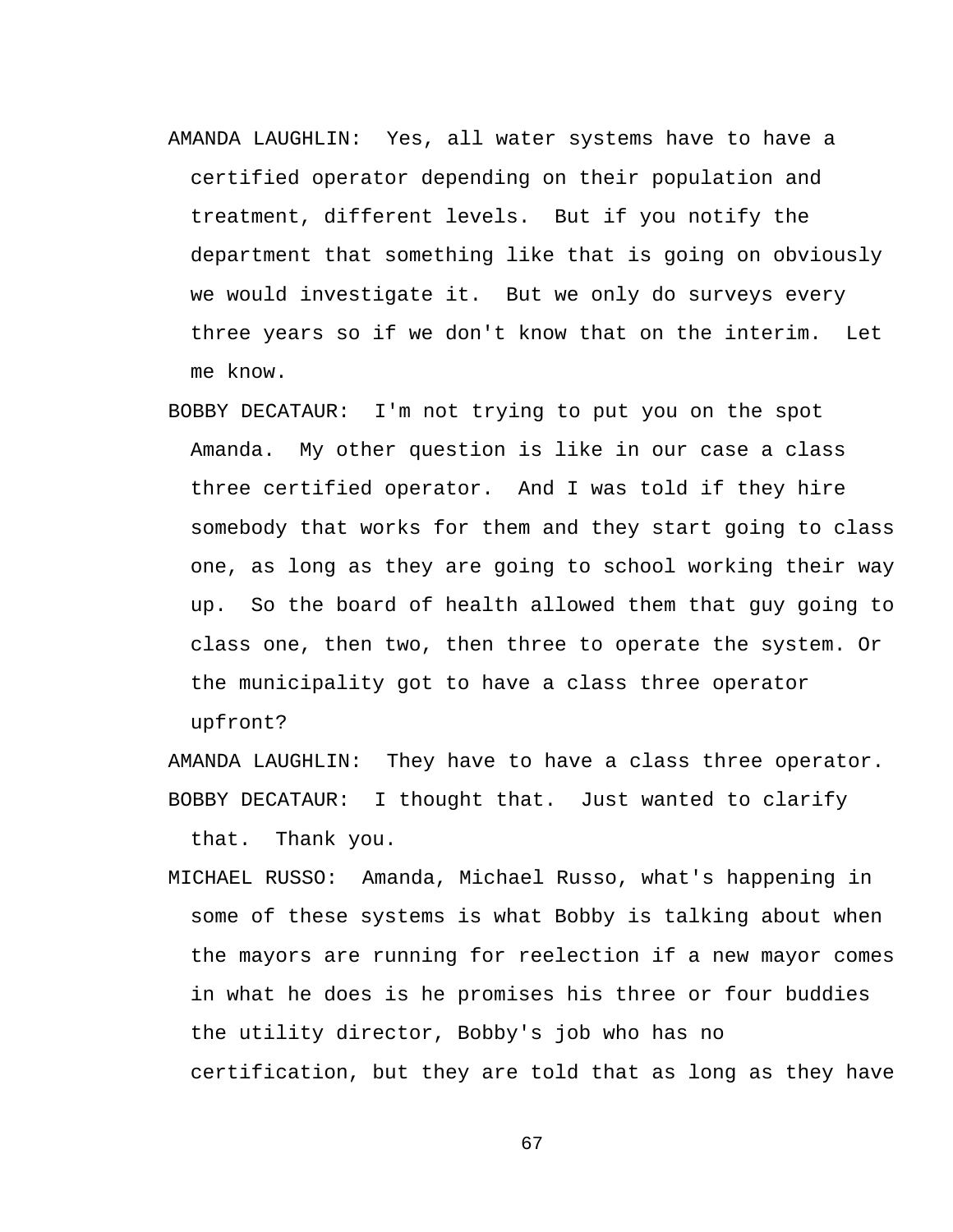somebody operating and going to class and working towards the class three that's required it's okay. And what needs to happen is DHH needs to inform every new municipality in the state that when you get a new mayor you can't put your cronies in here that have no licenses and fire, they are not under civil service so they get fired. It's happened in numerous places. I'm not going to mention any right now.

- BOBBY DECATAUR: I have been through eight of four year cycle for mayor and every four years my job (inaudible). But my certification I can go work elsewhere. But that doesn't concern me. I'm an ex plumber by trade. I can get a job. What concerns me what my family and my community are going to be drinking when I'm not there watching over the system.
- MICHAEL RUSSO: And David had a good deal maybe something that we should propose to LMA that LMA should also get with DHH and make sure the municipalities understand that just because you're the mayor you can't give this job to someone else and get rid of the class four operator.
- JIMMY GUIDRY: From where I'm sitting, rather than piss off a bunch of politicians, I would just want to put out there your water system has this population you must have this level of certification operating your system rather than tell them they can't hire their friends. Cause they can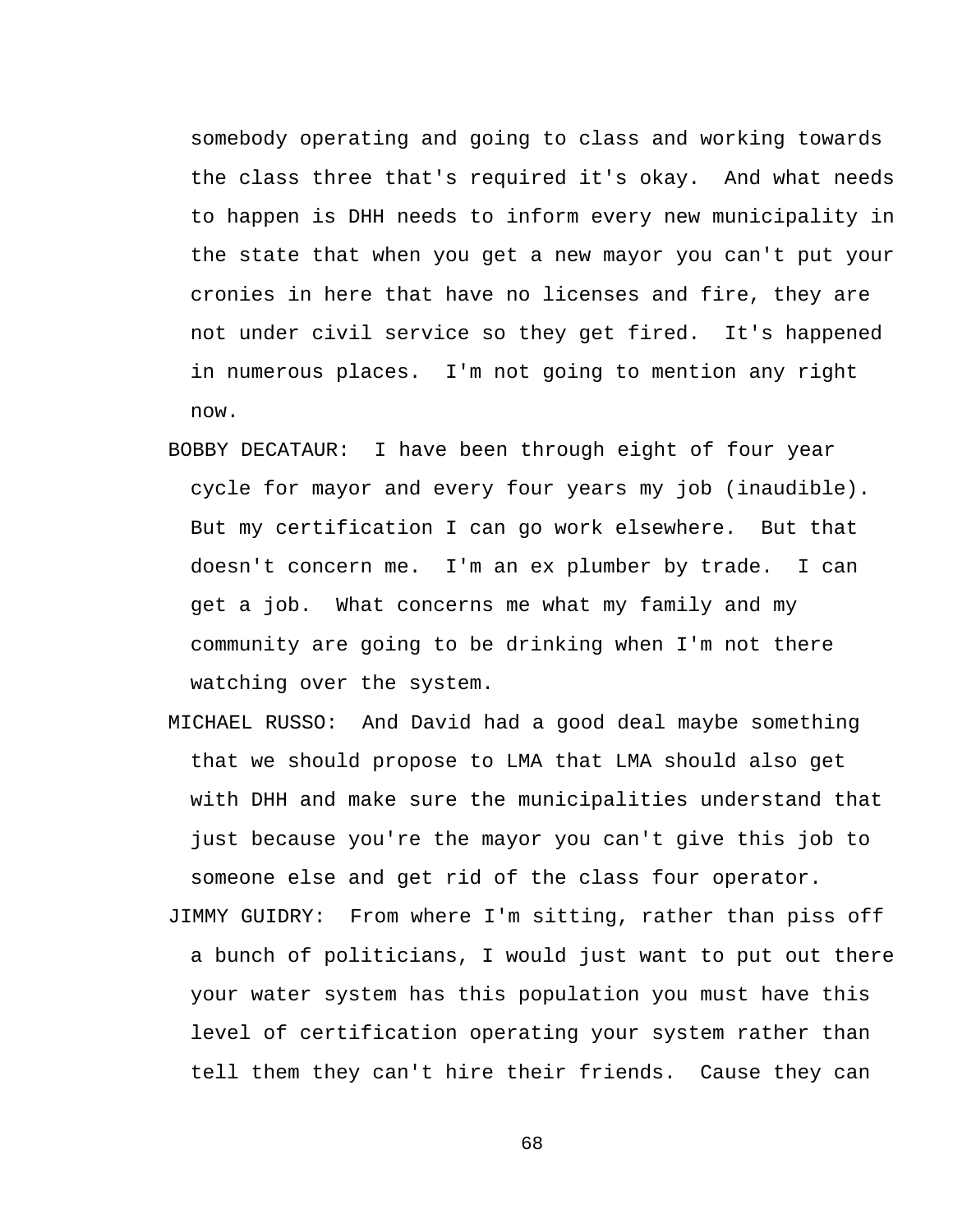still hire them, they just can't operate the system. MICHAEL RUSSO: Another thing on that what's happening in Bobby's case is when a new mayor comes in he hires a water consultant, a water operator hangs his certificate on the wall, but he pops in once a week to drink a cup of coffee. And that's happening as we speak right now. That's something else to watch out for cause we all know that happens and that's not right. Especially with a mayor. Thank God I don't have a mayor. I'm in a rural area. That's something like Bobby and other people have to put up with every election time.

- AMANDA LAUGHLIN: Those are good topics for the committee of certification to talk about and go over. We do have a committee that oversees operator certification.
- MICHAEL RUSSO: And another thing on the flip side is the trick questions we've been talking about. We're in class, we're being trained, they train us ABC, you sit down and take the test they want to find the volume of water in this room for say a class one and they throw in that it's raining outside, there's a red truck in the parking lot. They look on their formula trying to find out where's the rain, where's the red truck. Or the answer is A, or AB, or BC, or none of the above. Some of these questions are trickery. It really is. We need to take that out too. JIMMY GUIDRY: I'm going to recognize this young lady cause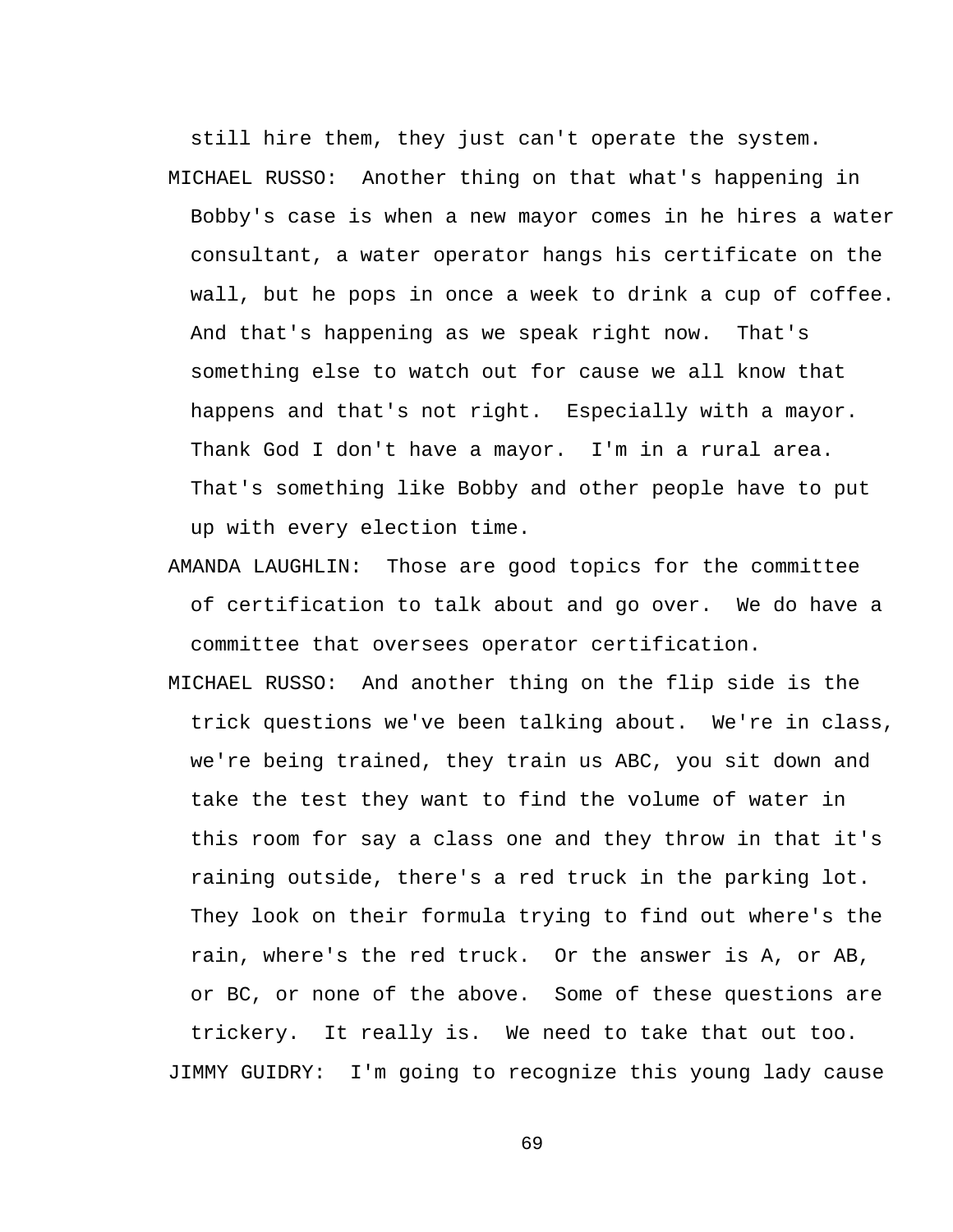she's had her hand up.

JEAN HARRISON: I'm Jean Harrison. I own a small campground and actually Rene is our water operator. The reason I'm here today is to just basically plead with all you to realize that 99 percent of us who own small water companies want to be providing good water. If I don't provide good water to my customers they are going to leave and then I have no money coming in. But I can't afford to spend thousands and thousands and thousands of dollars upgrading a system that is already providing descent water to my customers. I also live onsite. I don't want to be drinking water that's not safe. I'm following the rules, I'm doing the best I can, but don't increase my cost if I'm not in violation of something that is affecting my customers' health. That's the common sense approach that needs to be taken. And I'm afraid that sometimes, and I've seen it in many, many industries, all those really great new inventions that come on the market, these really great new ideas that an engineer finds someplace you get gee I've got the answer to all these problems. You have to buy my whatchamacalllit. You need to make a law that everybody has to have that. Sometimes that's just plain foolishness and I wish that you would listen to that and cite those people who are not providing good water. There's plenty of laws in the books right now that will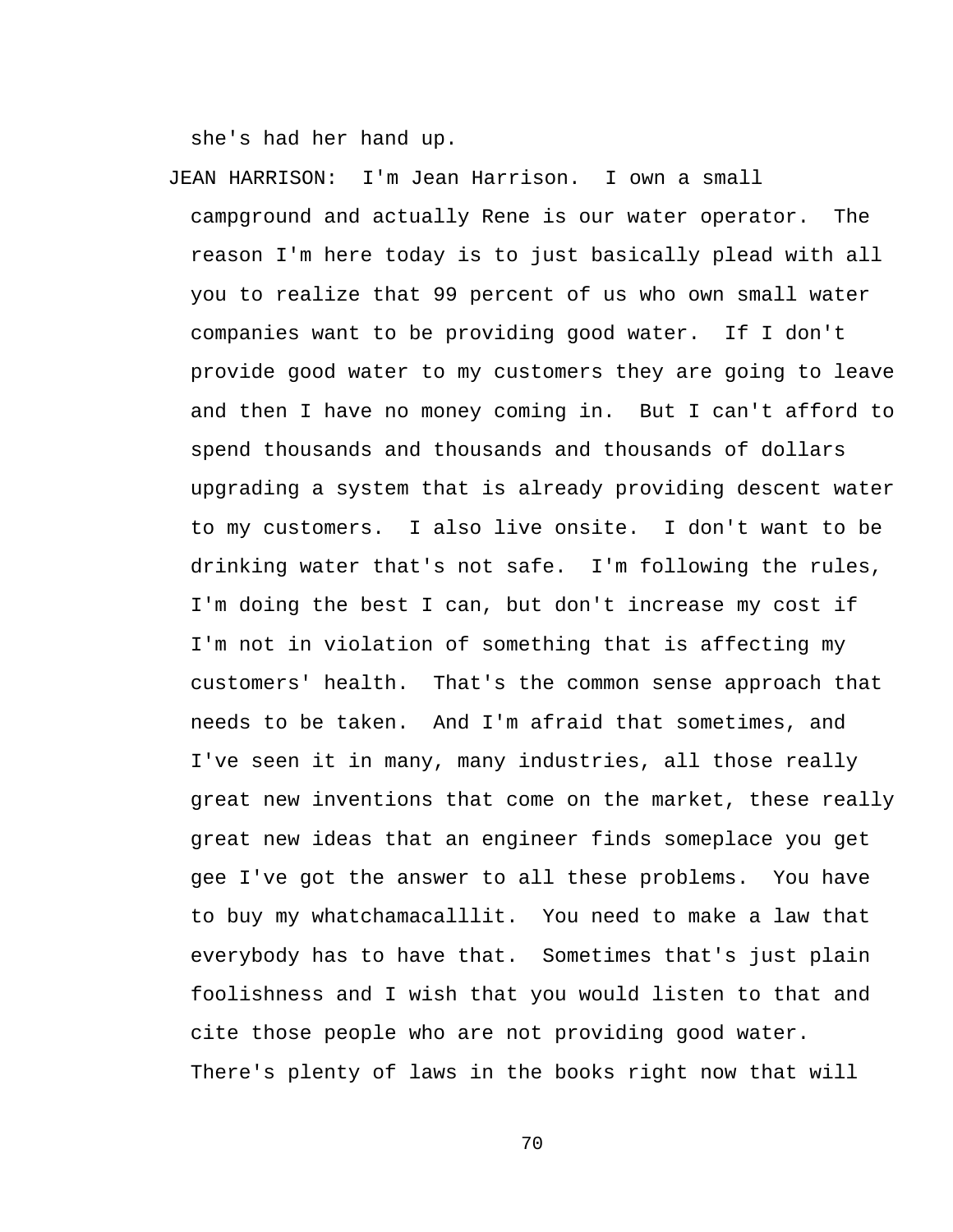take care of those people, but don't make more laws that I can't afford and put me out of business.

- JIMMY GUIDRY: Thank you. Any other comments? I want to thank everyone. I need a motion that we adjourn.
- CHRIS RICHARD: Before we adjourn, you handed out the significant deficiency list, are we going to go over this, do you want us to go over this between here and the next meeting?
- JIMMY GUIDRY: I would like for y'all to take this and apply it to your sections. You can do more than your section, but your section at a minimum and come back with suggestions on what we could eliminate--
- CHRIS RICHARD: At the next meeting it will be on the agenda.

JIMMY GUIDRY: And it would be the next meeting.

- AMANDA LAUGHLIN: And also if we need to have an additional meeting just to discuss significant deficiencies. We keep going with the other stuff at another meeting. Either way.
- JIMMY GUIDRY: I'll put this before the committee. The urgency is where to continue to cite people. If we're going to knock this down I want to get this done quickly so my citations are specific. That means the sooner we do this the better. If y'all want to meet before next meeting on just the deficiencies we can do that. The